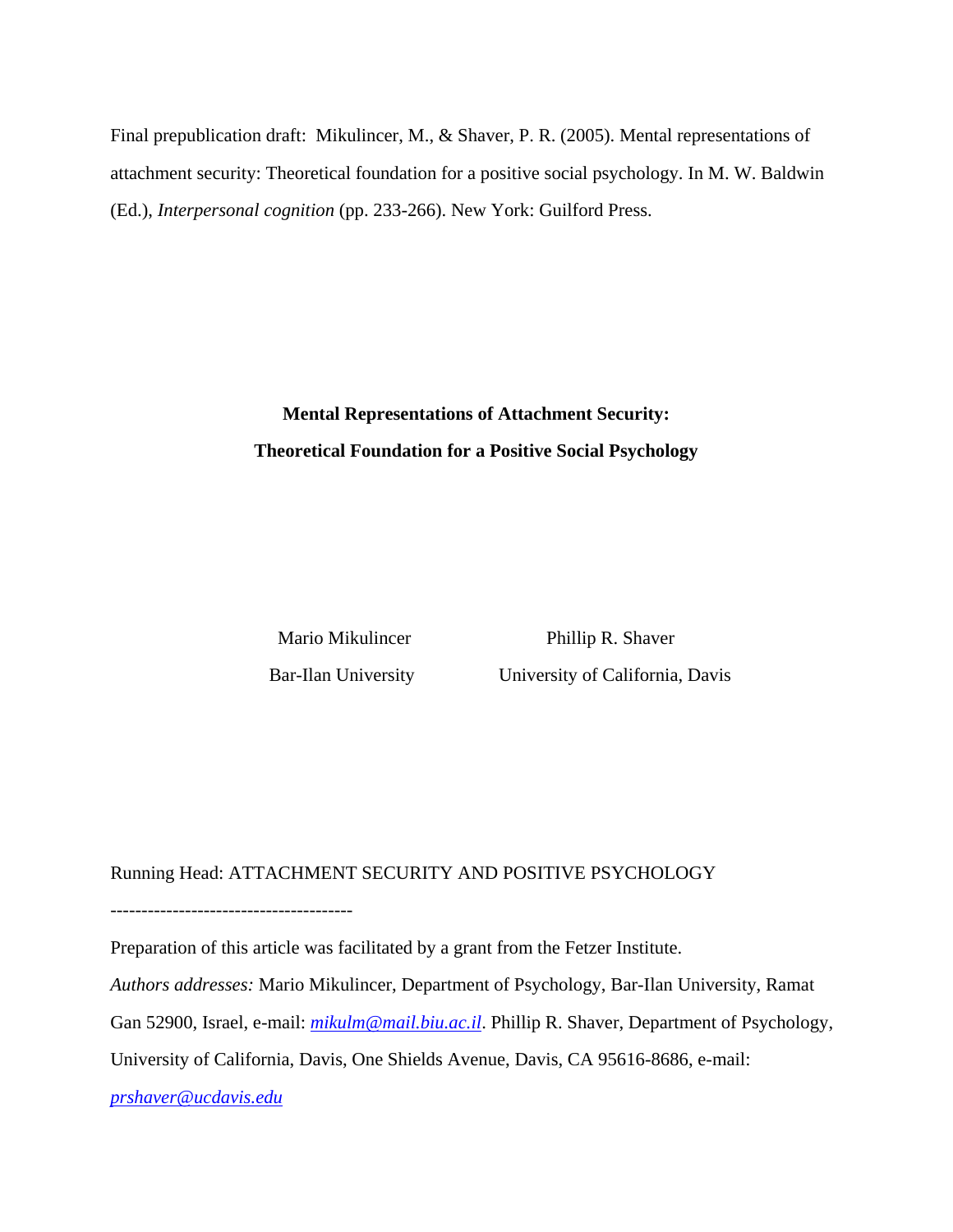Social psychology, like its sister discipline clinical psychology, has devoted much more attention to the problematic than to the admirable qualities of the "social animal." Whether this is because science is supported by national governments in order to solve social problems or because human perception naturally tilts investigators, like everyone else, toward urgent threats that arouse negative rather than positive affect, we cannot say. A brief look at the cumulative record of social psychology confirms, however, that our predecessors were more concerned with racism, aggression, violence, destructive obedience, mindless conformity, failure to assist others, egotistical self-enhancement, and biased social cognition than with sympathy, tolerance, kindness, support, healthy autonomy, and accurate self- and social perception. From time to time, an alternative, more optimistic, more hopeful, actualization-oriented approach to psychology emerges – for example, the "humanistic psychology" movement of the 1950s and 60s or today's "positive psychology" movement (Aspinwall & Staudinger, 2003; Seligman, 2002). But this reaching toward positivity seems frivolous or elitist to many people in the field, and after a while positivity tends to give way again to a focus on human misery and misbehavior.

Along with the emphasis on threats, deficits, defenses, and distortions goes social psychology's persistent preference for non-developmental theories. Somewhat oddly for a *social* discipline, social psychology tends to study individuals who resemble Rousseau's vision of the pre-socialized "savage": Arriving seemingly from nowhere, as solitary adults, they enter into brief laboratory scenarios where they interact with various stimuli or simulated minimal social situations. Little attention is given to adults' personalities and previous social experiences. One would never guess from reading social psychology texts that people are born into and generally remain connected to nuclear and extended families, live in distinctive neighborhoods and cultures, get married and have families of their own, and continue to develop across the lifespan. Social psychologists sometimes behave as if focusing on these aspects of the social animal would violate an important taboo and suddenly transport them out of social psychology, into an uncomfortably alien intellectual realm such as developmental or personality psychology, family sociology, or anthropology.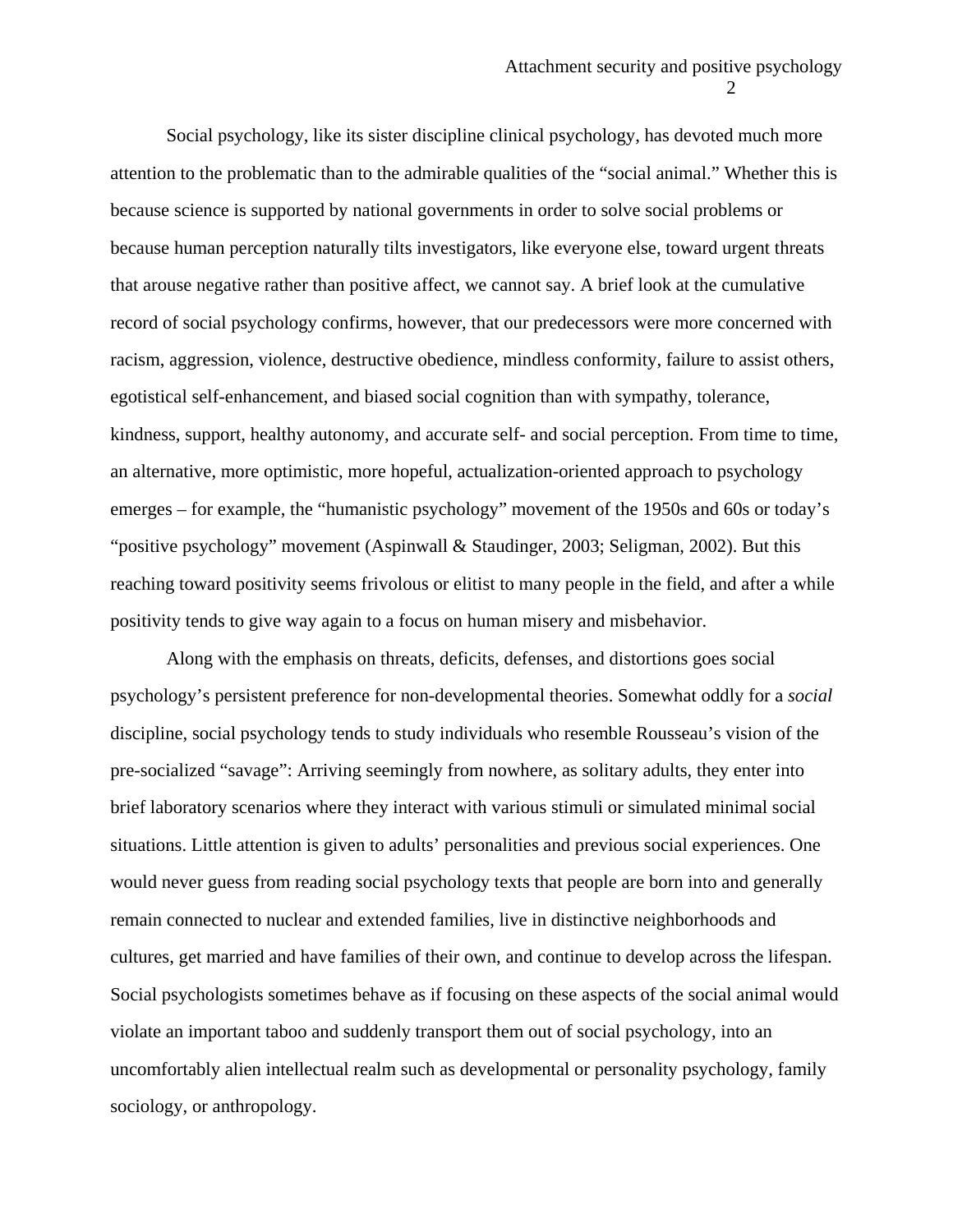In the present chapter we consider the possibility that social psychology has unwittingly focused most of its attention on the defensive processes that characterize relatively insecure, rather than securely attached, people – people with a history of inadequate support from attachment figures rather than those who have been well treated. If so, it is likely that a more balanced consideration of the behavior, motivational tendencies, and cognitive propensities of secure and insecure people will help to create a social psychology that is compatible with the vision inherent in the humanistic psychology of the past (e.g., Rogers, 1961) and the present-day positive psychology movement, while placing these movements on a deeper theoretical foundation. In particular, we think recent research on human attachments and their cognitive representations provides a strong and generative foundation for a positive, health- and growthoriented social psychology. In explaining this foundation, we use Rogers' (1961) now somewhat neglected theory as a touchstone, as seems to be happening in other areas of social psychology where a deeper conception of self-esteem and well-being is being sought (e.g., Kernis, 2003).

### *Attachment Theory: Basic Concepts*

In his exposition of attachment theory, Bowlby (1982/1969, 1973, 1980) placed great emphasis on mental representations of attachment security (expectations that key people will be available and supportive in times of need) as supports for constructively coping with life's problems, maintaining emotional equanimity and stability, and forming mature, intimate, and mutually beneficial relationships. In the following pages we focus on these mental representations and examine what is known about their effects on social motives, cognitions, and behaviors. We propose that chronic (dispositional) as well as contextual activation of representations of attachment security reduces the need for what Higgins (1998) called a "prevention focus" (a focus on threats and potential injuries) and therefore attenuates defensive motives that might otherwise distort social perception and cognition and lead to interpersonal and intergroup conflict. Although these defensive motives are viewed by most social psychologists as normative features of human functioning, we review a growing body of evidence indicating that they are mainly characteristic of insecurely attached people. We also summarize extensive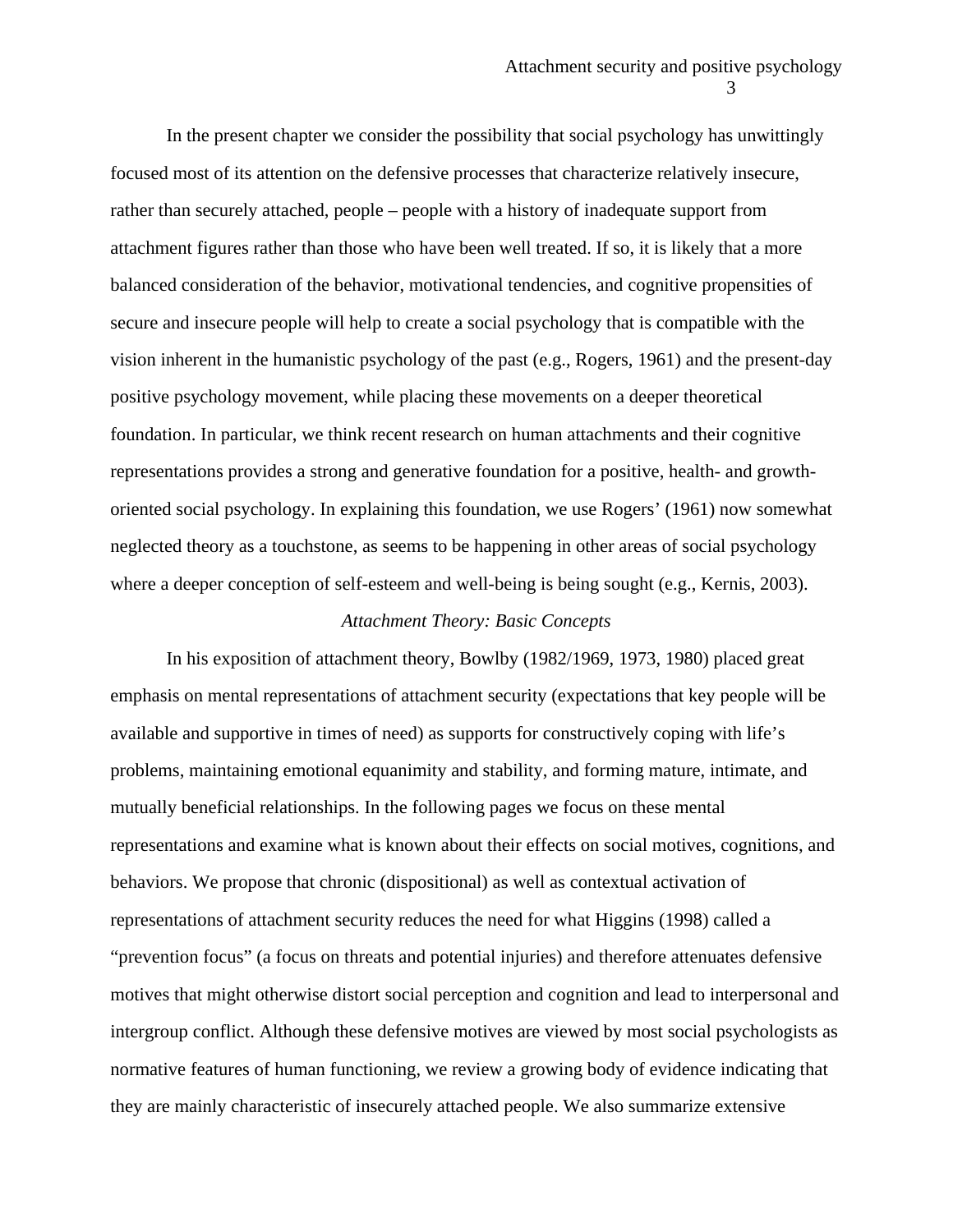evidence for the claim that attachment security, which can be experimentally enhanced, acts as a growth-enhancing agent, fostering pro-social motives and cognitions, promoting personal development and improved relationships, and leading to the formation of what Rogers (1961) called a "fully functioning person."

Bowlby (1982/1969) proposed that human infants are born with a repertoire of behaviors (*attachment behaviors*) designed by evolution to assure proximity to supportive others (*attachment figures*) as a means of protection from physical and psychological threats and promotion of affect regulation and healthy exploration. These proximity-seeking behaviors are organized into an *attachment behavioral system*, which evolved biologically because it increased the likelihood of survival and reproduction among primates born with immature capacities for locomotion, feeding, and self-defense. Although the attachment system is most important early in life, Bowlby (1988) claimed it is active over the entire life span and is manifest in thoughts and behaviors related to proximity seeking in times of need.

Bowlby (1973) also described important individual differences in attachment-system functioning. In his view, these individual differences are derived from reactions of significant others to attachment-system activation and from internalization of these reactions in the form of *attachment working models* (i.e., mental representations) of self and others. Interactions with attachment figures who are available and responsive in times of need facilitate the optimal functioning of the attachment system, promote a sense of connectedness and security, and cause people to rely more confidently on support seeking as a distress-regulation strategy. When a person's attachment figures are not reliably available and supportive, however, a sense of security is not attained, and strategies of affect regulation other than proximity seeking (*secondary attachment strategies*, characterized by *avoidance* and *anxiety*) are developed.

In studies of adolescents and adults, tests of these theoretical ideas have generally focused on a person's *attachment style* – a systematic pattern of relational expectations, emotions, and behaviors conceptualized as residues of particular kinds of attachment history (Fraley & Shaver, 2000). Initially, research was based on Ainsworth, Blehar, Waters, and Wall's (1978) three-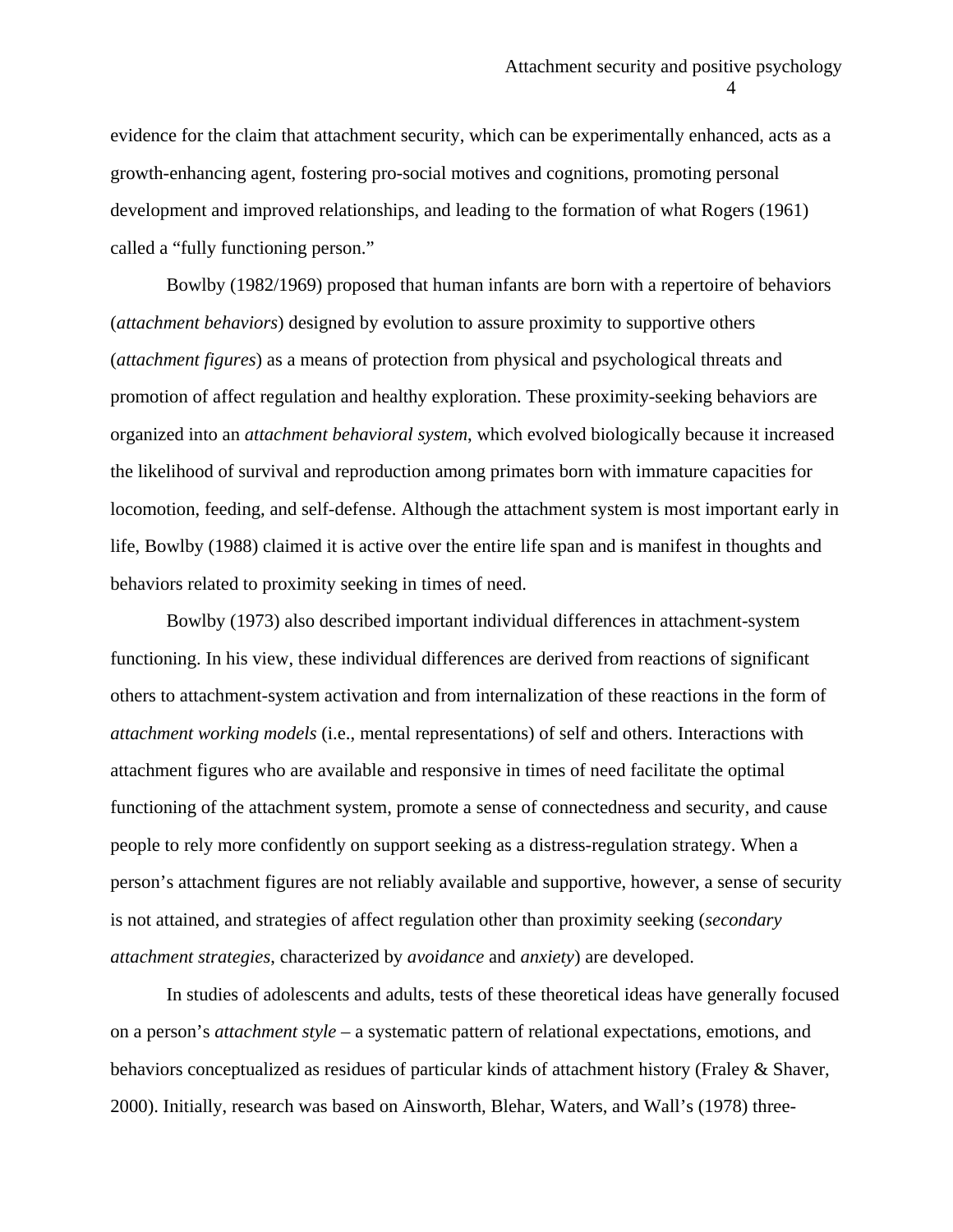category typology of attachment styles in infancy – secure, anxious, and avoidant – and Hazan and Shaver's (1987) conceptualization of similar adult styles in the domain of romantic relationships. Subsequent studies (e.g., Bartholomew & Horowitz, 1991; Brennan, Clark, & Shaver, 1998) revealed, however, that attachment styles are more appropriately conceptualized as regions in a two-dimensional space. The first dimension, typically called attachment *avoidance*, reflects the extent to which a person distrusts relationship partners' goodwill and strives to maintain behavioral independence and emotional distance from partners. The second dimension, typically called attachment *anxiety*, reflects the degree to which a person worries that a partner will not be available in times of need. People who score low on these two dimensions are said to be secure or have a secure attachment style. The two dimensions can be measured with reliable and valid self-report scales (e.g., Brennan et al., 1998) and are associated in theoretically predictable ways with relationship quality and affect-regulation strategies (see Mikulincer & Shaver, 2003; Shaver & Clark, 1994; Shaver & Hazan, 1993, for reviews). Throughout this chapter we refer to people with secure, anxious, and avoidant attachment styles, or people who are relatively anxious or avoidant. Although the convenient categorical shorthand (secure, anxious, and avoidant) can mistakenly foster typological thinking, we will always be referring to fuzzy regions in a two-dimensional space, a space in which research participants are continuously rather than categorically distributed.

Attachment styles are formed initially during early interactions with primary caregivers (as thoroughly documented in an anthology edited by Cassidy and Shaver, 1999), but Bowlby (1988) contended that impactful interactions with significant others throughout life have the effect of updating a person's attachment working models. Moreover, although attachment style is often conceptualized as a global orientation toward close relationships, there are theoretical and empirical reasons for believing that working models are part of a hierarchical cognitive network that includes a complex, heterogeneous array of episodic, relationship-specific, and generalized attachment representations (Mikulincer & Shaver, 2003). In fact, research indicates that (a) people possess multiple attachment schemas, and both congruent and incongruent attachment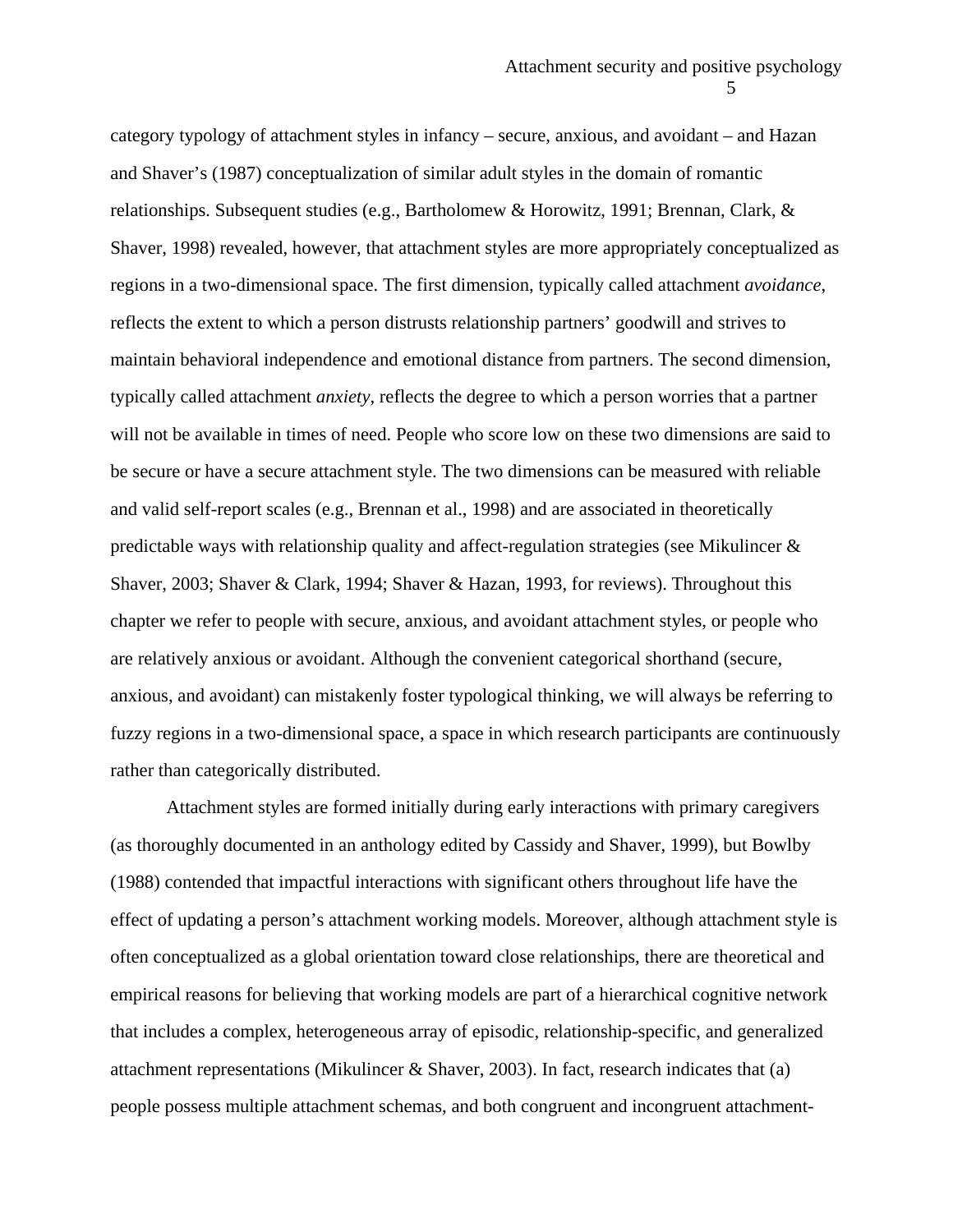related mental representations may coexist in the network (e.g., Baldwin et al., 1996; Pierce & Lydon, 1998), and (b) actual or imagined encounters with supportive or non-supportive others can activate congruent attachment orientations (e.g., Mikulincer, Gillath, et al., 2001), even if they are incongruent with a person's global attachment style.

Based on an extensive review of adult attachment studies, we (Mikulincer & Shaver, 2003; Shaver & Mikulincer, 2002) proposed a model of the functioning and dynamics of the attachment system in adulthood. Following Bowlby's (1982/1969) analysis, we assume that the monitoring of experiences and events, whether generated internally or through interactions with the environment, results in activation of the attachment system when a potential or actual threat is encountered. This activation is manifest in efforts to seek and/or maintain actual or symbolic proximity to external or internalized attachment figures. Once the attachment system is activated, a person, in effect, asks whether or not an attachment figure is sufficiently available and responsive. An affirmative answer results in the appropriate functioning of the attachment system, characterized by reinforced mental representations of attachment security and consolidation of security-based strategies of affect regulation (Shaver & Mikulincer, 2002). These strategies are aimed at alleviating distress, fostering supportive intimate relationships, and increasing both perceived and actual personal and social adjustment.

Perceptions of attachment figures as unavailable or insensitive results in attachment insecurity, which compounds the distress already aroused by the appraised threat. This state of insecurity forces a decision about the viability of proximity seeking as a protective strategy. When proximity seeking is appraised as viable or essential – because of attachment history, selfconcept, temperament, or contextual cues – people adopt *hyperactivating attachment strategies*, which include intense appeals to attachment figures and continued reliance on them as a source of comfort. Hyperactivation of the attachment system involves increased vigilance to threat-related cues and a reduction in the threshold for detecting cues of attachment figures' unavailability – the two kinds of cues that activate the attachment system (Bowlby, 1973). As a result, even minimal threat-related cues are easily detected, the attachment system is chronically activated,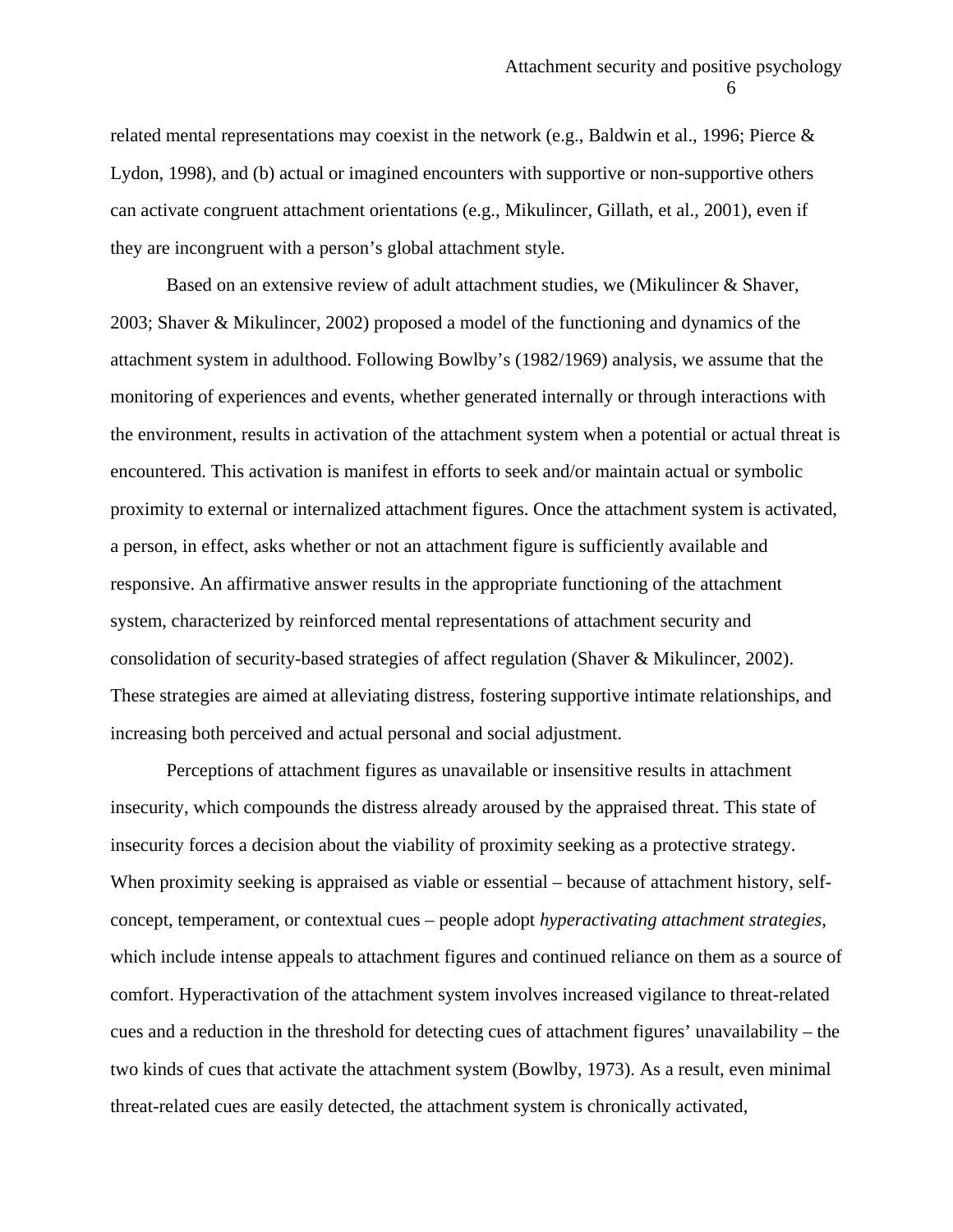psychological pain related to the unavailability of attachment figures is exacerbated, and doubts about one's ability to achieve relief and attain a sense of security are heightened. These concomitants of attachment-system hyperactivation account for many of the psychological correlates of attachment anxiety (see Mikulincer & Shaver, 2003, for an extensive review).

Appraising proximity seeking as unlikely to alleviate distress results in the adoption of *attachment-deactivating strategies*, manifested in distancing oneself from stimuli and events that activate the attachment system and making attempts to handle distress alone. These strategies involve dismissal of threat- and attachment-related cues, suppression of threat- and attachmentrelated thoughts and emotions, and repression of threat- and attachment-related memories. These tendencies are further reinforced by adoption of a self-reliant attitude that decreases dependence on others and discourages acknowledgment of personal faults or weaknesses. These aspects of deactivation account for the psychological manifestations of avoidant attachment (again, see Mikulincer & Shaver, 2003, for a review).

Our model provides a guide for delineating the cognitive, affective, and relational behaviors associated with attachment-system functioning in adulthood. The module that monitors attachment-figure availability and promotes a sense of attachment security is related to optimal functioning of the attachment system and helps explain the key benefits of interacting with security-enhancing attachment figures: healthy personality development, favorable psychological functioning, and good social and personal adjustment. The module that monitors the viability of proximity seeking and determines the adoption of hyperactivating or deactivating strategies is related to the specific defensive measures used by insecurely attached people to regulate distress and manage doubts about their self-worth and others' good intentions, as well as the specific emotional and relational problems that result from anxious and avoidant forms of attachment. In the next section, we focus on the attachment-figure-availability component of our model, the resulting representations of attachment security, and the positive effects they have on a person's social motives, cognitions, and behaviors.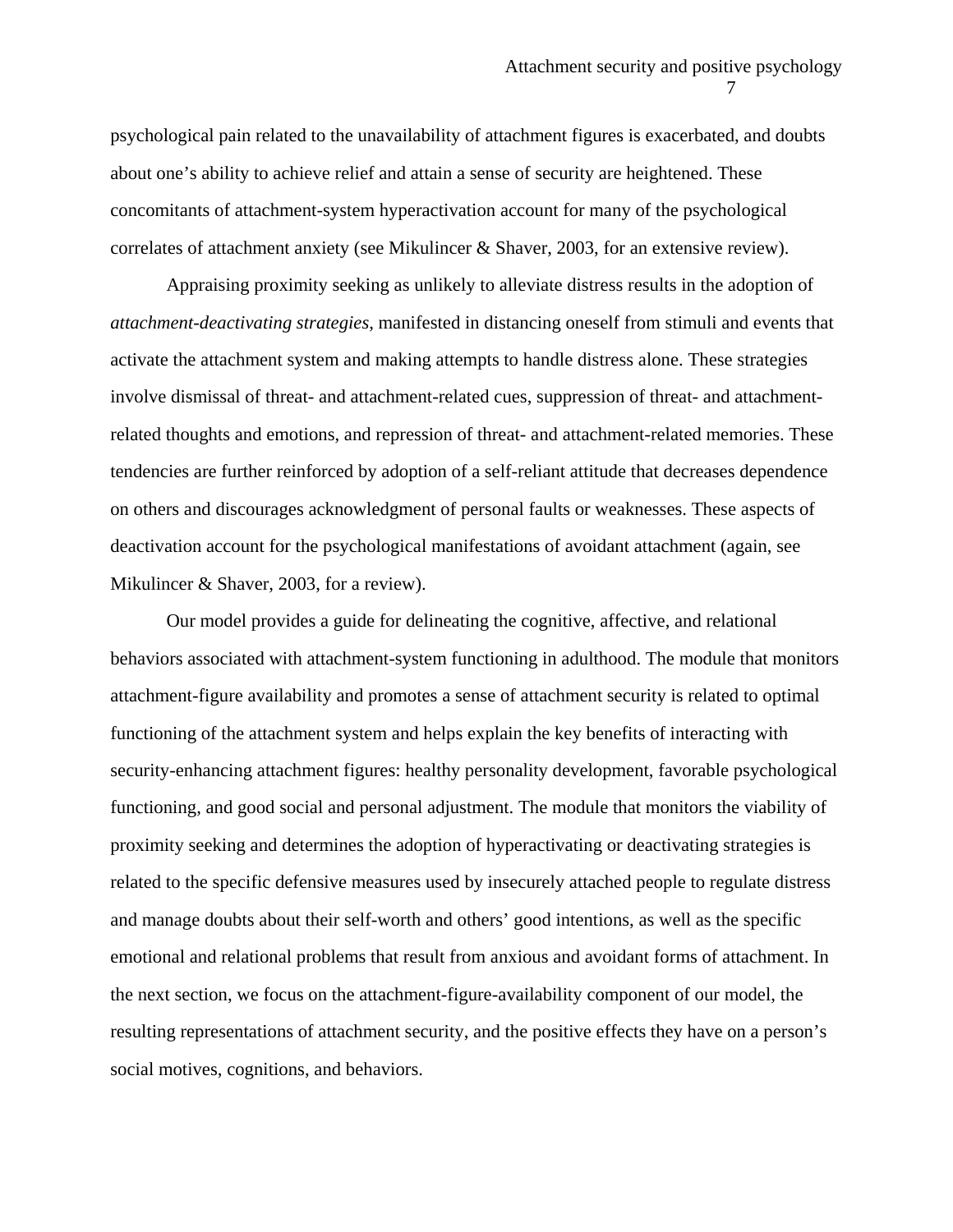### *Mental Representations of Attachment Security*

In our model, appraisal of attachment-figure availability automatically activates mental representations of attachment security. These representations include both declarative and procedural knowledge organized around a relational prototype or script (Waters, Rodrigues, & Ridgeway, 1998). This script includes something like the following if-then propositions: If I encounter an obstacle and/or become distressed, I can approach a significant other for help; he or she is likely to be available and supportive; I will experience relief and comfort as a result of proximity to this person; I can then return to other activities. Once activated, this script serves as a guide for adaptively regulating ones' own cognitive and affective processes.

Representations of attachment security include three core sets of declarative beliefs, which play a central role in maintaining emotional stability and personal adjustment. The first set of beliefs concerns the appraisal of life problems as manageable, which helps a person maintain an optimistic and hopeful stance regarding distress management. These beliefs are a result of positive interactions with sensitive and available attachment figures, during which individuals learn that distress is manageable, external obstacles can be overcome, and the course and outcome of most threatening events are at least partially controllable. Adult attachment studies provide extensive support for a connection between mental representations of attachment security and hopeful, optimistic beliefs. Specifically, secure individuals, as identified by self-report measures, are consistently found to appraise a wide variety of stressful events in less threatening terms than insecure people, either anxious or avoidant, and to hold more optimistic expectations about their ability to cope with sources of distress (e.g., Berant, Mikulincer, & Florian, 2001, Mikulincer & Florian, 1995; Radecki-Bush, Farrell, & Bush, 1993).

The second kind of declarative knowledge included in representations of attachment security is positive beliefs about others' intentions and traits. Again, these positive representations are a result of interactions with available attachment figures, during which individuals learn about the sensitivity, responsiveness, and goodwill of their primary relationship partners. Numerous studies have shown that individuals who score low on attachment anxiety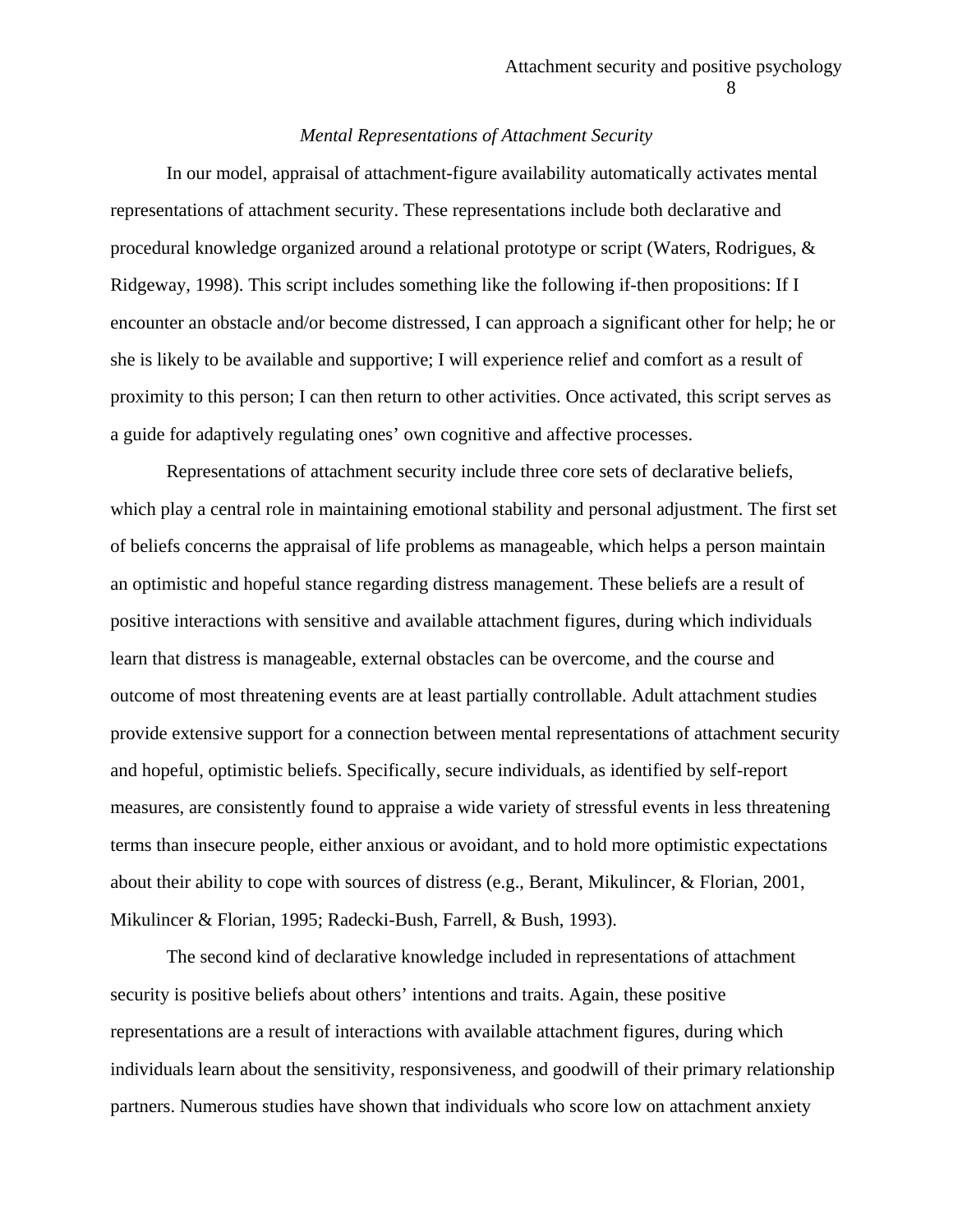and avoidance (i.e., securely attached persons) possess a relatively positive view of human nature (e.g., Collins & Read, 1990; Hazan & Shaver, 1987), describe relationship partners using positive trait terms (e.g., Feeney & Noller, 1991; Levy, Blatt, & Shaver, 1998), perceive partners as supportive (e.g., Davis, Morris, & Kraus, 1998; Ognibene & Collins, 1998), and feel trusting toward partners (e.g., Collins & Read, 1990; Hazan & Shaver, 1987; Simpson, 1990). In addition, securely attached people have positive expectations concerning their partners' behavior (e.g., Baldwin et al., 1993; Baldwin et al., 1996; Mikulincer & Arad, 1999) and tend to explain a partner's negative behavior in relatively positive terms (e.g., Collins, 1996; Mikulincer, 1998a).

The third kind of declarative knowledge included in security-maintaining representations is beliefs about one's own worth, competence, and mastery. During interactions with sensitive, available attachment figures, individuals learn to view themselves as active, strong, and competent, because they can effectively mobilize a partner's support and overcome threats that activate attachment behavior. Moreover, they can easily perceive themselves as valuable, lovable, and special – thanks to being valued, loved, and regarded as special by a caring attachment figure. Research has consistently shown that such positive self-representations are characteristic of securely attached persons. Compared to anxiously attached persons, secure people report higher self-esteem (e.g., Bartholomew & Horowitz, 1991; Mickelson, Kessler, & Shaver, 1997), view themselves as competent and efficacious (e.g., Brennan & Morris, 1997; Cooper, Shaver, & Collins, 1998), describe themselves in positive terms, and exhibit small discrepancies between actual-self representations and self-standards (Mikulincer, 1995).

Representations of attachment security also involve procedural knowledge concerned with affect regulation and coping effectively with stress. This knowledge facilitates the use of what Epstein and Meier (1989) called constructive ways of coping – active attempts to manage problematic situations and restore emotional equanimity by seeking support and solving problems in ways that do not generate negative side effects. This knowledge stems from interactions with security-providing attachment figures, interactions in which secure individuals learn that their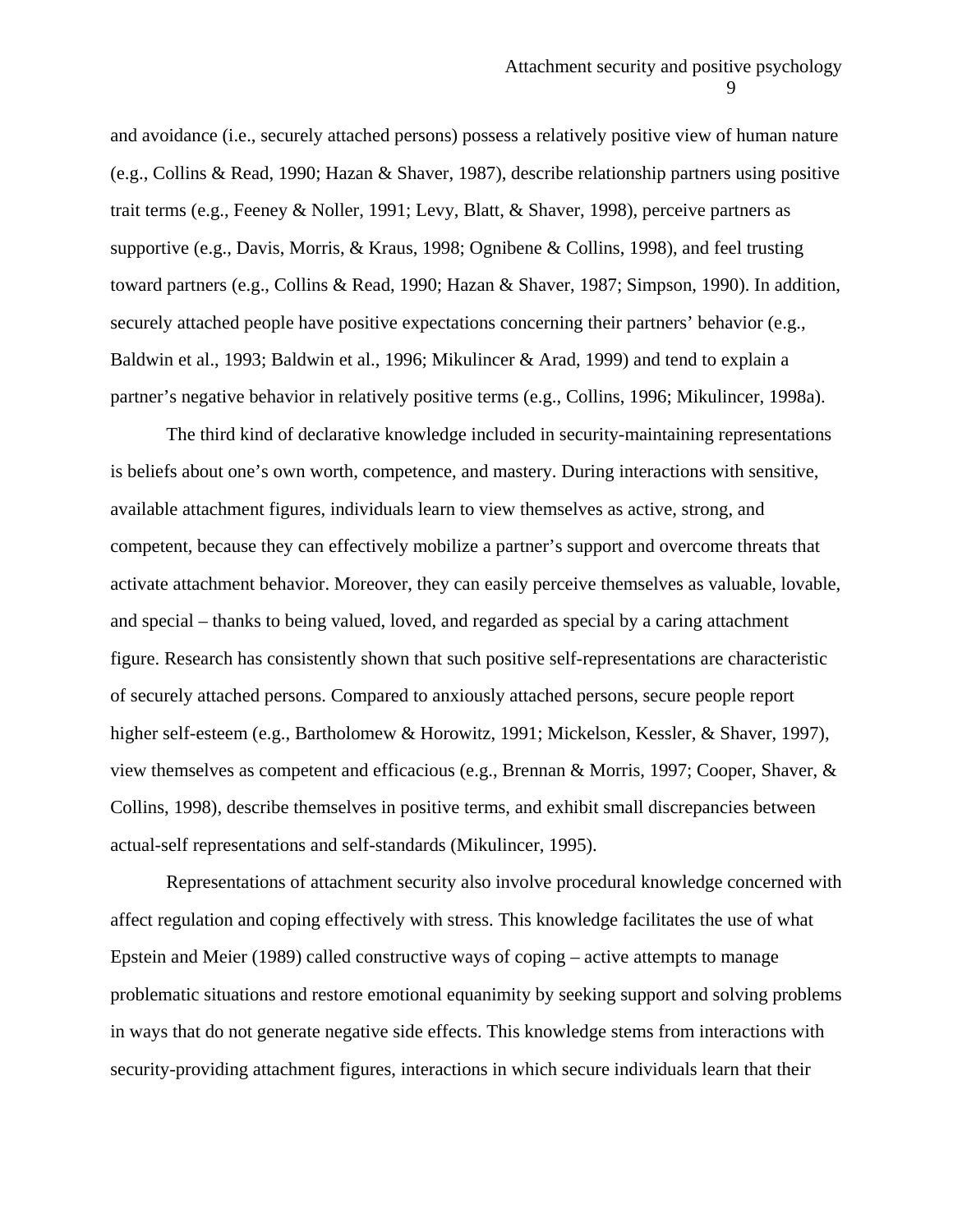own actions can often reduce distress and solve important problems, and that turning to others when threatened is an effective way to bolster coping capacity.

Adult attachment studies provide extensive support for an association between attachment security and support seeking. Several investigators have reported a positive association between self-reports of secure attachment and the self-reported tendency to seek support in times of need (e.g., Larose, Bernier, Soucy, & Duchesne, 1999; Ognibene & Collins, 1998). Similar findings have emerged from studies examining self-reported reactions to a specific stressor (e.g., Berant et al., 2001; Radecki-Bush et al., 1993). The same positive association has been observed in studies examining actual support-seeking behavior in stressful naturalistic and laboratory situations (e.g., Fraley & Shaver, 1998; Simpson, Rholes, & Nelligan, 1992). For example, Simpson et al. (1992) told participants they would be exposed to a frightening procedure; the investigators then unobtrusively observed and coded participants' actual behavior while they were interacting with their romantic partner. Secure participants, as compared with insecure ones, exhibited little hesitation in seeking proximity to, and comfort and reassurance from, their partner.

The association between secure attachment and constructive, problem-focused coping has also been documented. For example, self-reports of attachment security have been associated with reliance on problem-focused coping strategies in studies involving a wide variety of stressors (e.g., Lussier, Sabourin, & Turgeon, 1997; Mikulincer & Florian, 1998). Moreover, people who classify themselves as securely attached tend to deal with interpersonal conflicts in close relationships by compromising and creatively integrating their own and their partner's positions (e.g., Carnelley, Pietromonaco, & Jaffe, 1994) as well as by openly discussing the problem and resolving the conflict (e.g., Simpson, Rholes, & Phillips, 1996).

Like other cognitive-affective schemas (Baldwin, 1992), representations of attachment security are closely related to affective nodes in a person's semantic memory network. Specifically, these representations have strong links with positive affect, because anticipated positive affect is an integral part of the prototypical relational script (i.e., proximity maintenance results in relief). In support of this view, research has shown that secure attachment is positively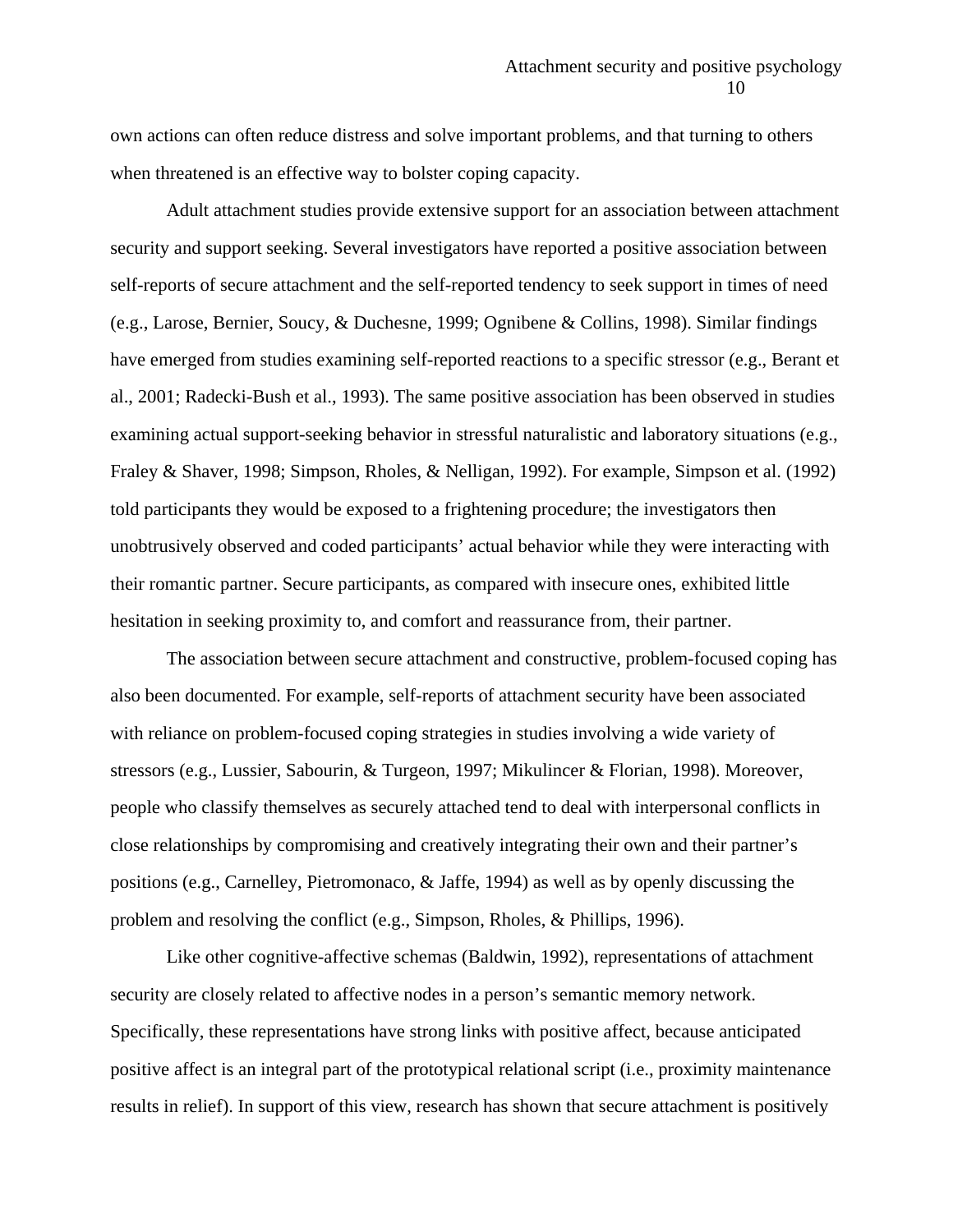associated with self-report measures of joy and happiness (e.g., Magai, Hunziker, Mesias, & Culver, 2000; Simpson, 1990). Our own recent studies have also shown that various priming techniques (e.g., subliminal presentation of security-related words, visualization of the faces of available attachment figures) designed to heighten the accessibility of representations of attachment security result in the elicitation of positive emotions during an experimental session (Mikulincer, Gillath, et al., 2001; Mikulincer & Shaver, 2001). In addition, these priming techniques infuse even formerly neutral stimuli with positive affect without participants being aware of the underlying process. Mikulincer, Hirschberger, et al. (2001) reported that the subliminal presentation of security-related pictures or the names of people who were nominated by participants as security-enhancing attachment figures (as compared with subliminal presentation of neutral stimuli) led to higher liking ratings of unknown Chinese ideographs.

On the whole, research consistently indicates that both chronic and contextual (including manipulated) activation of mental representations of attachment security consolidates positive mental representations of others, a stable sense of self-efficacy and self-esteem, and reliance on constructive ways of coping, which in turn facilitates emotional strength and stability even in times of stress (see Mikulincer & Florian, 1998; Mikulincer & Shaver, 2003, for reviews). In our view, people with security-supporting mental representations of attachment experiences tend to feel generally safe and protected without having to activate defensive strategies. They can interact with others in a confident and open manner without being driven by defensive social motives and strategies aimed at protecting a fragile or false self-concept. Moreover, they can devote mental resources that otherwise would be employed in preventive, defensive maneuvers to more growth-oriented, promotion-focused activities that contribute to the broadening of their perspectives and capacities and facilitate the development of autonomy, self-actualization, and a fully functioning personality. In the following sections, we review evidence concerning the positive changes that chronic or contextual activation of representations of attachment security produce in social motives and cognitions.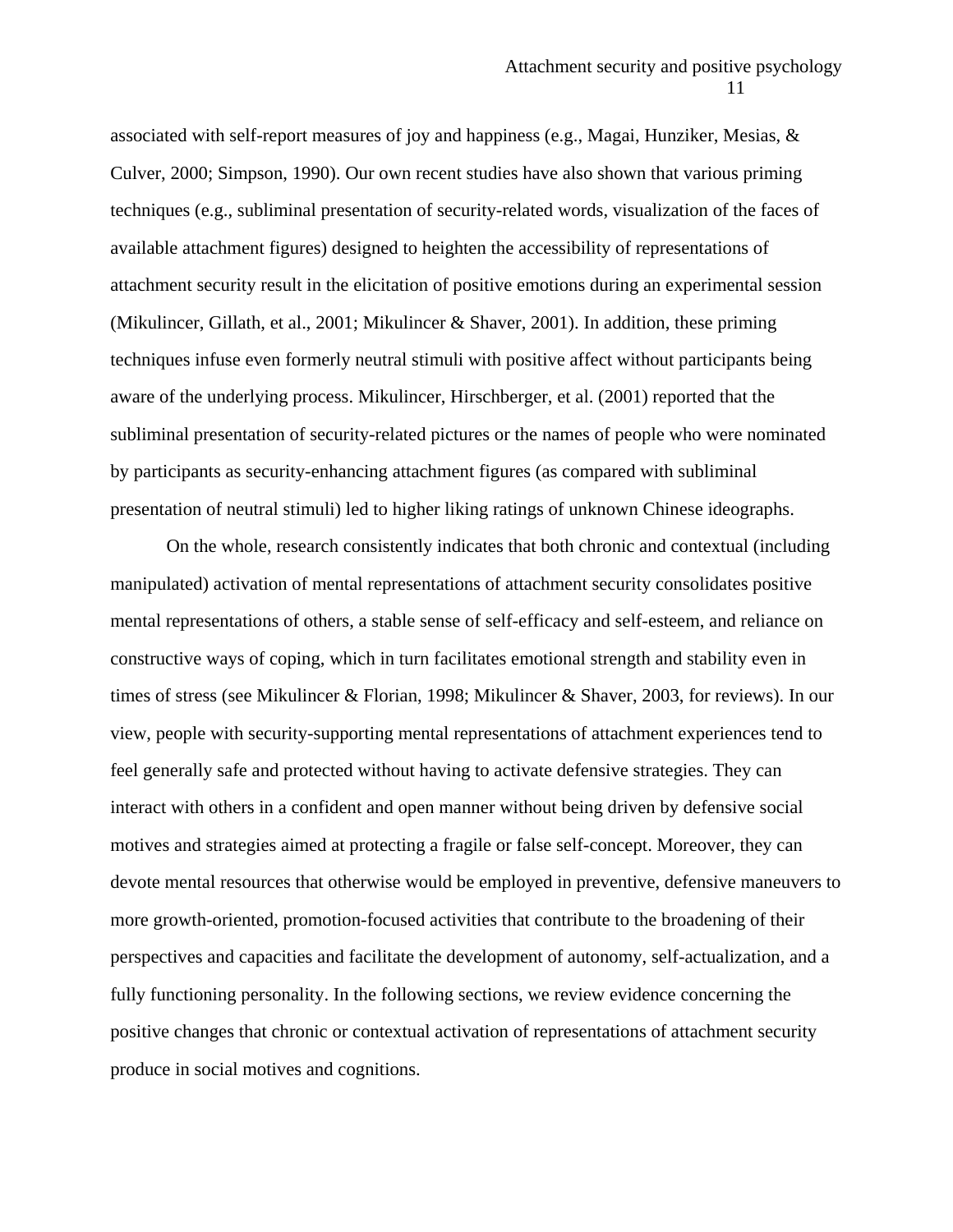#### *Evidence that Attachment Security Reduces the Need for Defensive Motives and Cognitions*

In this section, we review evidence that the chronic or contextual activation of representations of attachment security reduces a prevention orientation – a motivational stance involving a search for emotional safety and security and the avoidance of negative, painful outcomes (Higgins, 1998) – and attenuates defensive motivations aimed at protecting a person's self, identity, or knowledge structures. We organize this section according to the specific defensive tendencies examined thus far by adult attachment researchers – need for selfenhancement, needs for consensus and uniqueness, intergroup biases, defense of knowledge structures, and defense of cultural worldviews in the face of death reminders. We begin our discussion of each of these defensive tendencies with a brief theory-derived account supporting the attenuating effects of attachment security, after which we review key findings.

# *The Need for Self-Enhancement*

Self-enhancement – the tendency to distort self-appraisals so as to maintain the most favorable self-view – is considered by social psychologists to be one of the basic motivations that guide the regulation of cognitive and affective processes (e.g., Fiske & Taylor, 1991). Research has consistently shown that this motivation leads people to exaggerate positive appraisals of their abilities and traits, dismiss and easily forget negative information about the self, seek positive feedback about the self, attribute positive outcomes to the self and negative outcomes to external forces (self-serving attributions), and positively bias appraisals and expectations of control and success (see Fiske & Taylor, 1991, and Taylor & Brown, 1988, for reviews). These positive distortions of the self-image are viewed as adaptive means of maintaining emotional stability and mental health (e.g., Taylor & Brown, 1988). It has also been suggested, however, that they have negative side effects, including self-deception, egocentrism, and even violence (e.g., Bushman & Baumeister, 1998).

In contrast to the view that such self-enhancement strategies are necessary for healthy functioning, we maintain that chronic or contextual activation of representations of attachment security allows a person to function adaptively without these distorting practices. As reviewed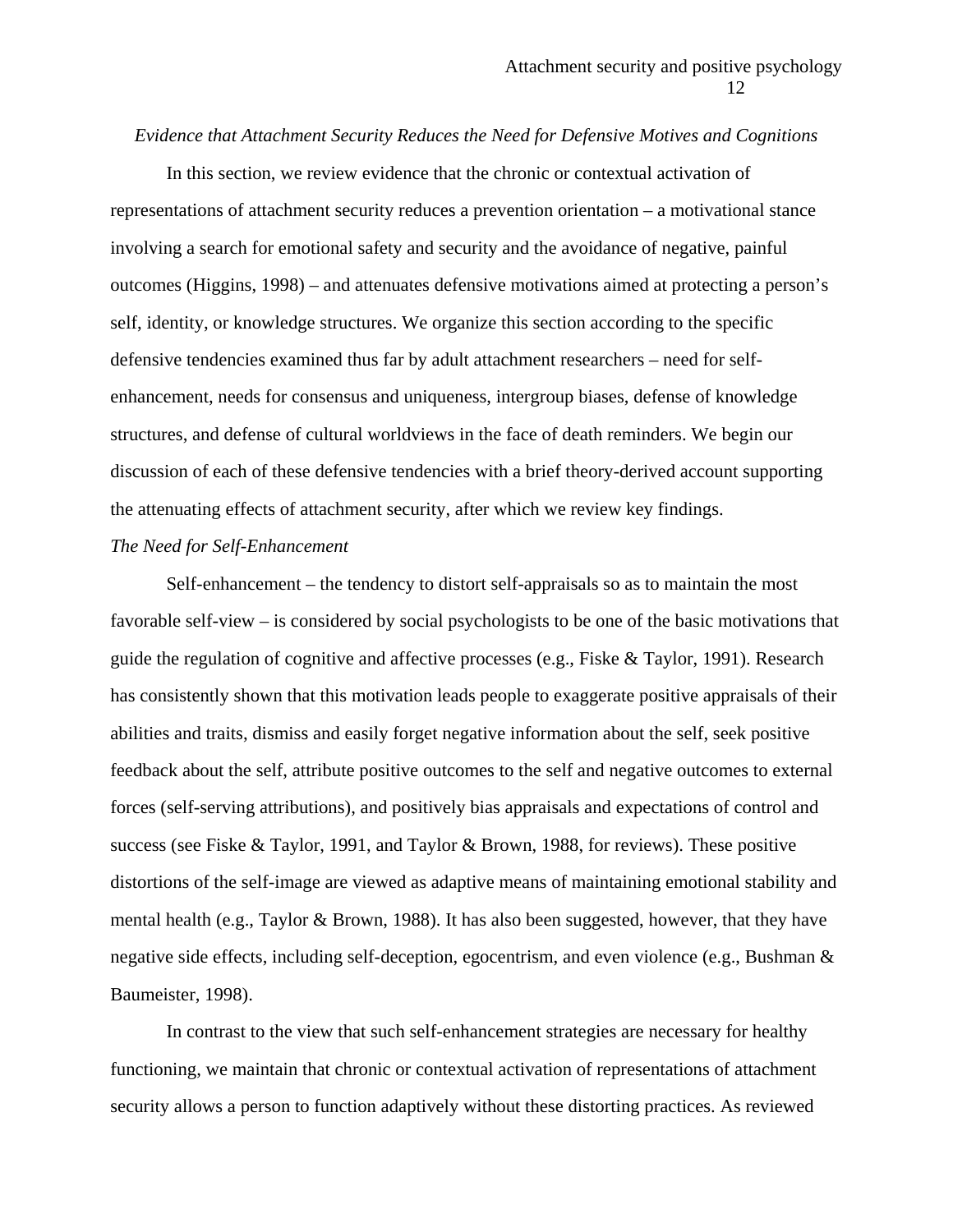earlier, representations of security involve feelings of being loved and accepted by others and possessing special and valuable qualities within oneself. These feelings constitute part of an authentic sense of self-worth (Kernis, 2003) or what Rogers (1961) called the "real self" – positive self-perceptions derived from the positive regard others have actually exhibited over the course of a person's development. In other words, securely attached people can find comfort, reassurance, and strength in authentic, solidly grounded feelings of self-worth while confronting threats. Because they are able to feel good about themselves even under threatening circumstances, there is less need for defensive inflation of self-esteem or rejection of negative feedback about the self.

In our view, interactions with available, caring, and loving attachment figures in times of need constitute the most important form of personal protection and the primary source of an authentic, stable sense of self-worth. Accordingly, we view the activation of representations of attachment security as a default inner resource that supercedes self-enhancement needs and renders self-enhancement maneuvers less necessary. We also view reliance on defensive selfenhancement as an indication that a person has been forced by social experiences to transact with the environment without adequate representations of attachment security and has had to struggle for a sense of self-worth, despite experiencing serious doubts about being lovable and possessing good inner qualities. If this view is correct, social psychologists have focused on, and theoretically enshrined as universal, motivational tendencies characteristic primarily of insecurely attached people, and perhaps especially of the avoidant ones who deactivate their attachment system and compulsively seek self-reliance. This focus has obstructed the field's view of more secure, and generally more normative, adaptive mechanisms.

Adult attachment research already provides strong support for these still unconventional ideas. For example, Mikulincer (1995) measured the accessibility of positive and negative selfrelevant traits in a Stroop task and examined the level of integration among people's different self-aspects. He found that people who classified themselves as securely attached had ready access to both positive and negative self-attributes and possessed a highly integrated self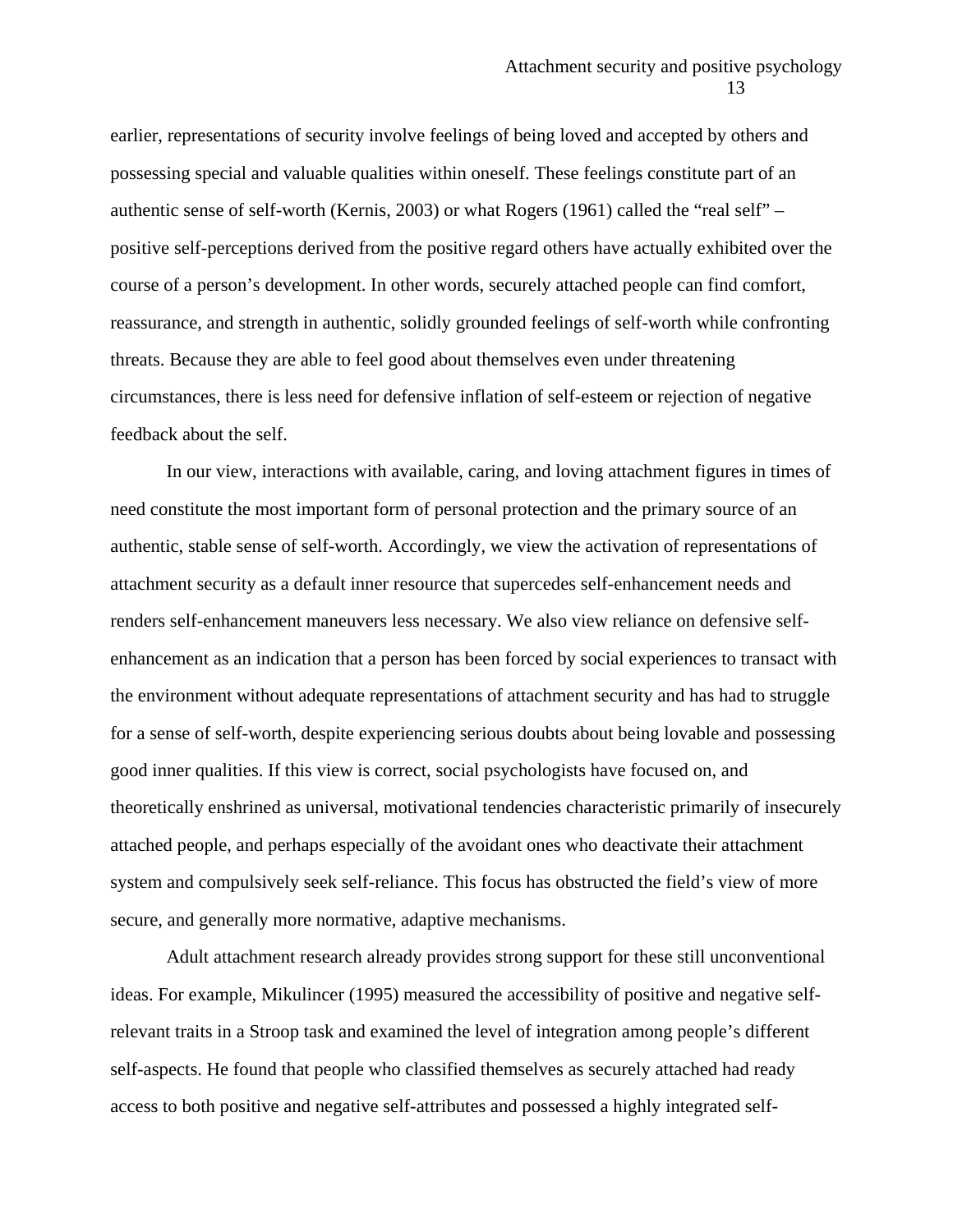organization. Only the participants who classified themselves as avoidant had a defensive selforganization, which included poor access to negative self-attributes and low integration among these attributes and other self-aspects.

In another series of four studies, Mikulincer (1998b) found that defensive self-inflation was most characteristic of avoidant individuals, especially under threatening conditions, and that secure individuals made relatively stable and unbiased self-appraisals even when confronted with self-relevant threats. Participants in these studies were exposed to various kinds of threatening or neutral situations, and appraisals of self were measured with self-report scales and other subtler cognitive techniques, such as reaction times for trait recognition. Participants who classified themselves as securely attached showed no notable difference in their self-appraisal between neutral and threatening conditions. In contrast, avoidant participants made more explicit and implicit positive self-appraisals following threatening, as compared with neutral, situations.

Mikulincer (1998b) also noted that introducing contextual factors that inhibit defensive self-enhancement tendencies (a "bogus pipeline" device that measures "true feelings about things" or the presence of a friend who knew the participants) had no effect on secure persons' self-appraisals. However, these factors inhibited avoidant participants' endorsement of a more positive self-view following threatening conditions. This pattern of findings implies that secure people's positive self-appraisals are rooted in a solid sense of self-worth, whereas avoidant people's positive self-appraisals are attempts to compensate for feelings of rejection, abandonment, or unlovability.

Similar findings have been obtained in recent studies examining attachment-style differences in self-serving attributions (e.g., Kogot, 2002; Man & Hamid, 1998). As compared with their securely attached counterparts, avoidant individuals attributed positive outcomes to more internal, stable, global, and controllable causes, and negative outcomes to more external, unstable, specific, and uncontrollable causes. Kogot (2002) also found that avoidant students who failed an actual academic examination attributed the failure to less internal causes and were more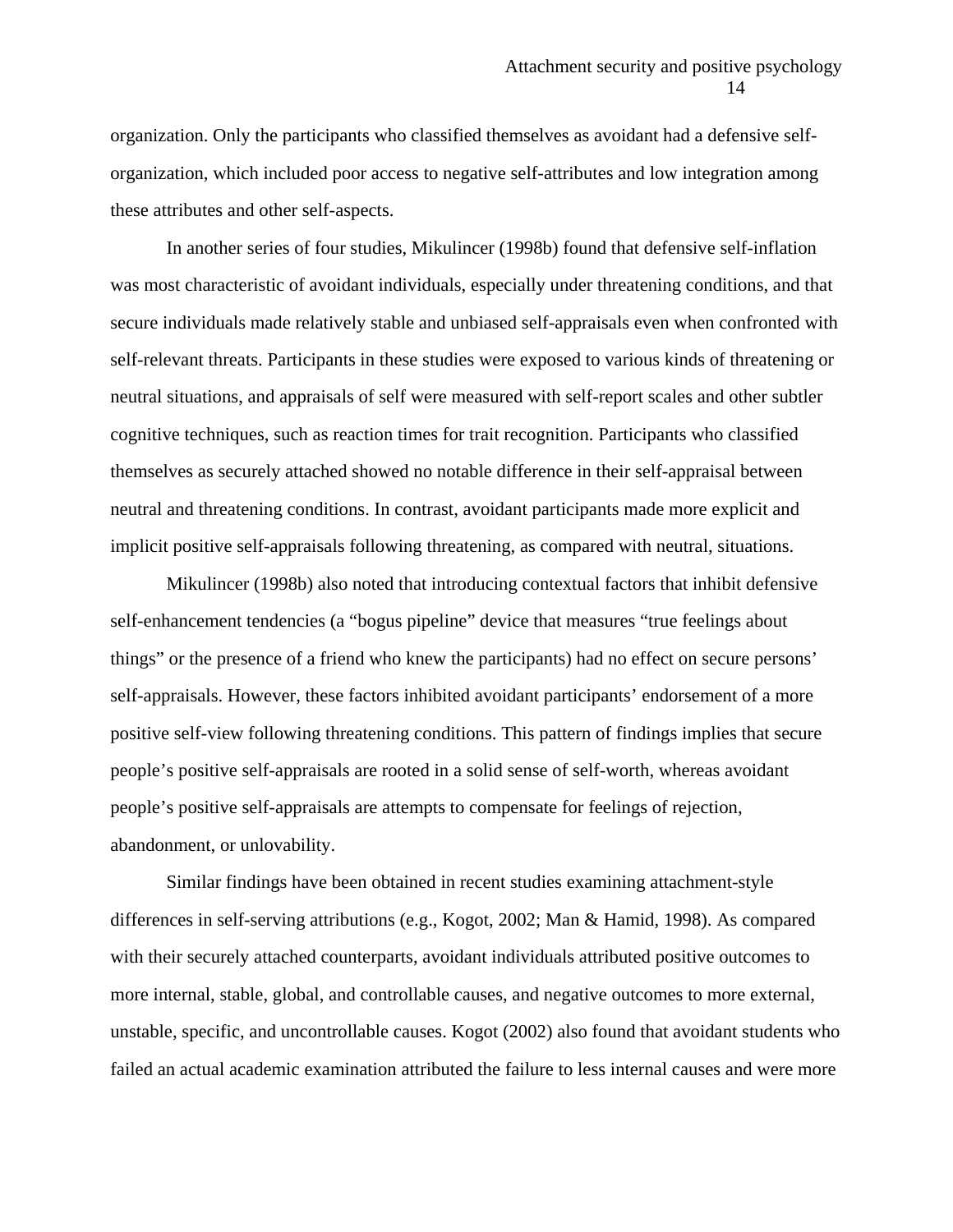likely to dismiss the diagnosticity of the failure and to blame others for it, compared with secure students who failed the same exam.

Attachment-style differences have also been found in reactions to self-relevant feedback from a romantic partner (Brennan & Bossom, 1998). Securely attached people sought their partner's feedback and showed favorable and accepting reactions to it. That is, they were relatively open to their partner's feedback and tended to use it to adjust their self-appraisals and create a more accurate self-conception. Again, only avoidant people reacted defensively, being averse to partner feedback, preferring partners who did not know them and reacting to feedback dismissingly or indifferently.

Two recent studies provide interesting evidence regarding the effects on self-enhancement tendencies of contextually activated representations of attachment security (Arndt, Schimel, Greenberg, & Pyszczynski, 2002; Schimel, Arndt, Pyszczynski, & Greenberg, 2001). In these studies, participants were primed with representations of security-enhancing attachment figures (thinking about an accepting and loving other) or with other mental representations, and their use of specific self-enhancement strategies was assessed. Schimel et al. (2001) focused on a defensive bias in social comparison – searching for more social comparison information when it suggested that others scored worse than oneself than when it suggested that others outperformed oneself (Pyszczynski, Greenberg, & LaPrelle, 1985). Arndt et al. (2002) focused on defensive self-handicapping – emphasizing factors that can impair one's performance so as to avert the damage to self-esteem that can result from attributing negative outcomes to lack of ability (Berglas & Jones, 1978). In both studies, momentary strengthening of representations of attachment security weakened the tendencies to search for self-enhancing social comparison information and make self-handicapping attributions. Arndt and Schimel (2003) concluded that activation of representations of security-enhancing attachment figures "promotes a more secure feeling of self-esteem that is less vulnerable and thus less in need of psychological maneuvers to sustain it"  $(p. 29)$ .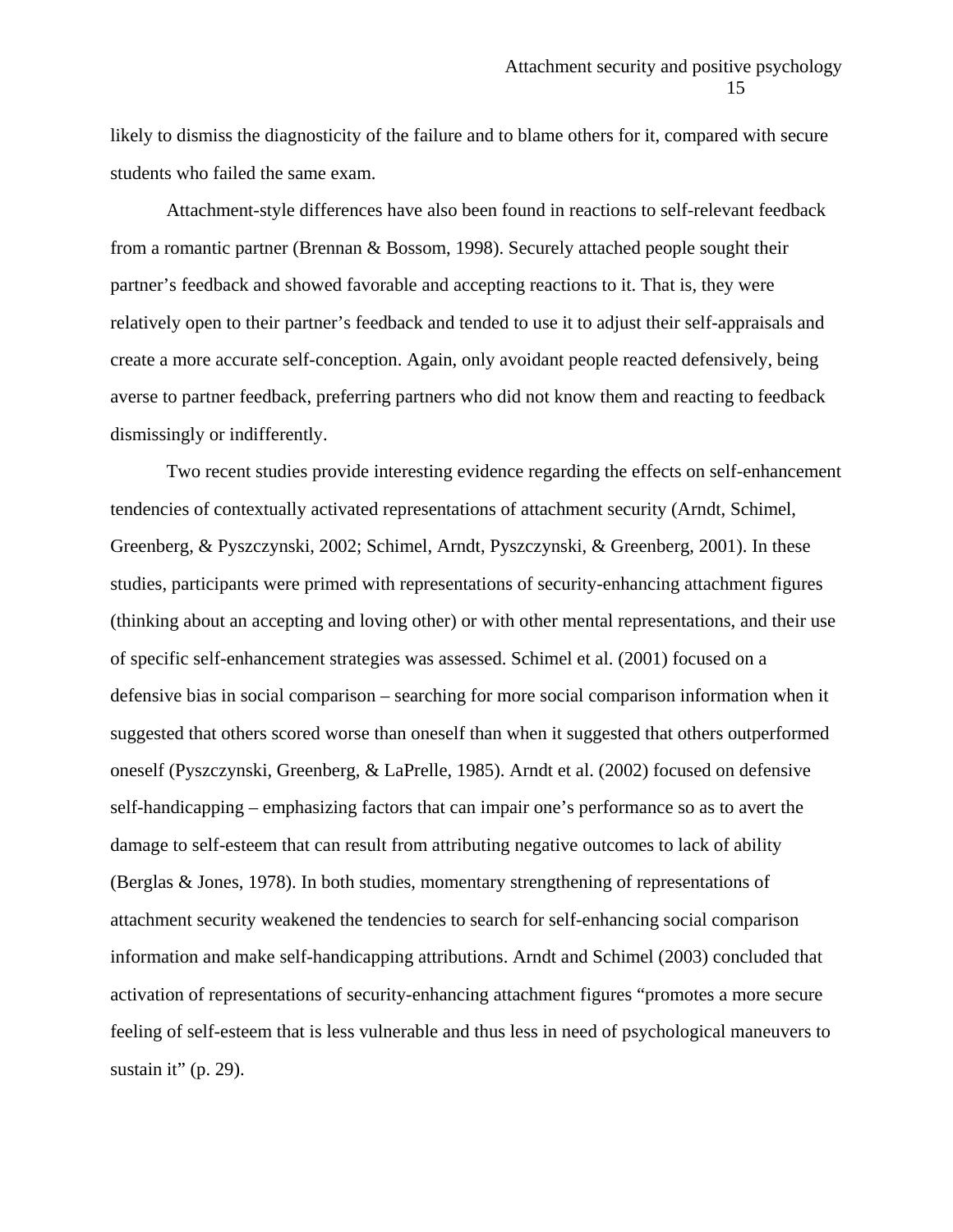Adult attachment studies also suggest ways in which securely attached people can maintain a stable sense of self-worth without pursuing defensive self-enhancement strategies. For example, Mikulincer (1998b) found that securely attached people recalled more self-attributes, both positive and negative, in threatening than in neutral situations. This finding suggests a selfaffirmation process in which the secure person's self-representations serve as an inner anchor for dealing with threats. Instead of distorting and inflating their self-conception, secure individuals seem to affirm a stable self-view by keeping active in memory more self-attributes, both positive and negative.

We (Mikulincer & Shaver, in press) recently proposed that some components or subroutines of the self that originate in interactions with available attachment figures (*securitybased self-representations*) underlie the maintenance of self-worth and emotional equanimity in times of stress. Specifically, we focused on (a) representations of the self derived from how a person sees and evaluates himself or herself during interactions with an available attachment figure (*self-in-relation-with-a-security-enhancing-attachment-figure*), and (b) representations of the self derived from identification with features and traits of a caring, supportive attachment figure (*self-caregiving representations*). We hypothesized that these representations would become accessible during encounters with threats, have a soothing, comforting effect on the person, and render the pursuit of defensive self-enhancement strategies unnecessary.

To test these expectations, we conducted two separate two-session studies. In the first session, we asked participants to generate traits that described a security-enhancing attachment figure and their self-in-relation-with-this-figure. In the second session, we exposed participants to either a threatening or a neutral condition, noted the accessibility of various categories of traits within their self-descriptions, and then assessed their current emotional and cognitive state. As predicted, securely attached participants reacted to the threat condition with heightened accessibility of security-based self-representations – they rated traits that they originally used to describe a security-enhancing attachment figure or the self-in-relation-with-this-figure as more descriptive of their current self following threatening than following neutral conditions. This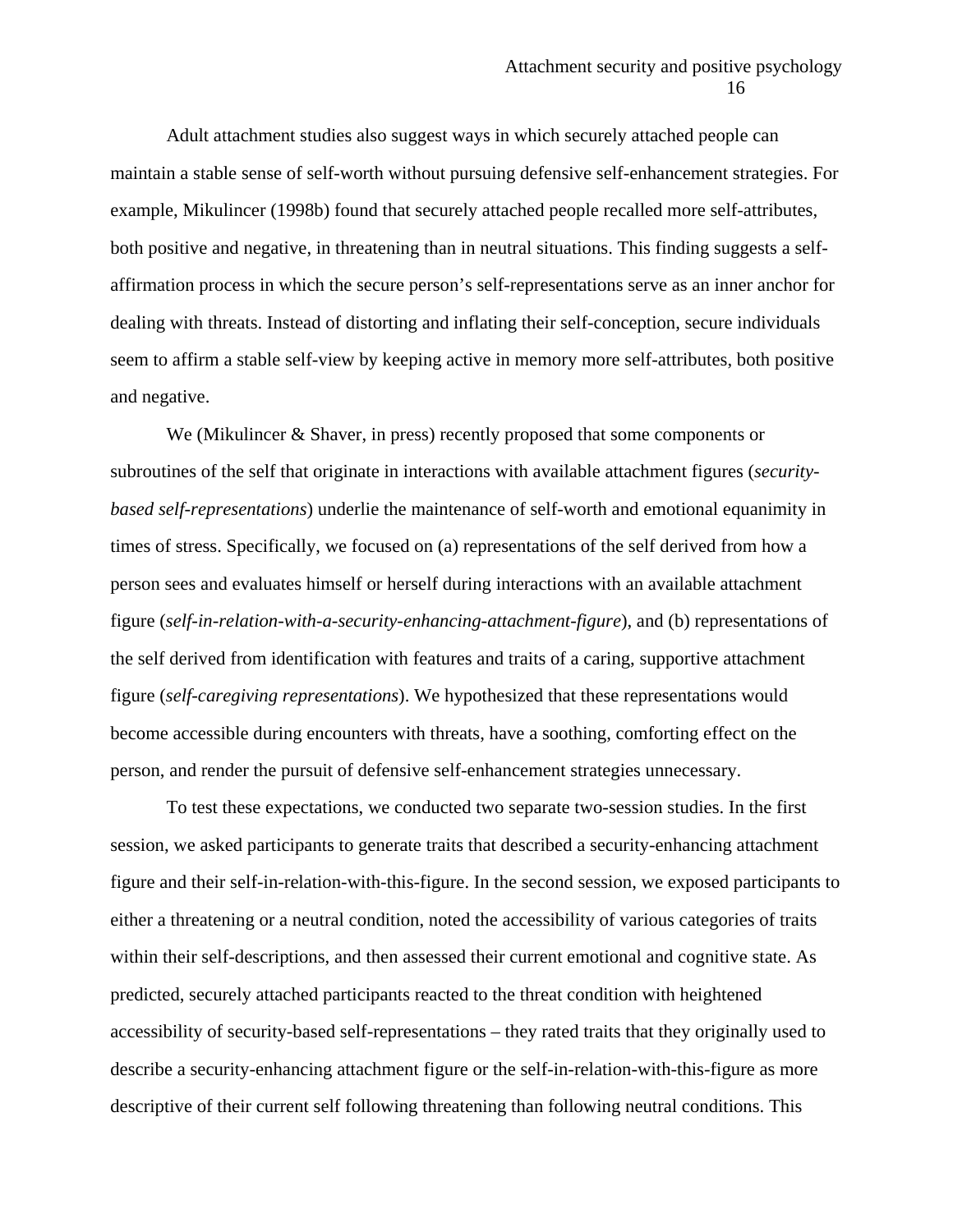heightened accessibility of security-based self-representations was not observed among insecurely attached persons. More important, security-based self-representations had a soothing effect: The higher the accessibility of these self-representations, the more positive was a participant's emotional state following a threat and the less frequent were task-related worries and other interfering thoughts. Thus, it appears that securely attached individuals can mobilize caring qualities within themselves – qualities modeled on those of their attachment figures – as well as representations of being loved and valued, and these representations can provide real comfort, allowing a person to feel worthy and unperturbed without engaging in defensive forms of self-enhancement.

#### *The Needs for Consensus and Uniqueness*

Beyond self-enhancement, social psychologists have long recognized two additional motives that affect the way people perceive social reality. On one hand, due to the subjective, interpretational nature of the knowledge they gather about themselves and the world (Kruglanski, 1989), people may feel insecure about the appropriateness of their social behavior and the correctness of their feelings and beliefs. As a result, they tend to seek consensual validation – evidence that their beliefs and behaviors are shared with others and that their knowledge is supported by relevant groups and institutions (e.g., Festinger, 1954). On the other hand, people also wish to distinguish themselves from others, stand out, emphasize the uniqueness of their beliefs and behaviors, and assert their individuality (e.g., Snyder & Fromkin, 1980).

These two motives distort social perception in two ways, creating both false consensus and false uniqueness. Whereas the need for consensual validation leads people to overestimate the extent to which their beliefs and behaviors are typical of those held by others (Marks & Miller, 1987), the need to stand out leads people to underestimate self-other similarity in traits, opinions, and behaviors (Snyder & Fromkin, 1980). The false consensus bias provides a sense of security regarding the correctness of one's behaviors and beliefs and creates an illusory sense of belonging to a larger collective (Fiske & Taylor, 1991). The false uniqueness bias increases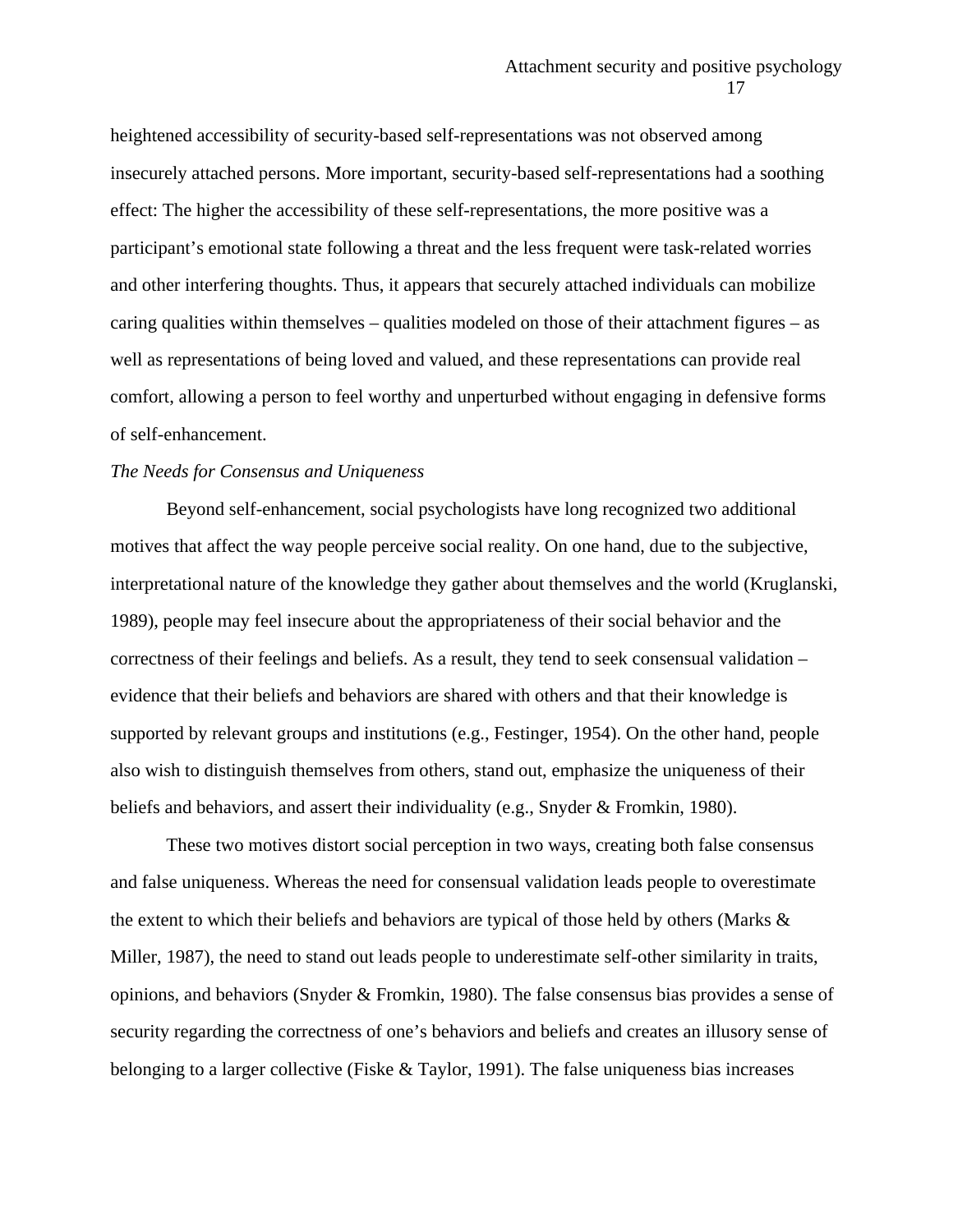distinctiveness, and when it involves a more positive perception of the self than of others, it can also serve the goal of self-enhancement (Tesser, 1988).

Given our understanding of the role of representations of attachment security, we would expect the activation of these representations to attenuate false consensus and false uniqueness biases and allow people to maintain more accurate interpretations of social reality. With regard to false consensus, given that security representations establish a sense of connectedness, belonging, protection, and support from others (Lifton, 1979), securely attached people should not urgently need to amplify their symbolic connections with others by imagining false self-other similarity. In addition, attachment-figure availability makes people less anxious about holding erroneous beliefs or engaging in inappropriate behaviors. Experiencing, or having experienced, attachment figures as loving and approving allows secure people to be less afraid of criticism or rejection when they make cognitive or behavioral mistakes or reveal personal weaknesses. With regard to false uniqueness, representations of attachment security involve confidence in having something unique and special within oneself, which renders unnecessary any defensive effort to portray oneself as unique. In fact, secure people feel unique and distinct and can assert their individuality even when they are closely involved with a relationship partner (Feeney, 1999).

When people lack the emotional security provided by attachment-figure availability, they are likely to attempt to compensate by defensively biasing social perception to bolster a false sense of consensus or uniqueness. In the case of avoidant individuals, who wish to deactivate the attachment system, maintain distance from others, and view themselves more positively than they view others, efforts are likely to be directed toward increasing distinctiveness, uniqueness, and devaluation of others. In contrast, in the case of anxiously attached people, who hyperactivate the attachment system and want desperately to be loved and accepted by others, compensatory efforts are likely to be directed toward increasing the sense of connectedness and belongingness, which can be accomplished in part by creating a false sense of consensus.

Studies from our laboratories provide initial support for these ideas. In a series of six studies, Mikulincer, Orbach, and Iavnieli (1998) found that securely attached people were more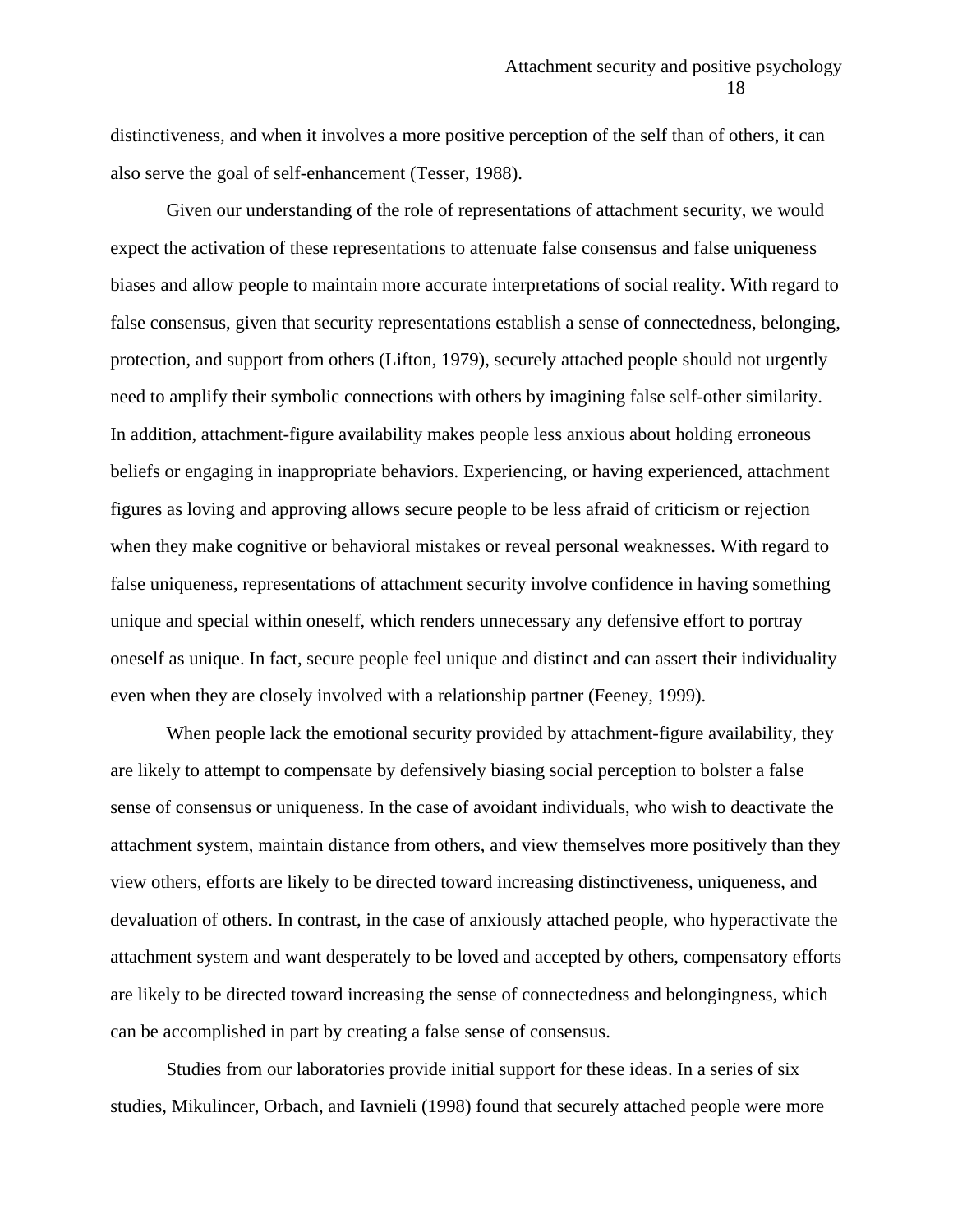accurate in assessing self-other similarity than were insecurely attached people. Specifically, anxious individuals were more likely than their secure counterparts to perceive others as similar to themselves and to show a false consensus bias in both trait and opinion descriptions. In contrast, avoidant individuals were more likely than secure individuals to perceive others as dissimilar to them and to exhibit a false distinctiveness bias. Mikulincer et al. (1998) also found that anxious individuals reacted to threats by generating a self-description that was more similar to a partner's description and by recalling more partner traits that matched their own. In contrast, avoidant individuals reacted to the same threats by generating a self-description that was less similar to a partner's description and by forgetting more traits that they and their partner shared. Notably, secure individuals' self-descriptions and recall of partners' traits were not affected by threats, revealing once again that they can handle threats without distorting reality.

Following up these experiments, Mikulincer and Horesh (1999) found that secure people's representations of others were relatively unbiased by the projective mechanisms that underlie false consensus and false uniqueness effects. That is, people with a secure attachment style were less prone than their insecure counterparts to project onto others features that defined themselves or that they denied having. Avoidant participants defensively projected their own unwanted traits onto others, which increased self-other differentiation and, by comparison, enhanced their sense of self-worth. Anxiously attached participants projected their own traits onto others, which increased their sense of self-other similarity, compatibility, and closeness. Whereas avoidant individuals perceived in others the traits of their own unwanted selves, anxious individuals perceived duplicates of their own actual traits.

# *Intergroup Biases*

Social psychologists have extensively documented another defensive bias in social perception – the tendency to perceive one's own social group (in-group) as better than others (e.g., Allport, 1954; Devine, 1995). This tendency has been documented in studies of in-group favoritism, derogation of members of other groups (out-group members), and prejudice toward people who are different from oneself. According to social identity theory (Tajfel & Turner,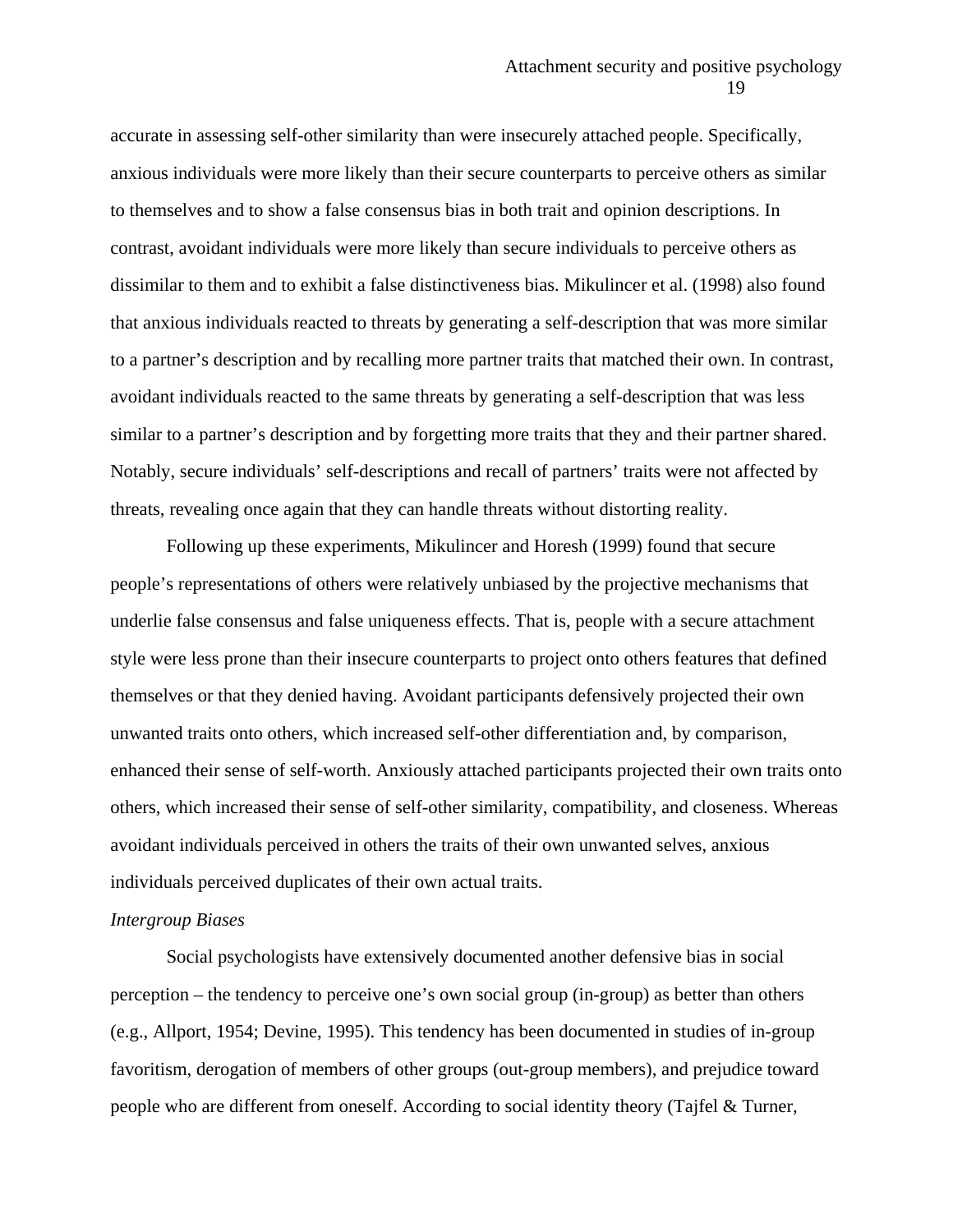1986), intergroup bias serves a self-protective function, maintenance of self-esteem (We, including I, are better than them). Unfortunately, this method of maintaining self-esteem depends on emphasizing real or imagined ways in which the in-group and out-groups differ, especially ways in which the in-group can be perceived as better (Tajfel & Turner, 1986).

 This tendency seems likely to be especially characteristic of insecure people. A person who can maintain a sense of value by virtue of possessing salient representations of attachment security should have less need to fear and disparage out-group members. In his account of human behavioral systems, Bowlby (1982/1969) stated that activation of the attachment system is closely related to innate fear of strangers and that attachment-figure availability mitigates this innate reaction and fosters a more tolerant attitude toward unfamiliarity and novelty. In addition, as reviewed earlier, securely attached people tend to maintain high, stable self-esteem (what Kernis, 2003, calls "optimal" or "authentic" self-esteem) without relying on defensive derogation of other people.

In a recent series of five studies, we (Mikulincer & Shaver, 2001) provided preliminary evidence for the attenuating effects of attachment security on intergroup bias. Correlational findings indicated that the higher a person's sense of chronic attachment security, the weaker his or her hostile responses to a variety of out-groups (as defined by secular Israeli Jewish students): Israeli Arabs, Ultra-orthodox Jews, Russian immigrants, and homosexuals. Experimental findings indicated that various priming techniques – subliminal presentation of security-related words such as love and proximity, evocation via guided imagery of the components of the attachmentsecurity script, and visualization of the faces of security-enhancing attachment figures – heightened the sense of attachment security and eliminated negative responses to out-groups. These effects were mediated by threat appraisal and were found even when participants were led to believe they had failed on a cognitive task or their national group had been insulted by an outgroup member. That is, experimentally augmented attachment security reduced the sense of threat created by encounters with out-group members and thus rendered unnecessary any efforts to derogate or distance oneself from them.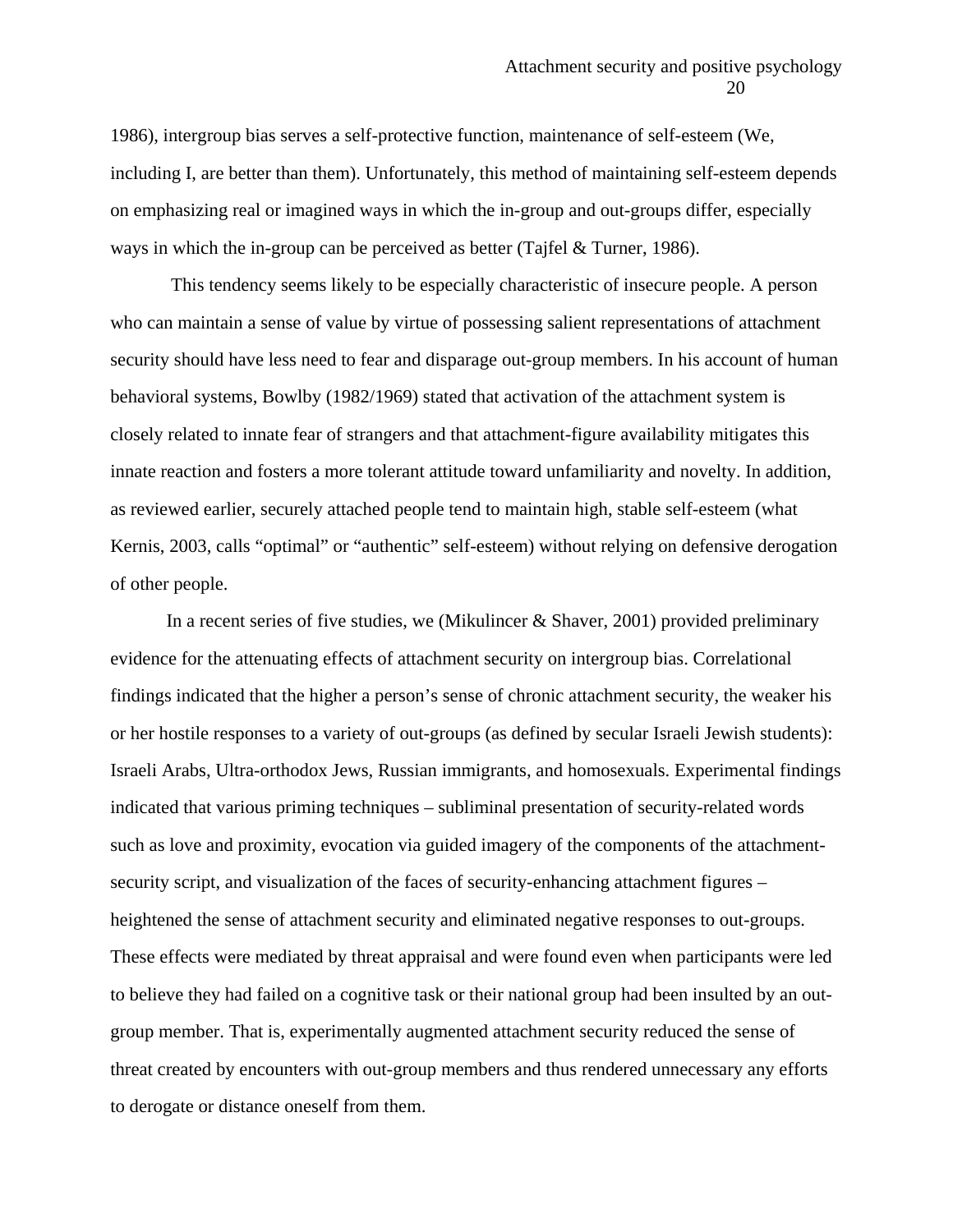These findings should not be interpreted, however, as implying that attachment security inhibits in-group identification or encourages an individualistic ideology. This interpretation would contradict Bowlby's (1988) portrayal of attachment security as promoting a sense of togetherness as well as Smith, Murphy, and Coats' (1999) documentation of a positive association between secure attachment and identification with social groups. Brewer (1999) recently broke the assumed connection between in-group love and out-group hatred, showing that attachment to one's in-group does not require hostility toward out-groups. In our studies, attachment security reduced out-group hostility without diminishing in-group favorability. *The Defense of One's Knowledge Structure*s

Social psychologists have extensively studied what they believe to be a human tendency to protect and defend existing knowledge structures even if they are incorrect or misleading and contribute to faulty decisions and actions (e.g., Fiske & Taylor, 1991; Kruglanski, 1989). This defensive tendency is related to self-esteem maintenance and motivated by a need to deny that one holds erroneous beliefs or has done something stupid or wrong. This self-defensive motivation causes what Kruglanski (1989) called "epistemic freezing" and is manifested in cognitive closure and rigidity, preference for secure, stable knowledge, and rejection of information that heightens ambiguity and challenges the validity of one's existing beliefs.

To us, this seems likely to be another overgeneralization that applies more accurately to insecure than to secure people. Theoretically, attachment security should foster openness to new information and accommodation of one's knowledge structures when evidence indicates that accommodation is called for. Being confident in their ability to deal with distress, securely attached people should be able to incorporate new evidence at the price of experiencing a temporary state of confusion or ambiguity. Such cognitive unclarity should not threaten the solid foundation of their general sense of competence, lovability, and control. They should generally realize that this state, like other challenging experiences, is reversible and that they have the necessary skills to reorganize parts of their knowledge structures without succumbing to total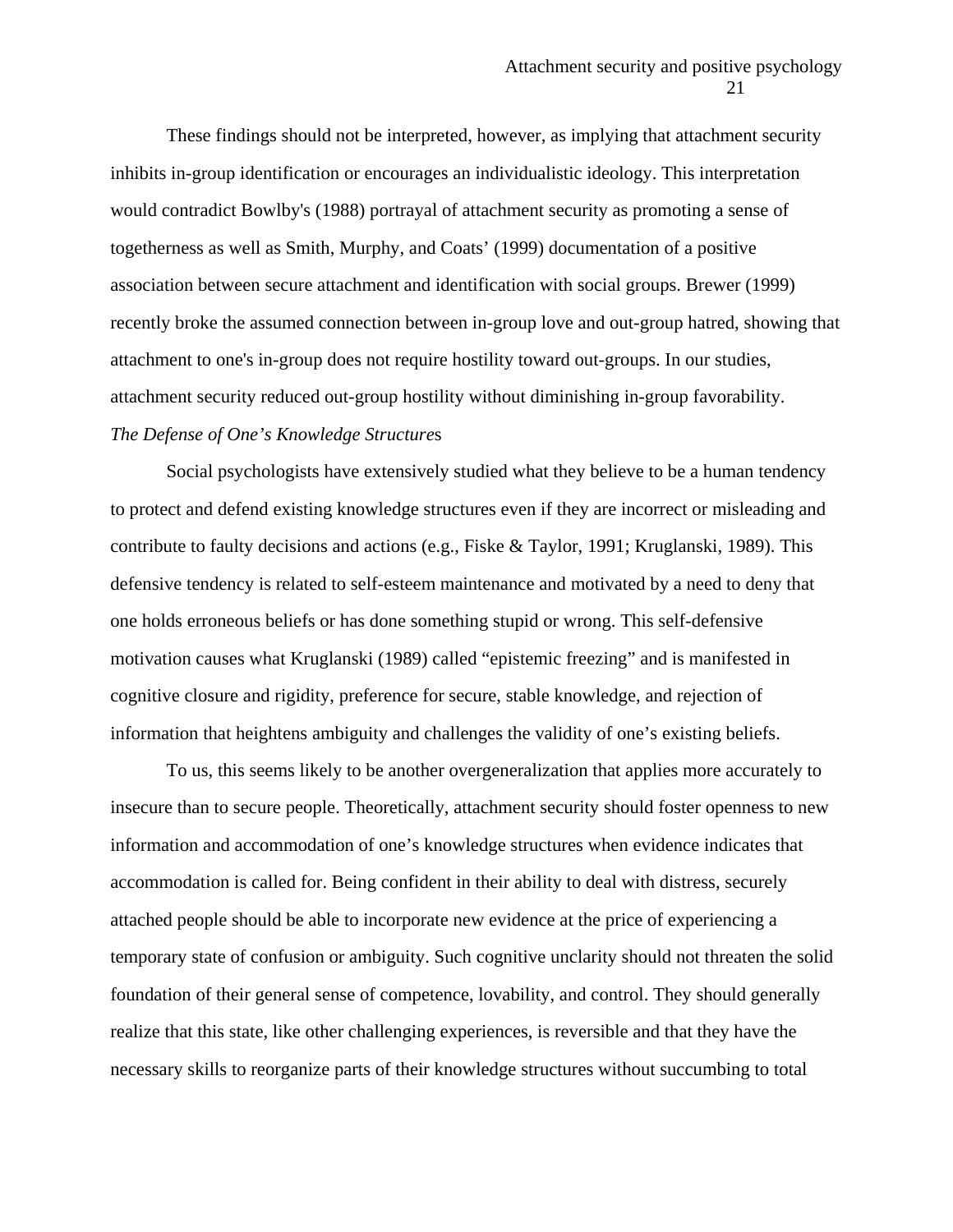disorganization or disintegration. Moreover, they should be comforted by the thought that others will love and accept them even if they revise some of their opinions, decisions, or actions.

In contrast, lack of attachment security results in fragile views of self and world that make incorporation of new evidence threatening and potentially disorganizing. Because insecurely attached people lack a sense of mastery in dealing with distress, they may interpret confusion and ambiguity as highly threatening, causing them to block the in-flow of new and challenging information. They may mistake knowledge stability for increased security, even if faulty knowledge leads to poor decisions and regrettable actions.

Research provides good evidence that attachment security attenuates the need for rigid cognitive structures. For example, Mikulincer (1997, Study 3) found that secure people scored lower than insecure people on self-report measures of cognitive closure, intolerance of ambiguity, and dogmatic thinking. In another study, Mikulincer (1997, Study 4) focused on the *primacy effect* – the tendency to make judgments on the basis of early information and to ignore later data – and found that both anxious and avoidant individuals were more likely than secure individuals to rate a target person based on the first information received. In a third study, Mikulincer (1997, Study 5) examined stereotype-based judgments, i.e., the tendency to judge a member of a group based on a generalized notion about the group rather than on exploration of new information about the member. Anxious and avoidant individuals tended to evaluate the quality of an essay based on the supposed ethnicity of the writer: The more positive the stereotype of the writer's ethnic group, the higher the grade assigned to the essay. In contrast, secure individuals were relatively unaffected by ethnic stereotypes.

Based on these findings, Mikulincer and Arad (1999) examined attachment-style differences in the revision of knowledge about a relationship partner following behavior on the part of the partner that seemed inconsistent with this knowledge. Compared to insecure persons, secure individuals were more likely to revise their baseline perception of the partner after being exposed to expectation-incongruent information about the partner's behavior. Moreover, the contextual activation of attachment-security representations (visualizing a supportive other)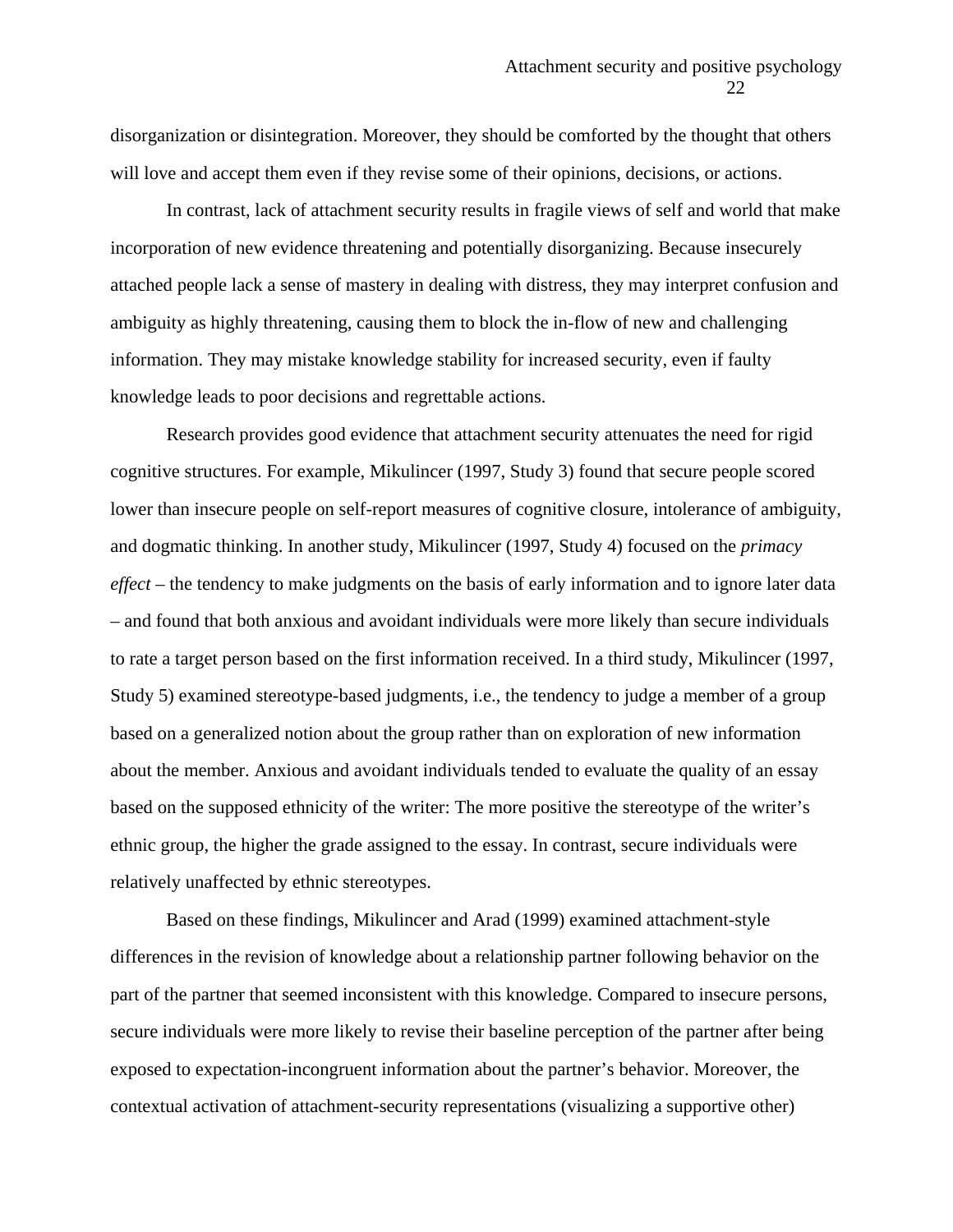increased cognitive openness and led even chronically anxious and avoidant people to revise their conception of a partner based on new information (Mikulincer & Arad, 1999).

# *Defending Cultural Beliefs in the Face of Death*

Another broad theory of social cognition and behavior – terror management theory (Greenberg, Pyszczynski, & Solomon, 1997) – claims that the needs for self-esteem, consensus, uniqueness, and knowledge stability as well as intergroup biases are consequences of death anxiety. Human beings' knowledge that they are destined to die, coexisting with strong wishes to perceive themselves as special, important, and immortal, makes it necessary for them to engage in self-promotion, defend their cultural worldview, and deny their animality. Extensive research has shown that experimentally induced death reminders heighten death-thought accessibility and lead to more positive reactions to ideas and people that validate cultural worldviews, more negative reactions to moral transgressors, more hostile and derogatory responses to out-group members, a heightened sense of social consensus regarding one's own beliefs, more stereotypic thinking, and more intense self-esteem strivings (see Greenberg et al., 1997, for a review).

Although worldview validation has been assumed to be a normative defensive response to universal existential threats (Greenberg et al., 1997), studies from our laboratory suggest that this response is more characteristic of insecurely than of securely attached individuals. For example, Mikulincer and Florian (2000) found that experimentally induced death reminders lead to more severe judgments and punishments of moral transgressors only among insecurely attached people, either anxious or avoidant. Securely attached people did not recommend harsher punishments for transgressors following a mortality salience induction. In a subsequent study, Caspi-Berkowitz (2003) examined the effects of mortality salience on willingness to endanger one's life in order to defend important cultural values, and observed that only insecurely attached people reported higher willingness to die for a cause. Securely attached people were not affected by death reminders and were generally averse to endanger life to protect cultural values.

Interestingly, our studies have also revealed how securely attached people react to death reminders. Mikulincer and Florian (2000) reported that secure people reacted to mortality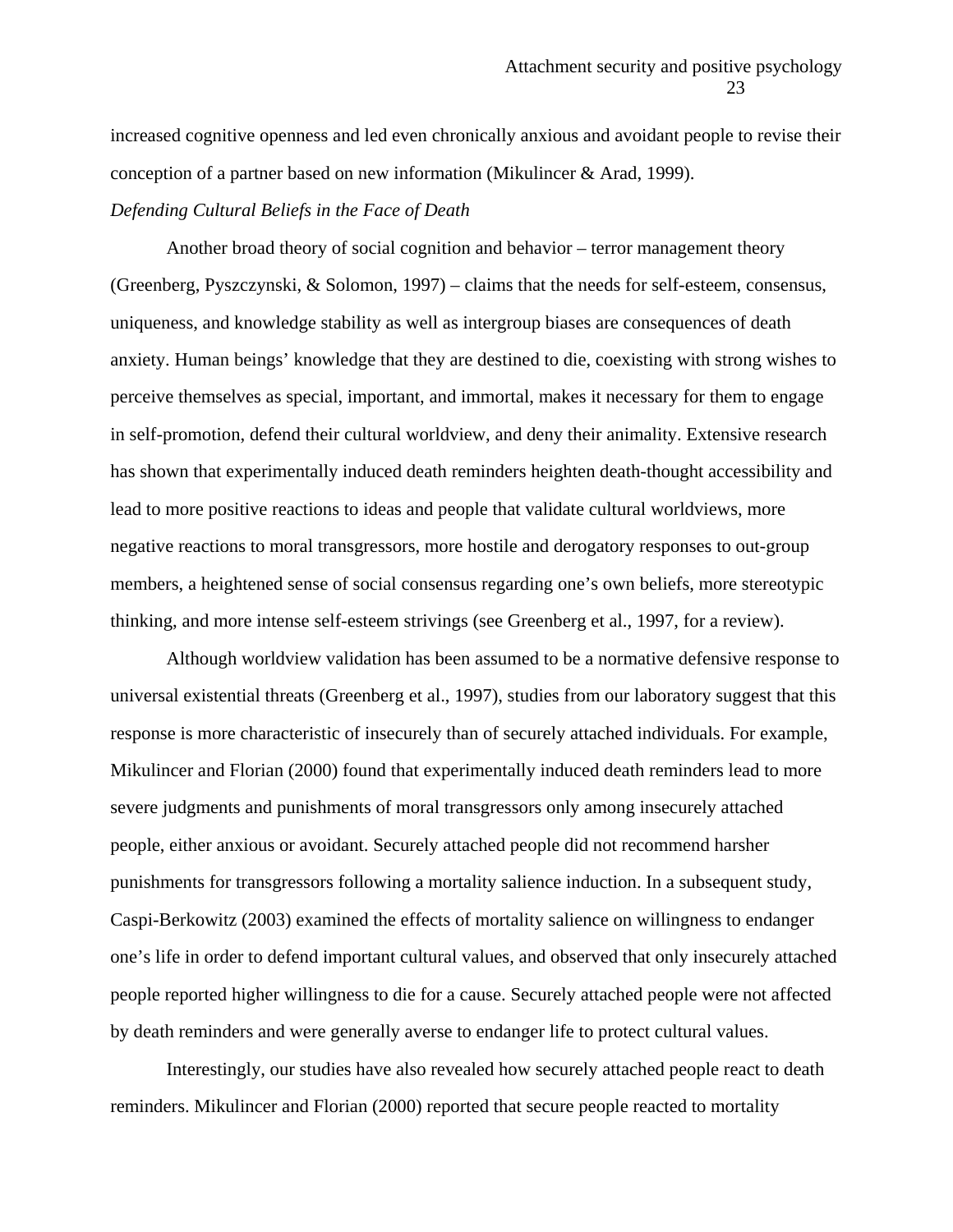salience with an increased sense of symbolic immortality – a transformational, constructive strategy that, while not solving the unsolvable problem of death, leads a person to invest in his or her children's care and to engage in creative, growth-oriented activities whose products will live on after death. Secure people have also been found to react to mortality salience with heightened attachment needs – a more intense desire for intimacy in close relationships (Mikulincer & Florian, 2000) and greater willingness to engage in social interactions (Taubman Ben-Ari, Findler, & Mikulincer, 2002). Caspi-Berkowitz (2003) also found that secure people reacted to death reminders by strengthening their desire to care for others. In her study, participants were presented with hypothetical scenarios in which a relationship partner (e.g., spouse) was in danger of death, and the participants were asked about their willingness to endanger their own life to save the life of the partner. Securely attached persons reacted to death reminders with heightened willingness to sacrifice themselves. Insecurely attached persons were generally averse to this kind of sacrifice and reacted to death reminders with even lesser willingness to save others' lives.

These findings imply that, even when faced with their biological finitude, securely attached people maintain a secure psychological foundation. They seem to adhere to the attachment-security script even when coping with the threat of death (seeking proximity to others), heighten their sense of connectedness and togetherness, and symbolically transform the threat into an opportunity to contribute to others and grow personally. It therefore seems to us that being part of a loving, accepting, valued world – having strong emotional and caring bonds with others – is a primary source of self-transcendence (being part of a larger entity that transcends one's own biological self), which promotes a sense of symbolic immortality and overrides needs for worldview validation and self-promotion. Defensive, distorting reactions to mortality seem to result from recurrent failures of attachment figures to accomplish their protective, supportive, anxiety-buffering task. As a result of such failures, many people lack a sense of continuity and connection to the world, and are unable to rely on a solid psychological foundation that sustains vitality even in the face of mortality concerns. As a result, insecure people cling to particular cultural worldviews and derogate alternative views in a desperate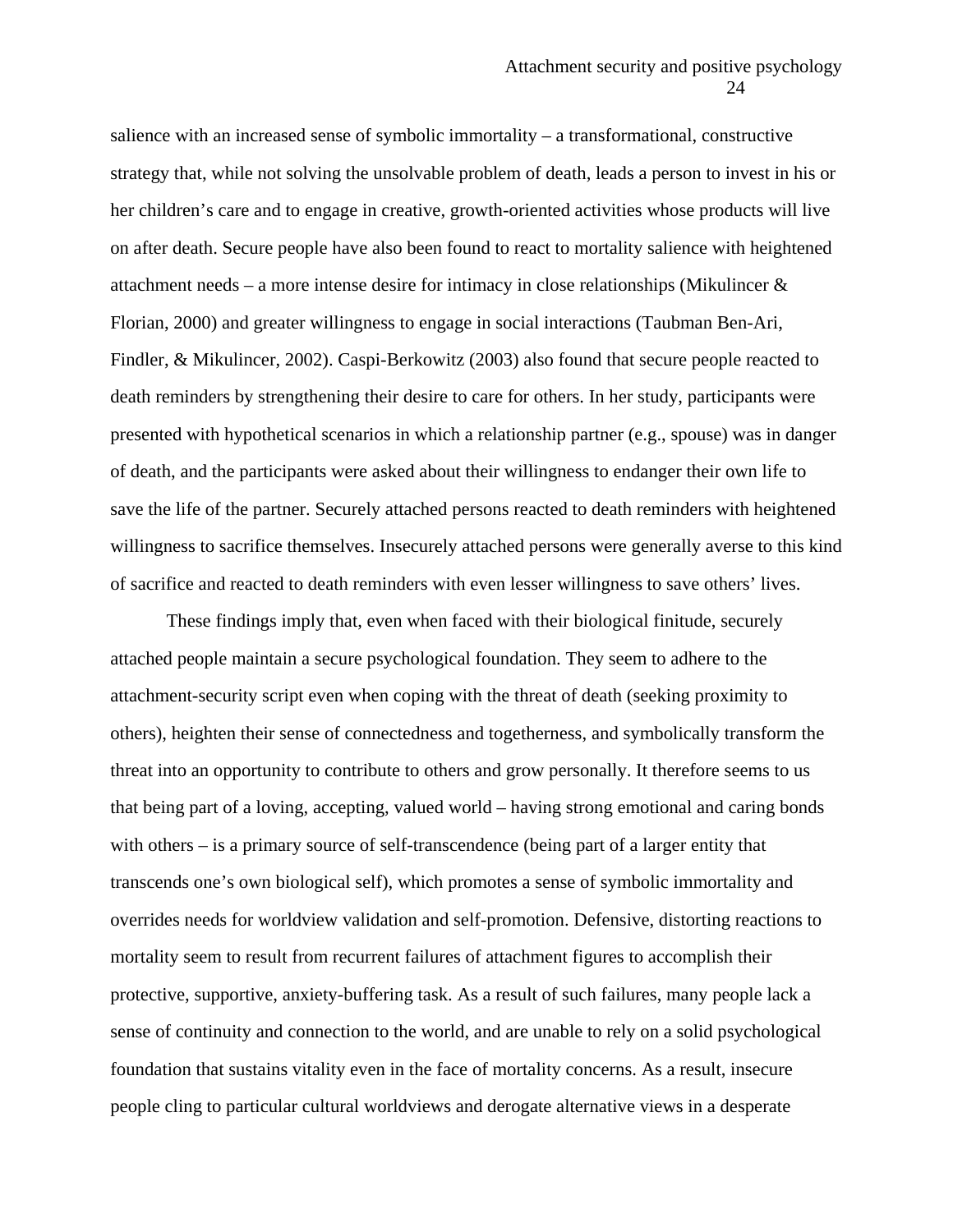attempt to enhance their impoverished selves and achieve some sense of value and meaning that can overpower their fear of death and insignificance.

## *A Two-Level Model of Psychological Defenses*

The findings reviewed in the preceding section are at odds with social psychological models that equate defensiveness with mental health and lack of defensiveness with psychopathology. In fact, attachment security has been related to both mental health and lack of defensiveness, supporting studies by Shedler, Mayman, and Manis (1993), John and Robins (1994), and others who have challenged the view that authentic self-esteem requires selfenhancing biases and "positive illusions" (Taylor & Brown, 1988). Our findings fit a two-level model of psychological defenses, a model rooted in attachment theory. At the primary level, attachment-figure availability and the resulting sense of attachment security are natural building blocks of a secure, solid, and stable psychological foundation. At this level, representations of attachment security act as resilience resources that maintain emotional equanimity and effective psychological functioning without requiring other defensive maneuvers. A second level of defenses is required when a person fails to form secure attachments and is unable to construct a secure, solid, stable foundation that allows undistorted coping with threats. For an insecurely attached person, many everyday experiences threaten the sense of safety and one's tenuous hold on life, self, identity, and knowledge of the world. At this level, a prevention motivational orientation and the use of biased, distorting defenses can sometimes compensate for the absence of attachment security, create a façade of self-esteem and efficacy, and contribute some degree of adjustment. At this level, defensiveness may actually contribute to mental health, whereas lack of defensiveness, or a breakdown of defenses, may increase the likelihood of serious psychopathology.

As we have shown, however, this seemingly positive contribution of defensiveness is achieved at the cost of cognitive rigidity, distorted perception of social reality, and an increase in interpersonal and intergroup conflict. These negative side effects are not entailed by the use of defenses at the first, more basic level. At this primary level, attachment security promotes mental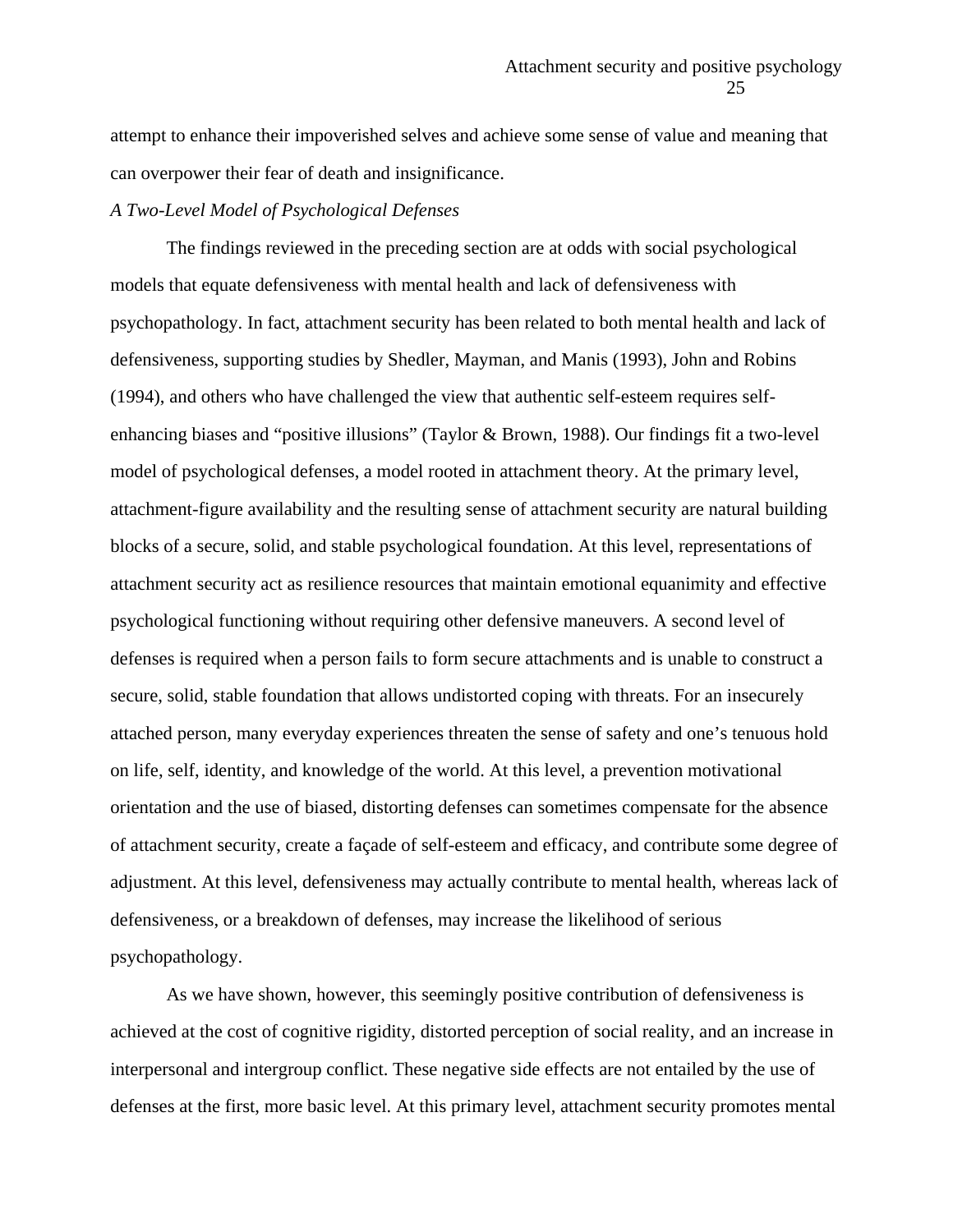health while allowing for accurate social perception; a compassionate, loving attitude toward others, even those who are different from oneself; and cognitive openness and flexibility. As a result, the protective action of attachment security does not collide with natural processes of growth and self-actualization. Rather, attachment security enables and accelerates these processes and contributes to development of a fully functioning personality. In the next section, we review evidence concerning these growth-enhancing benefits of attachment security.

# *Evidence that Attachment Security Promotes Growth and Development of a Fully Functioning Personality*

In this section, we explore the possibility that attachment security facilitates a person's advancement toward positive personal and social states, self-expansion (Aron & Aron, 1997), and the actualization of his or her natural talents. In our model (Mikulincer & Shaver, 2003), attachment-figure availability initiates what we, following Fredrickson (2003), called a "broaden and build" cycle of attachment security, which, beyond building a person's resilience, also broadens his or her perspectives and capacities. According to Bowlby (1982/1969), the unavailability of attachment figures inhibits the activation of other behavioral systems, because a person without an attachment figure's protection and support tends to be so focused on attachment needs and feelings of distress that he or she lacks the attention and resources necessary to engage in non-attachment-related activities. Only when an attachment figure is available and a sense of attachment security is restored can a person devote full attention and energy to other behavioral systems. Moreover, being confident that support is available when needed, securely attached people can take risks and engage in autonomy-promoting activities. This is what causes us to believe that attachment security is essential for the development of what Rogers (1961) called a fully functioning personality. To make this theoretical connection clear, we will use Rogers' (1961) definitional features of the fully functioning person to organize our review of the evidence concerning the importance of attachment security for achieving full functionality.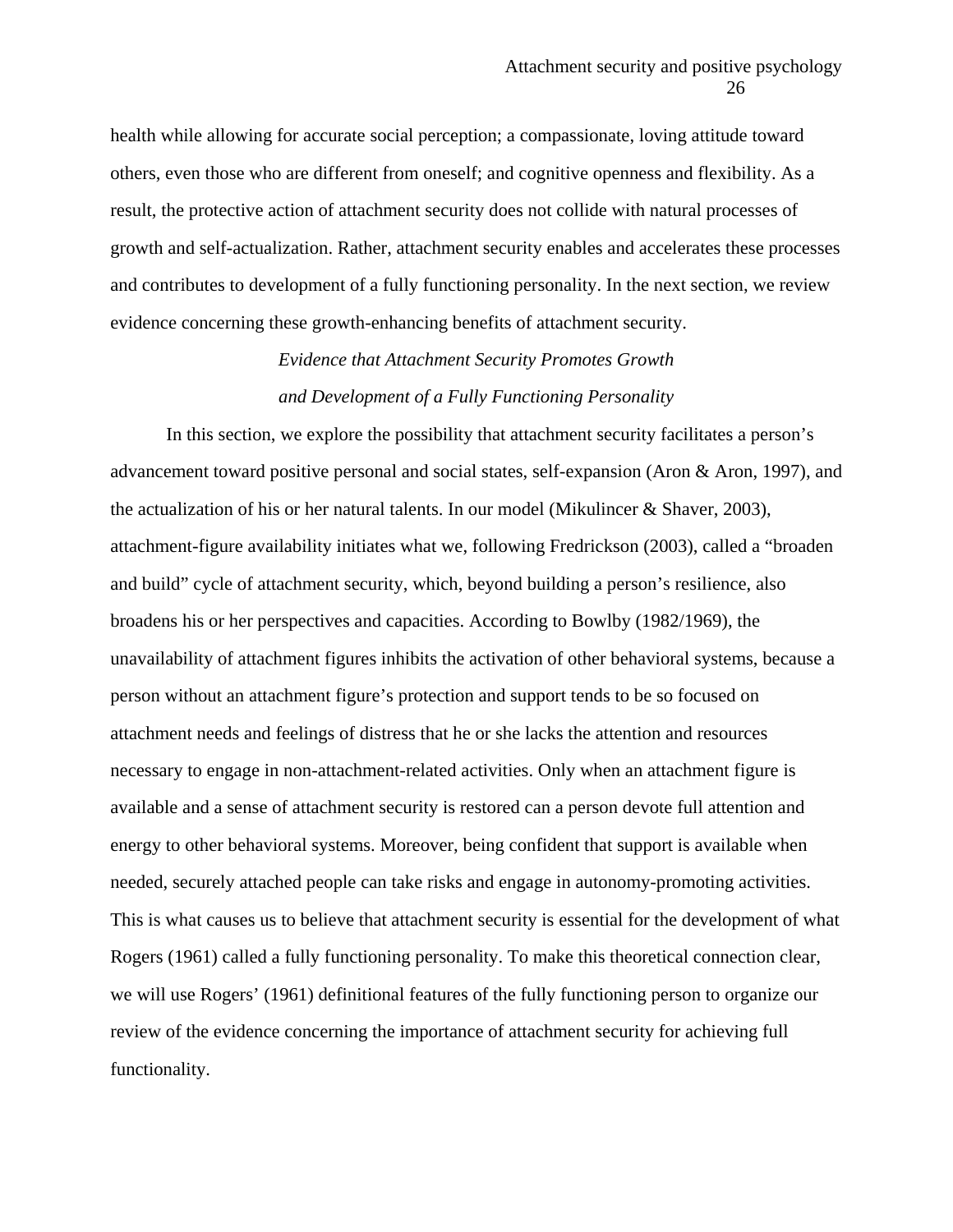One definitional quality of the fully functioning person is *openness to experience* – the capacity to listen to one's feelings, to experience what is going on within oneself, and to reflect on one's own thoughts and feelings. Openness to experience also involves richness of information about the self and the ability to accept both positive and negative emotions and cognitions. In Rogers' (1961) words, a fully functioning person "is more open to his feelings of fear and discouragement and pain. He is also more open to his feelings of courage and tenderness, and awe. He is free to live his feelings subjectively, as they exist in him, and also free to be aware of these feelings" (p. 188).

Attachment security provides a foundation for openness to experience. According to Cassidy (1994), interactions with available, sensitive, and responsive attachment figures provide a context in which a child can openly and flexibly experience, organize, and express emotions and understand their functions and benefits. In these interactions, one learns that emotional signals evoke appropriate responses from attachment figures and that open and direct communication of distress results in effective caregiver interventions. As a result, secure people learn to feel comfortable exploring and learning about emotions; they view emotions and emotional expressions as useful contributors to growth and adjustment. Also contributing to secure people's openness to experience is their self-reflective capacity – their ability to think about and understand mental states (Fonagy, Steele, Steele, Moran, & Higgit, 1991). According to Fonagy et al. (1991), positive interactions with attachment figures result in an increased capacity to understand emotions. Fonagy et al. (1991) conceptualized the security-enhancing attachment figure as able "…to reflect on the infant's mental experience and re-present it to the infant translated into the language of actions the infant can understand. The baby is, thus, provided with the illusion that the process of reflection of psychological processes was performed within its own mental boundaries" (p. 207).

Evidence is accumulating for a positive association between attachment security and the acknowledgment and display of emotions. With regard to the acknowledgement of emotions, Mikulincer and Orbach (1995) reported that, as compared with avoidant participants, those who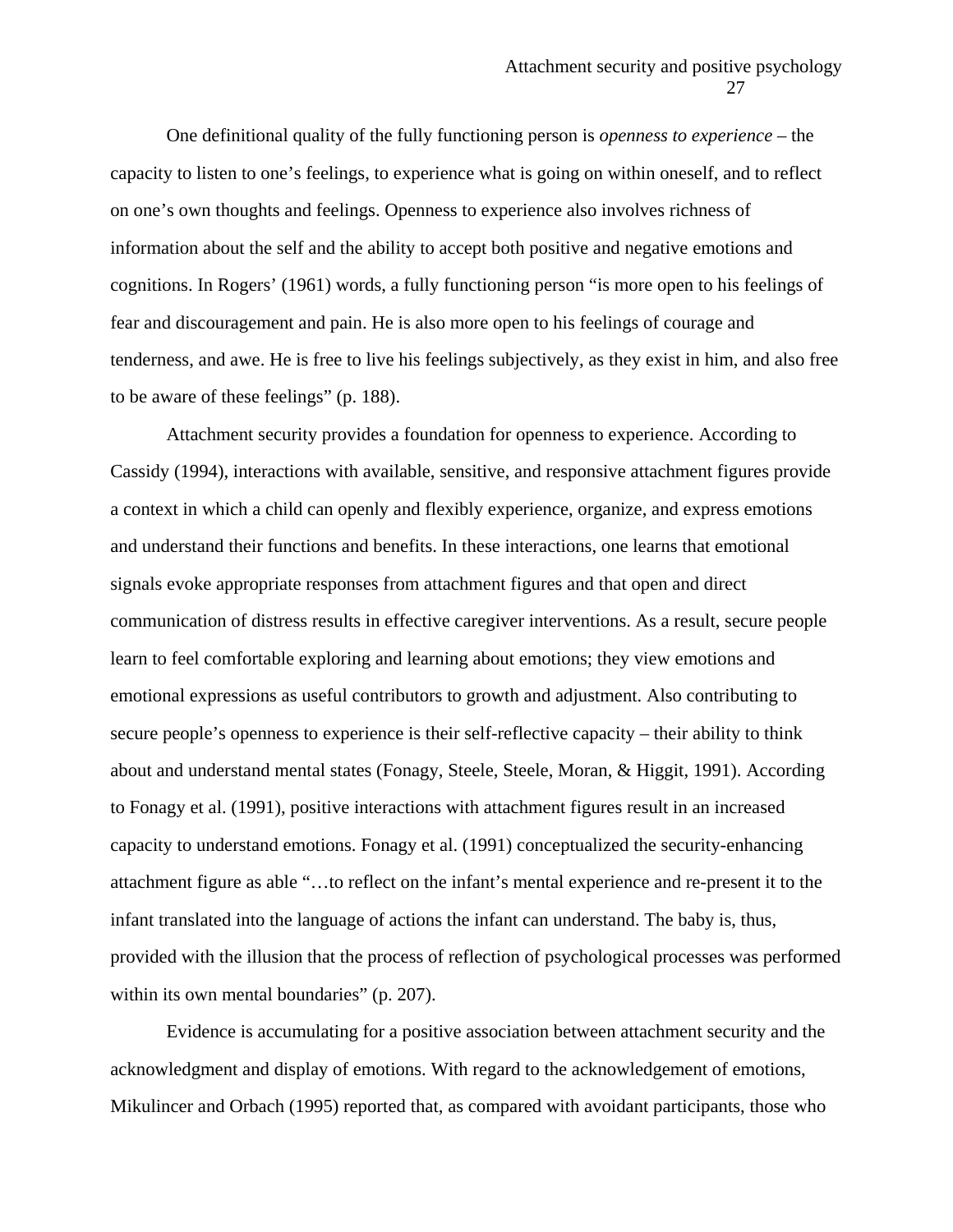classified themselves as securely attached were more willing and able to access painful memories and re-experience the accompanying negative affect. With regard to the display of emotions, studies using either self-report or behavioral measures of self-disclosure have shown that securely attached people are more likely to appropriately disclose personal feelings to significant others and express their emotions more openly than insecure participants (e.g., Collins & Read, 1990; Feeney, 1999; Mikulincer & Naschon, 1991).

Attachment studies have also shown that both chronic and contextual activation of representations of attachment security facilitate exploration and acceptance of one's feelings. In an in-session analysis of brief psychotherapy, Mallinckrodt, Porter, and Kivlighan (2003) found that clients who developed secure attachments to their therapists engaged in greater depth of exploration during the early phases of therapy. In several studies, self-reports of secure attachment have been associated with higher scores on self-acceptance scales (e.g., Bartholomew & Horowitz, 1991; Shaver et al., 1996). Recently, Mikulincer and Rom (2003) primed participants with representations of either a security-enhancing attachment figure (thinking about a supportive other) or a relationship partner who did not accomplish attachment functions, and found that attachment-security priming led to heightened self-acceptance even among chronically insecure persons.

Another core quality of the fully functioning person, according to Rogers (1961), is *existential living* – enjoying the flow of current experiences and living fully at every moment. This quality involves spontaneity, cognitive flexibility, and an ability to adaptively change one's beliefs about self and world according to incoming information. It "means that one becomes a participant in and an observer of the ongoing process of organismic experience, rather than being in control of it" (Rogers, 1961, p. 188).

As reviewed in the previous section, attachment security facilitates cognitive openness and adaptive revision of knowledge structures in response to new evidence. That is, for secure people, there is no need for rigid cognitive structures or for imposing such structures on one's current experiences. This heightened flexibility has been documented in the ways secure people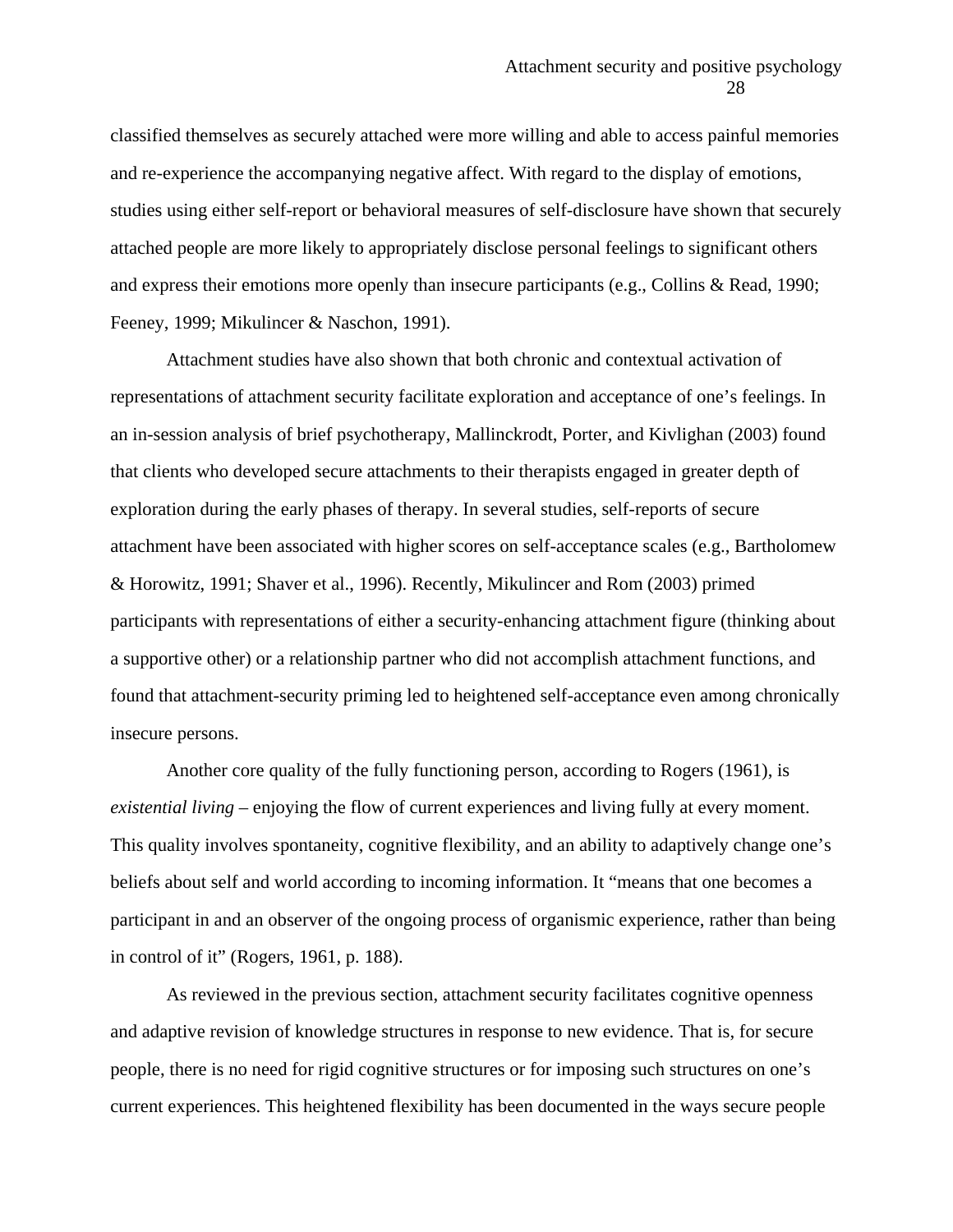cope with stress (Berant et al., 2001; Miller, 1996). For example, Berant et al. (2001) found that securely attached women who gave birth to a child with a mild or severe congenital heart defect (CHD) showed higher levels of well-being and a more positive appraisal of motherhood than insecurely attached mothers. However, whereas secure mothers of infants with *mild* CHD dealt with the problematic situation by relying on problem-solving strategies, secure mothers of infants with a *severe* CHD relied on cognitive distancing strategies. That is, secure mothers seemed to maintain their well-being and adjust to their motherhood tasks by flexibly employing different coping strategies according to the severity of the external demands. As a result, they could rely on distancing coping whenever the suppression of painful thoughts about the infant's severe CHD was the most adaptive way to mobilize internal and external resources for taking caring of a vulnerable baby. Insecure mothers did not exhibit the same degree of coping flexibility.

Research also provides initial evidence for the contribution of attachment security to two other aspects of existential living – savoring one's good moments and capitalizing on the experience of positive affect. With regard to the capacity to fully enjoy one's transactions with the environment, two week-long diary studies, focused on feelings experienced during daily social interactions, revealed that secure participants experienced more positive emotions than insecure participants (Pietromonaco & Barrett, 1997; Tidwell, Reis, & Shaver, 1996). Secure individuals' relatively more positive emotional tone has also been noted in studies of sexual activities (e.g., Tracy, Shaver, Albino, & Cooper, 2003), friendship (Mikulincer & Selinger, 2001), marital interactions (see Feeney, 1999, for a review), and group interactions (Rom & Mikulincer, 2003). Several studies have also found that secure attachment is associated with higher scores on scales assessing expression of positive emotions and lower scores on scales assessing control over positive emotions – the tendency to bottle up positive emotions and conceal them from a relationship partner (see Feeney, 1999, for a review).

With regard to capitalizing on current positive experiences, Mikulincer and Sheffi (2001) found that attachment security allows people to take advantage of the enhanced cognitive functioning made possible by positive affect. In three separate studies, participants were exposed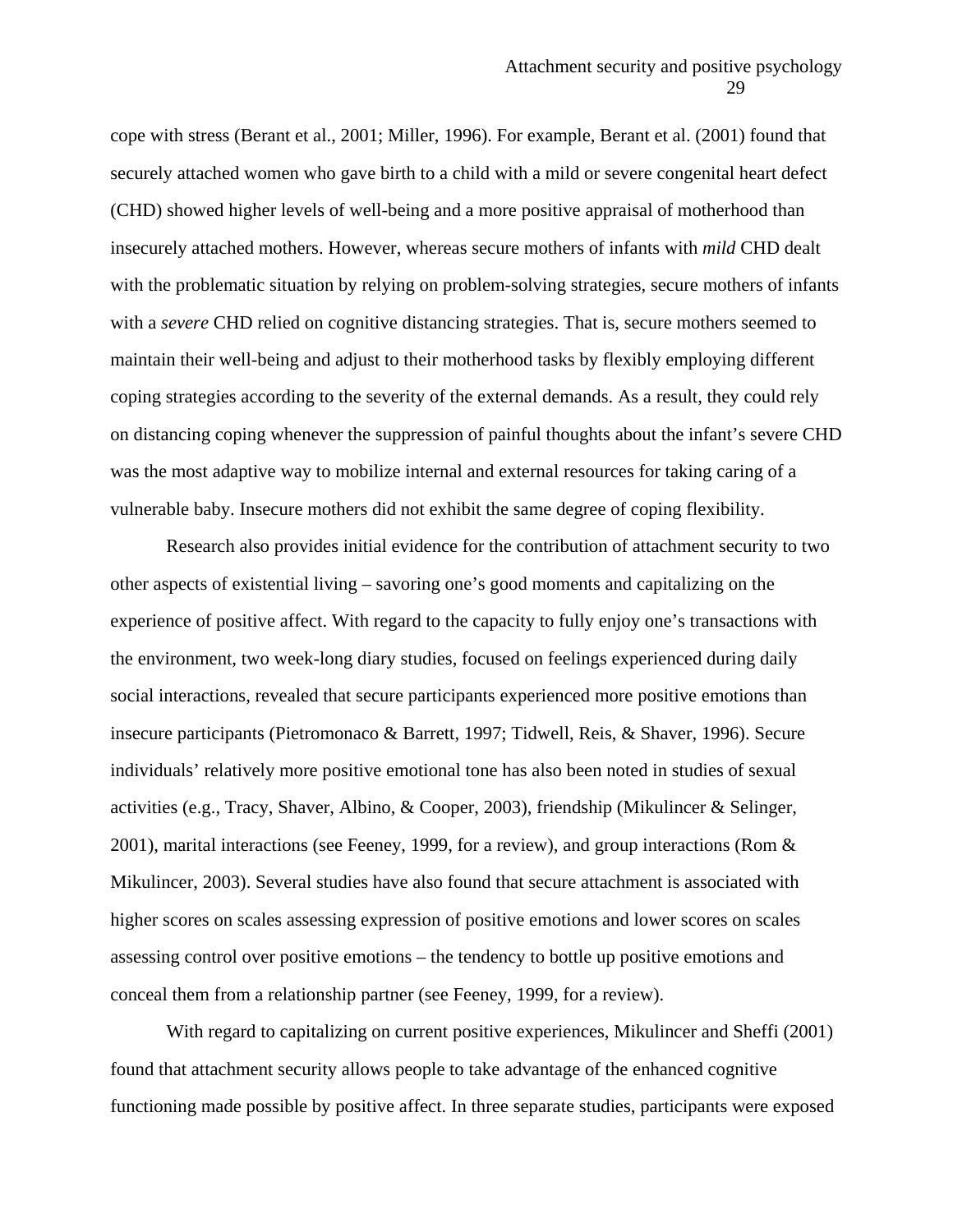to positive or neutral affect inductions, following which their breadth of mental categorization and ability to solve problems creatively were assessed. The beneficial effects of the positive affect induction on cognitive functioning were observed only among people who scored relatively low on attachment anxiety and avoidance. These secure individuals reacted to positive affect by adopting more liberal and inclusive criteria when categorizing semantic stimuli and by performing better on a creative problem-solving task. In contrast, avoidant participants were not affected by positive affect inductions, and anxiously attached participants actually reacted to positive affect with *impaired* creativity and a narrowing of mental categories. We interpret these results as indicating that secure people's openness to emotional experience allows them to treat positive affect as a relevant input for cognitive processing (a signal that "all is going well"), which allows them to "loosen" their cognitive strategies and explore unusual associations. Avoidant people seem to ignore affective signals of safety, and anxious people somehow turn them into signs of trouble rather than safety. Secure people's enhanced creativity may help them find new and unusual ways to deal with events, enjoy tasks, and maintain a positive mood.

Two other characteristics of the fully functioning person are *organismic trusting –* the ability to trust one's feelings, thoughts, and sensations, and to make decisions based on what one feels is right rather than being driven by uncontrollable external forces – and *experiential freedom,* the feeling that one is free to choose among alternative courses of actions and take responsibility for one's choices. According to Rogers (1961), these qualities indicate that a fully functioning person has a strong sense of authenticity, personal responsibility, and selfdetermination. Accordingly, he or she can find personal meaning, coherence, and value in his or her actions and believe that what happens depends on oneself.

Although adult attachment studies have not systematically examined the contribution of attachment security to organismic trusting and experiential freedom, there is some evidence linking the activation of attachment security to a person's sense of personal meaning, coherence, and self-determination. Mikulincer and Rom (2003) conducted two studies in which they primed participants who had previously completed an attachment-style scale with representations of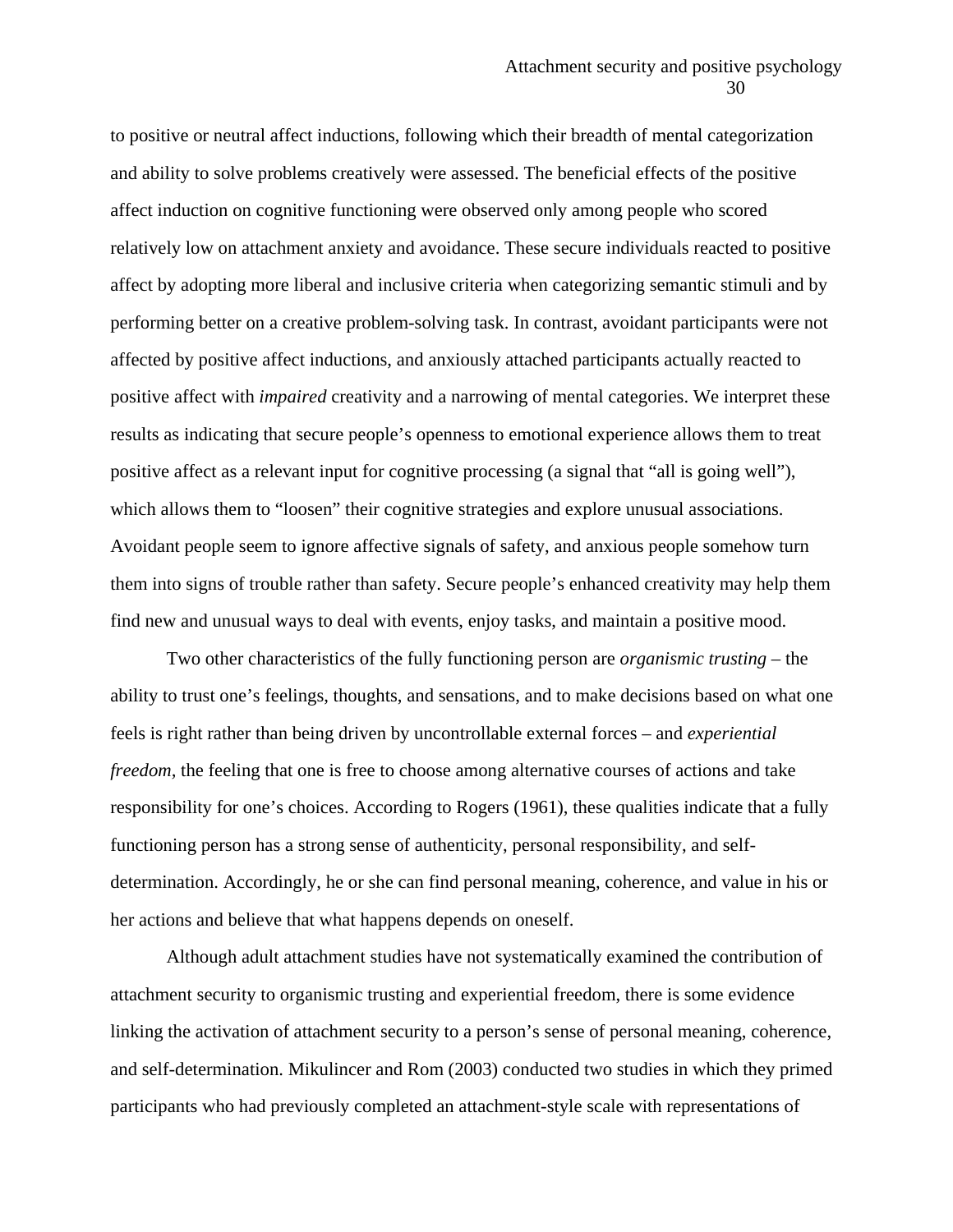either a security-enhancing attachment figure (thinking about a supportive other) or a relationship partner who did not accomplish attachment functions, and then assessed self-reports of personal meaning and sense of coherence, defined as the tendency to perceive the world as understandable and life as "making sense" (Antonovsky, 1987). Lower scores on attachment anxiety and avoidance (secure attachment) were associated with higher levels of personal meaning and coherence. Moreover, as compared to the neutral-priming control condition, attachment-security priming led to a heightened sense of meaning and coherence even among chronically insecure participants.

Studies examining the extent to which a person's goals and plans are internally, autonomously regulated also point to the importance of social interactions with supportive others (see Ryan & Deci, 2000, for a review). For example, Ryan, Stiller, and Lynch (1994) found that children who felt securely attached to parents and teachers displayed heightened internal, autonomous regulation of school-related behaviors. Furthermore, some studies have established a link between attachment security and intrinsic motivation – the inherent tendency to extend and exercise one's capacities, and to enjoy exploration and learning (Elliot & Reis, 2003; Ryan & Deci, 2000). For example, Hazan and Shaver (1990) reported that securely attached people were more likely than insecure ones to perceive work as an opportunity for learning, and Elliot and Reis (2003) found that self-reports of attachment security were associated with stronger endorsement of mastery goals in academic settings (goals focused on learning and expansion of one's capacities). Interestingly, Mikulincer and Rom (2003) assessed the endorsement of these goals following the priming of representations of either a security-enhancing attachment figure (thinking about a supportive other) or a relationship partner who did not serve attachment functions. Findings revealed that the security-priming condition led to heightened endorsement of mastery goals at the beginning of an academic course.

The final characteristic of a fully functioning person, according to Rogers (1961), is *creativity* – the ability to produce new and effective thoughts, actions, and objects, and willingness to contribute to the growth and actualization of others. This characteristic involves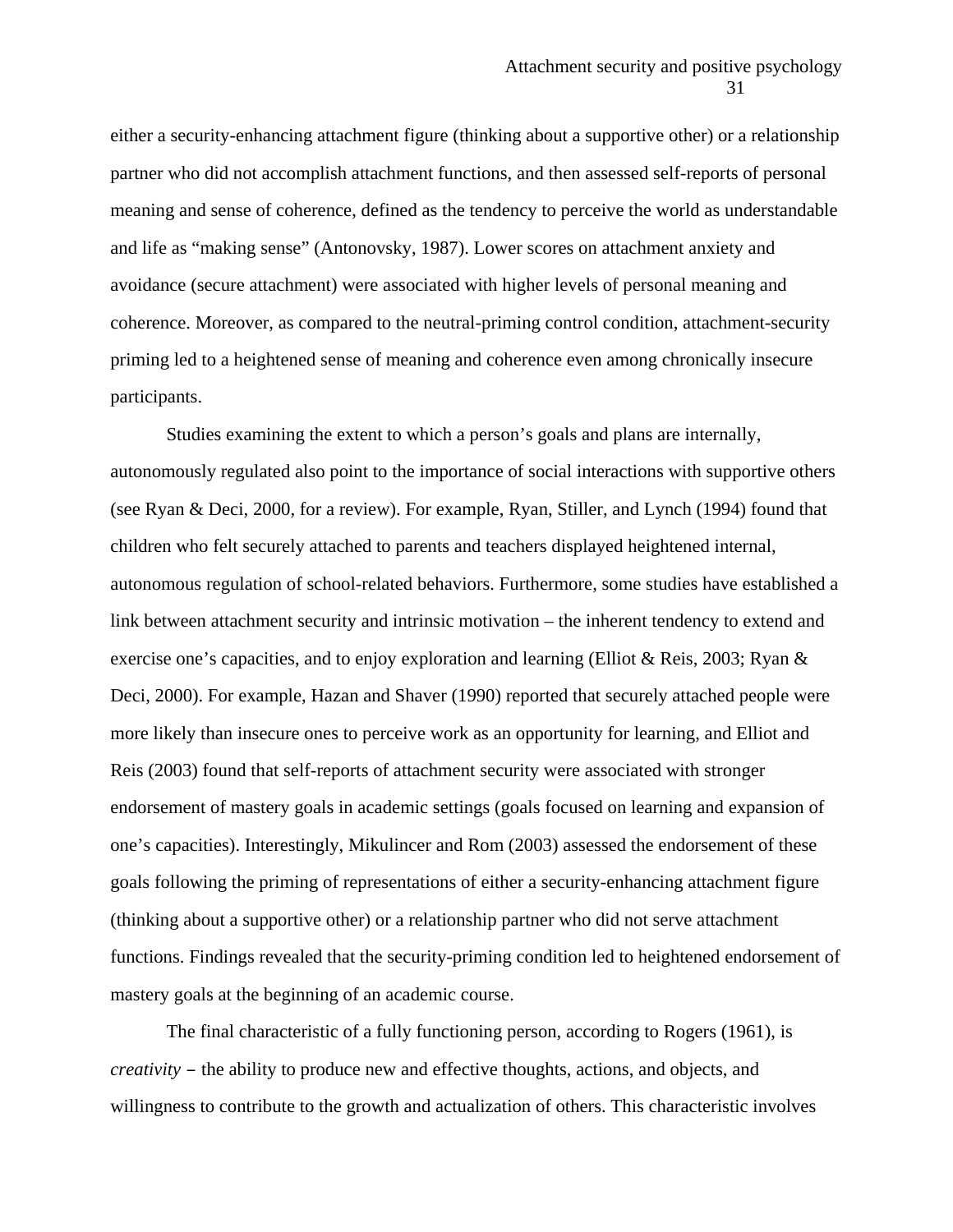real participation in the world, a sense of generativity, and the endorsement of prosocial values and goals that orient a person toward maintenance and enhancement of others' welfare and protection and improvement of physical and social surroundings.

With regard to generativity, self-reports of attachment security are associated with better functioning in conflictual interpersonal interactions (e.g., Simpson et al., 1996), more creative problem solving (Mikulincer & Sheffi, 2000), better maintenance of task performance following an uncontrollable failure (Mikulincer & Florian, 1998), and better instrumental and socioemotional functioning during group interactions (Rom & Mikulincer, 2003). The sense of attachment security is also positively associated with adaptive interpersonal functioning and the ability to maintain satisfactory, stable close relationships (see Feeney, 1999, for a review).

Adult attachment studies have also demonstrated that attachment security promotes genuine, altruistic concern for others' welfare. Secure mothers, for example, are more caring and supportive in interactions with their children (e.g., Crowell & Feldman, 1991; Rholes, Simpson, & Blakely, 1995). Secure people are more sensitive than their insecure counterparts to romantic partners' needs and behave more supportively toward their partner during distressing interactions (e.g., Collins & Feeney, 2000; Kunce & Shaver, 1994). In a series of five experiments, Mikulincer, Gillath, et al. (2001) found that scoring low on attachment anxiety and avoidance (i.e., being securely attached) was associated with more empathic, compassionate responses to others' needs. Moreover, the contextual activation of attachment-security representations increased reports of altruistic empathy. In three other studies, Mikulincer, Gillath, et al. (in press) reported that self-reports of attachment security and contextual activation of attachment-security representations were associated with stronger endorsement of values of universalism (concern for the welfare of all people) and benevolence (concern for the welfare of close persons). Recent studies in our laboratories also reveal that self-reports of attachment security are related to volunteerism, altruistic helping, and other-regarding virtues such as gratitude and forgiveness (Shaver & Mikulincer, 2003).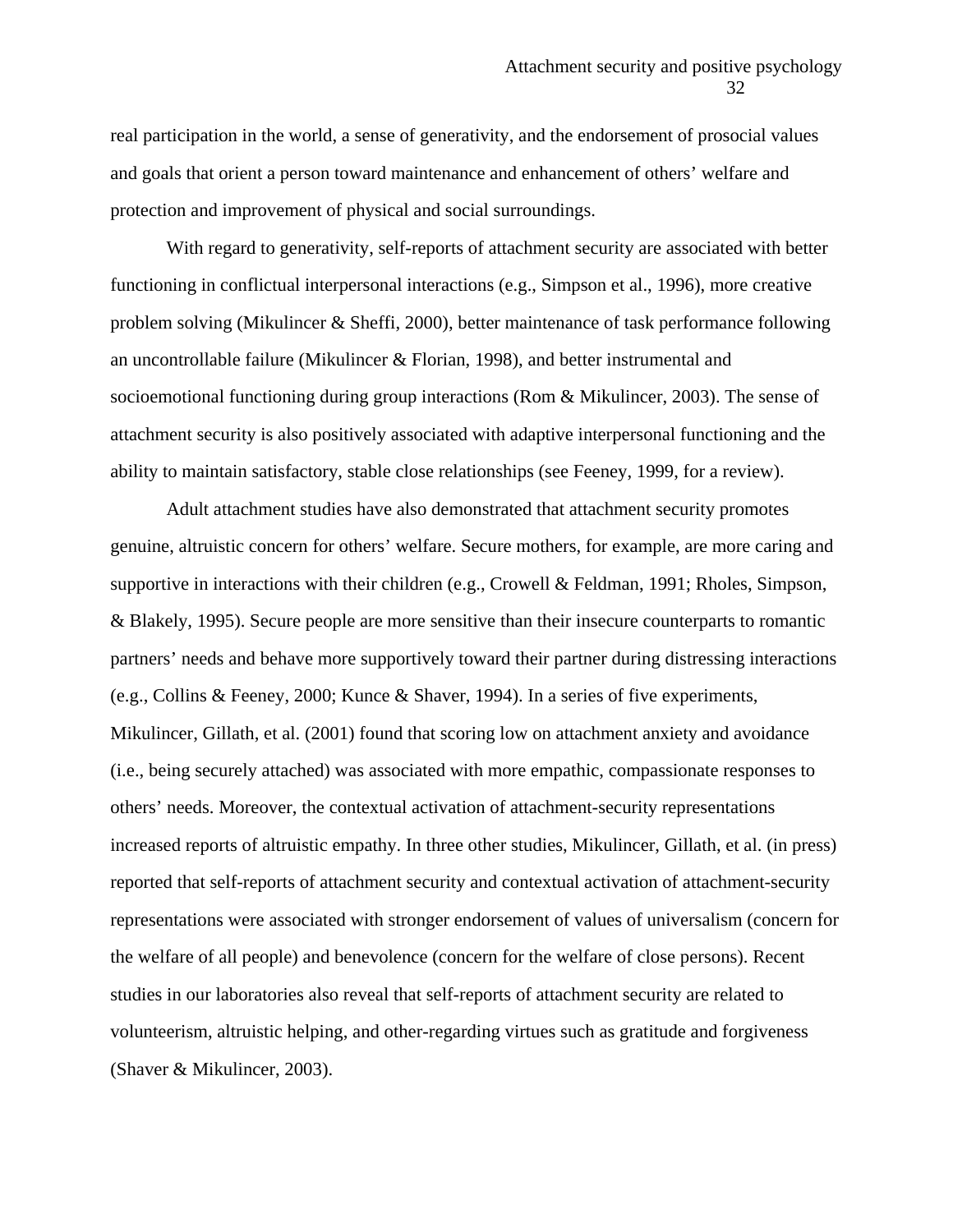### *Concluding Comments*

In recent years, under the banner of "positive psychology," there has been a resurgence of interest in such issues as personal authenticity, self-actualization, virtuous and compassionate behavior, and optimal self-esteem and self-development (e.g., Aspinwall & Staudinger, 2003; Kernis, 2003; Seligman, 2002). To date, while interesting, this turn toward positive psychology has seemed to us to lack a coherent theoretical foundation. A variety of investigators are exploring important phenomena, such as authentic self-esteem, optimism, compassion, gratitude, and forgiveness, but without much grounding in a general understanding of the human mind and its roots in close interpersonal relationships. We may be biased by tunnel vision and overcommitment to a theory we have found useful for generating novel research findings, Bowlby's (1982/1969) attachment theory, but so far the theory has certainly proved to be a rich source of hypotheses and insights. We have attempted to show here, by reviewing findings related to differences between more and less secure people, that the human portrait painted by the rest of social psychology – of frightened, selfish, biased, defensive information processors – is more appropriate for insecure than for secure people. This is perhaps a natural outcome of focusing on human problems and foibles instead of human potentials and strengths.

With respect to many of the social and psychological phenomena we have examined, similar findings have been obtained by studying either (a) correlates of dispositional attachment security, which has been demonstrated by a large body of research (see Cassidy & Shaver, 1999, for reviews) to be at least largely a product of attachment history (i.e., accumulated experiences with previous attachment figures), or (b) contextually primed representations of attachment security. In most of the studies establishing parallels between dispositional and contextual activation of security, experimental enhancement of security works as well for insecure as for secure people, suggesting that the attachment system itself is similar in all people. It therefore seems possible that chronic application of security-enhancing influences could move an insecure person toward security, with important consequences for mental health and prosocial behavior. This is presumably what therapists like Rogers (1961) and Bowlby (1988) were attempting to do,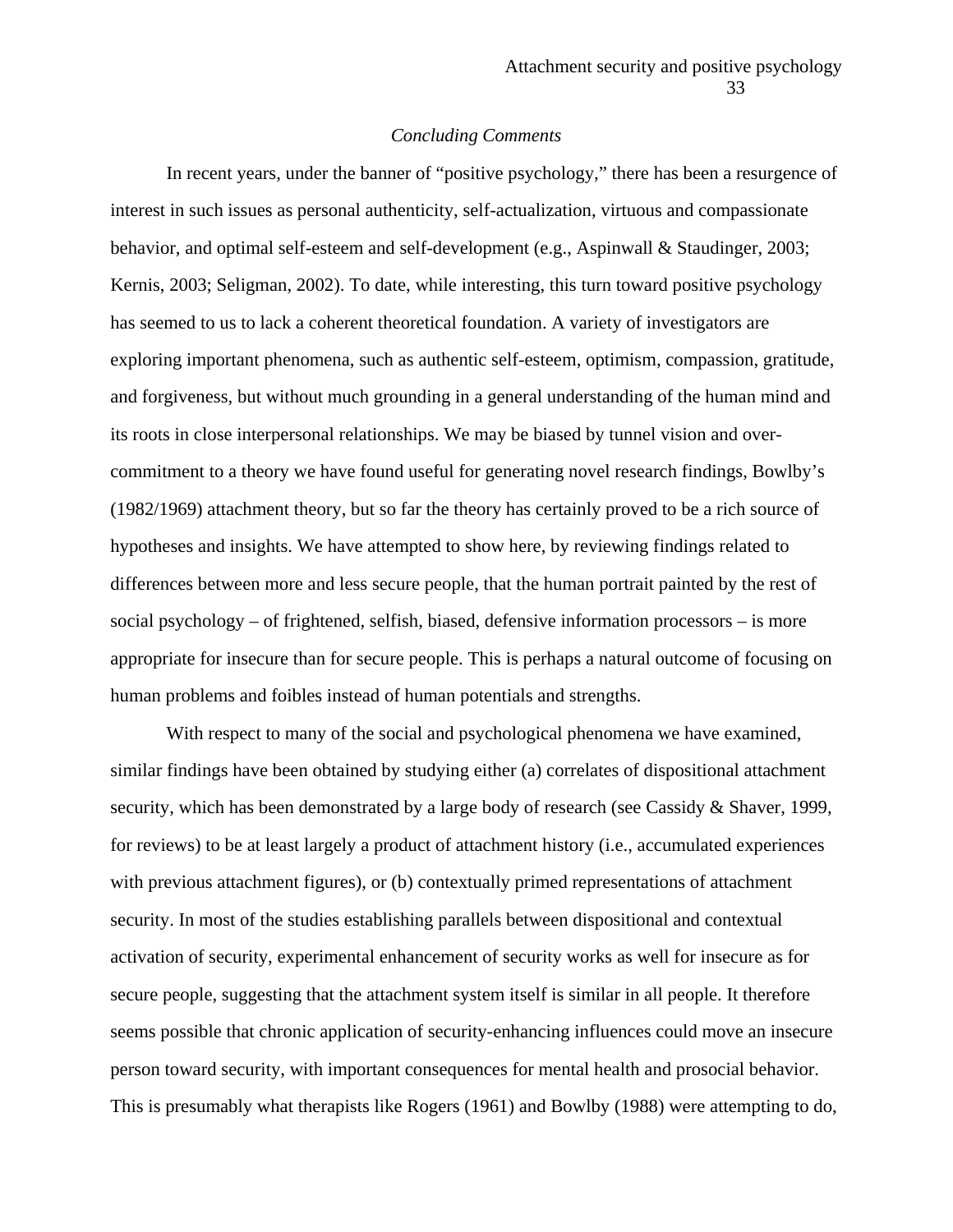and what they described in compatible but somewhat different theoretical languages. (What Rogers called "unconditional positive regard," supplied by parents or a therapist, Bowlby called available, sensitive, responsive caregiving and provision of a safe haven and secure base.)

The integration we seek between what is valid in bias- and distortion-oriented social psychology (as it applies to insecure individuals) and what is valid in contemporary research on growth- and virtue-oriented social processes would be facilitated by further consideration of chronic and contextual activation of *insecurity*-related self- and social representations. For ethical and therapeutic reasons, our work has focused primarily on the induction and consequences of enhanced security, but it would be useful either to conduct similar studies involving the temporary strengthening of insecure representations or, at least, to reconceptualize many of the landmark studies of mainstream social psychology in those terms – i.e., as explorations of the biasing effects of chronic or temporary insecurity.

If we think about the ways in which people are recruited to violent terrorist movements (as described, for example, by Stern, 2003) – a necessarily important topic given today's social climate – it seems likely that such recruitment targets people who are chronically insecure because of previous abuse, trauma, or humiliation, and that their behavior is progressively brought into line with the aims of terrorist groups or religious cults by alternately heightening their sense of insecurity and then reducing it through group solidarity exercises, praise from cult leaders, and applause for feats of violence against threatening enemies. Thus, it is important not to forget or ignore the important insights of 'negative' social psychology while making room for a greater emphasis on positive possibilities. After all, if we try to look at social reality objectively, it is marked by conflicts, atrocities, and examples of defensive narcissism as well as moving examples of human compassion, altruism, and personal strength. We need a coherent theoretical framework for conceptualizing the full range of human potential, from negative to positive.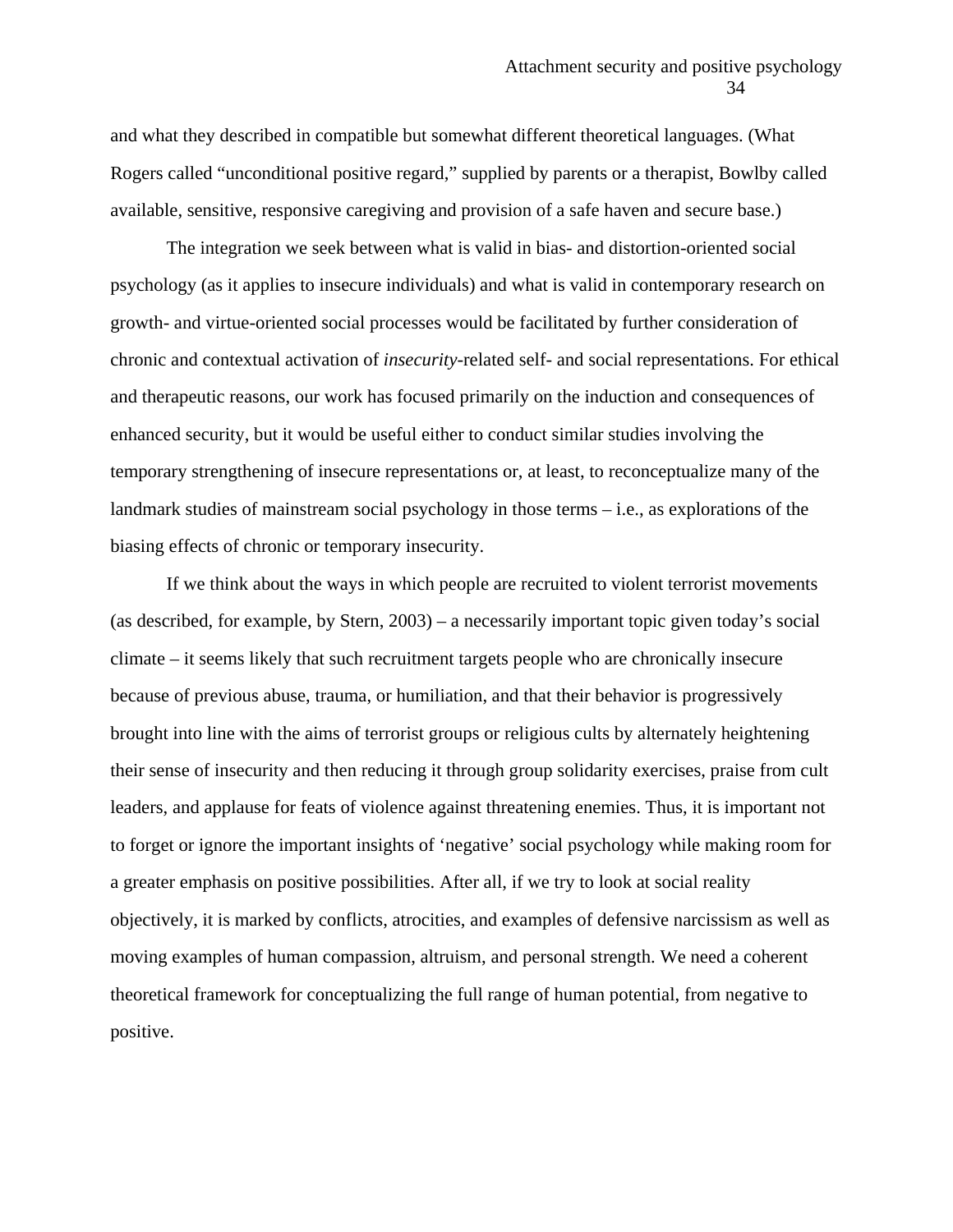# *References*

Ainsworth, M. D. S., Blehar, M. C., Waters, E., & Wall, S. (1978). *Patterns of* 

*attachment: Assessed in the strange situation and at home*. Hillsdale, NJ: Erlbaum.

Allport, G. W. (1954). *The nature of prejudice*. Reading, MA: Addison-Wesley.

Arndt, J., & Schimel, J. (2003). Will the real self-esteem please stand up? Toward an optimal understanding of the nature, functions, and sources of self-esteem. *Psychological Inquiry, 14*, 27-31.

Arndt, J., Schimel, J., Greenberg, J., & Pyszczynski, T. (2002). The intrinsic self and defensiveness: Evidence that activating the intrinsic self reduces self-handicapping and conformity. *Personality and Social Psychology Bulletin, 28,* 671-683*.*

Aron, A., & Aron, E. N. (1997). Self-expansion motivation and including other in the self. In S. Duck (Ed.), *Handbook of personal relationships: Theory, research, and interventions* (2<sup>nd</sup>) ed., pp. 251-270). New York: Wiley.

Antonovsky, A. (1987). The salutogenic perspective: Toward a new view of health and illness. *Advances, 4,* 47-55.

Aspinwall, L. G., & Staudinger, U. M. (Eds.) (2003). *A psychology of human strengths: Fundamental questions and future directions for a positive psychology*. Washington, DC: American Psychological Association.

Baldwin, M. W. (1992). Relational schemas and the processing of social information. *Psychological Bulletin, 112*, 461-484.

Baldwin, M. W., Fehr, B., Keedian, E., & Seidel, M. (1993). An exploration of the relational schemata underlying attachment styles: Self-report and lexical decision approaches. *Personality and Social Psychology Bulletin, 19*, 746-754.

Baldwin, M. W., Keelan, J. P. R., Fehr, B., Enns, V., & Koh Rangarajoo, E. (1996). Social-cognitive conceptualization of attachment working models: Availability and accessibility effects. *Journal of Personality and Social Psychology, 71*, 94-109.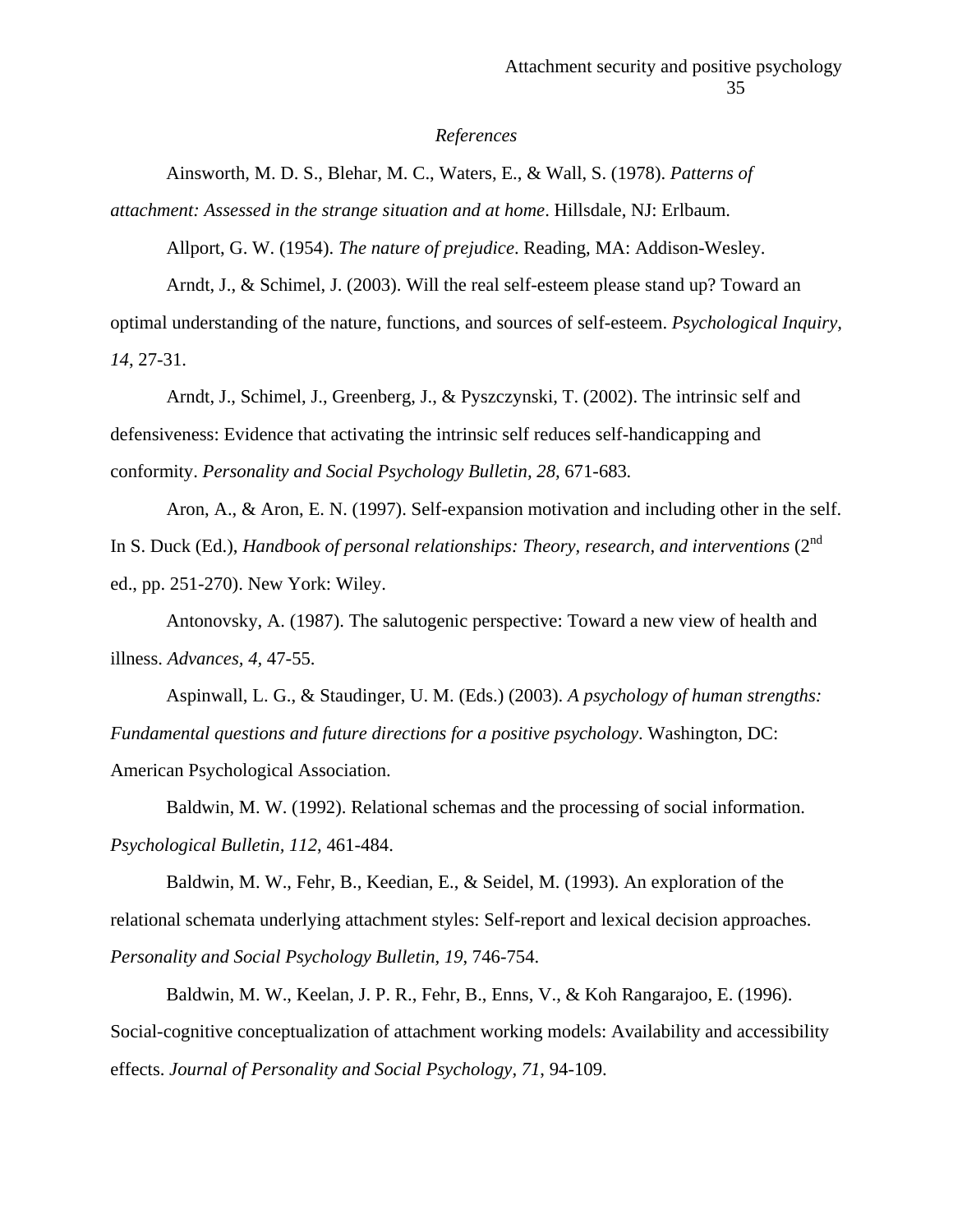Bartholomew, K., & Horowitz, L. M. (1991). Attachment styles among young adults: A test of a four-category model. *Journal of Personality and Social Psychology, 61*, 226-244.

Berant, E., Mikulincer, M., & Florian, V. (2001). The association of mothers' attachment style and their psychological reactions to the diagnosis of infant's congenital heart disease. *Journal of Social and Clinical Psychology, 20,* 208-232.

Berglas, S., & Jones, E. (1978). Drug choice as a self-handicapping strategy in response to noncontingent success. *Journal of Personality and Social Psychology, 36*, 405-417.

Bowlby, J. (1982/1969). *Attachment and loss: Vol. 1. Attachment* (2<sup>nd</sup> ed.). New York: Basic Books.

Bowlby, J. (1973). *Attachment and loss: Vol. 2. Separation: Anxiety and anger*. New York: Basic Books.

Bowlby, J. (1980). *Attachment and loss: Vol. 3. Sadness and depression*. New York: Basic Books.

Bowlby, J. (1988). *A secure base: Clinical applications of attachment theory*. London: Routledge.

Brennan, K. A., & Bosson, J. K. (1998). Attachment-style differences in attitudes toward and reactions to feedback from romantic partners: An exploration of the relational bases of selfesteem. *Personality and Social Psychology Bulletin, 24*, 699-714.

Brennan, K. A., Clark, C. L., & Shaver, P. R. (1998). Self-report measurement of adult attachment: An integrative overview. In J. A. Simpson & W. S. Rholes (Eds.), *Attachment theory and close relationships* (pp. 46-76). New York: Guilford Press.

Brennan, K. A., & Morris, K. A. (1997). Attachment styles, self-esteem, and patterns of seeking feedback from romantic partners. *Personality and Social Psychology Bulletin, 23,* 23-31.

Brewer, M. B. (1999). The psychology of prejudice: Ingroup love or outgroup hate? *Journal of Social Issues, 55*, 429-444.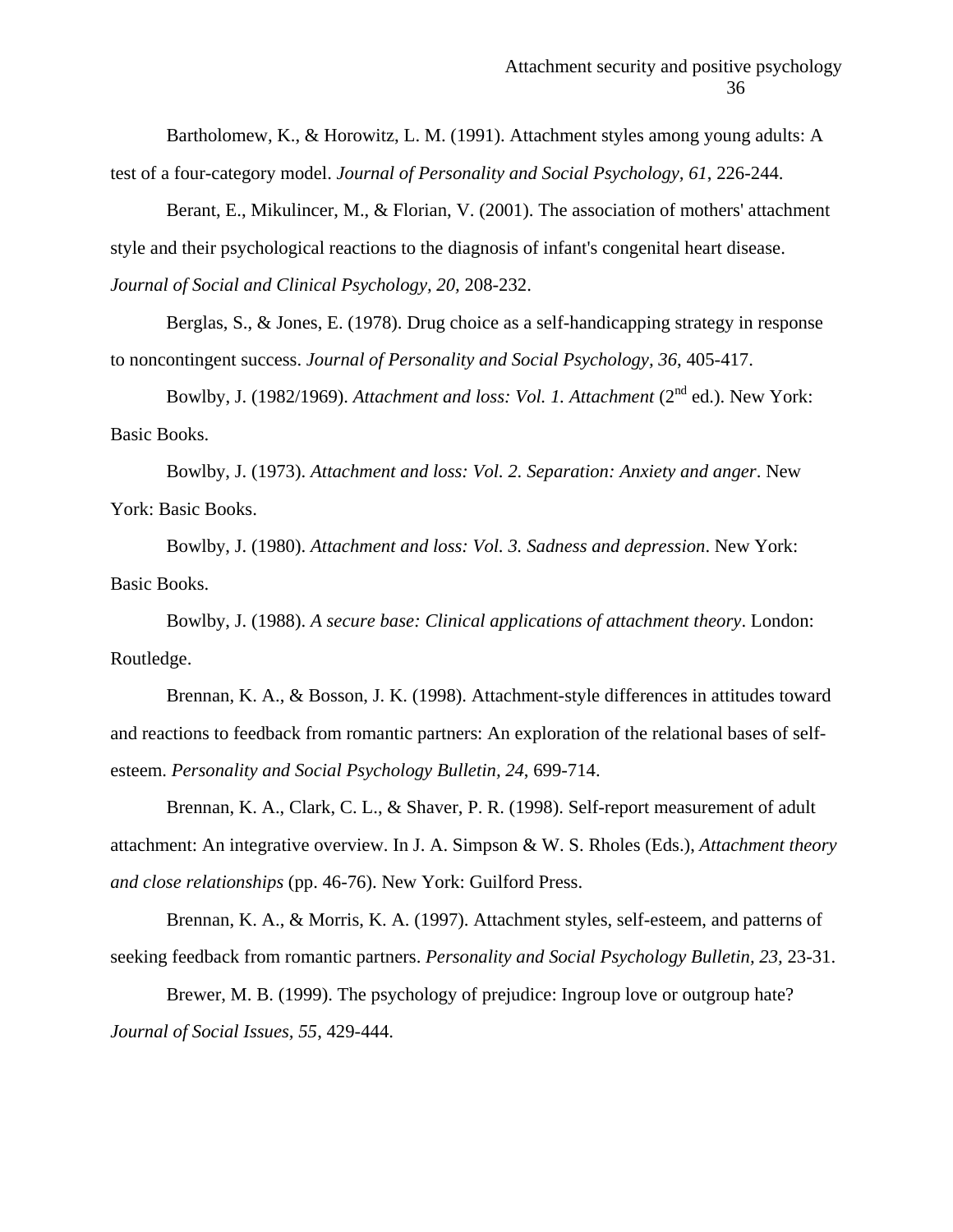Bushman, B. J., & Baumeister, R. F. (1998). Threatened egotism, narcissism, self-esteem, and direct and displaced aggression: Does self-love or self-hate lead to violence? *Journal of Personality and Social Psychology, 75,* 219-229.

Carnelley, K. B., Pietromonaco, P. R., & Jaffe, K. (1994). Depression, working models of others, and relationship functioning. *Journal of Personality and Social Psychology, 66*, 127-140.

Caspi-Berkowitz, N. (2003). *Mortality salience effects on the willingness to sacrifice one's life – The moderating role of attachment orientations*. Unpublished PhD Dissertation, Bar-Ilan University.

Cassidy, J. (1994). Emotion regulation: Influence of attachment relationships. In N. A. Fox & J. J. Campos (Eds.), The development of emotion regulation: Biological and behavioral considerations. *Monographs of the Society for Research in Child Development, 59*, 228-249.

Collins, N. L. (1996). Working models of attachment: Implications for explanation, emotion, and behavior. *Journal of Personality and Social Psychology, 71*, 810-832.

Collins, N. L., & Feeney, B. C. (2000). A safe haven: An attachment theory perspective on support seeking and caregiving in intimate relationships. *Journal of Personality and Social Psychology, 78*, 1053-1073.

Collins, N. L., & Read, S. J. (1990). Adult attachment, working models, and relationship quality in dating couples. *Journal of Personality and Social Psychology, 58*, 644-663.

Cooper, M. L., Shaver, P. R., & Collins, N. L. (1998). Attachment styles, emotion regulation, and adjustment in adolescence. *Journal of Personality and Social Psychology, 74*, 1380-1397.

Crowell, J. A., & Feldman, S. S. (1991). Mothers' working models of attachment relationships and mother and child behavior during separation and reunion. *Developmental Psychology, 27*, 597-605.

Davis, M. H., Morris, M. M., & Kraus, L. A. (1998). Relationship-specific and global perceptions of social support: Associations with well-being and attachment. *Journal of Personality and Social Psychology, 74*, 468-481.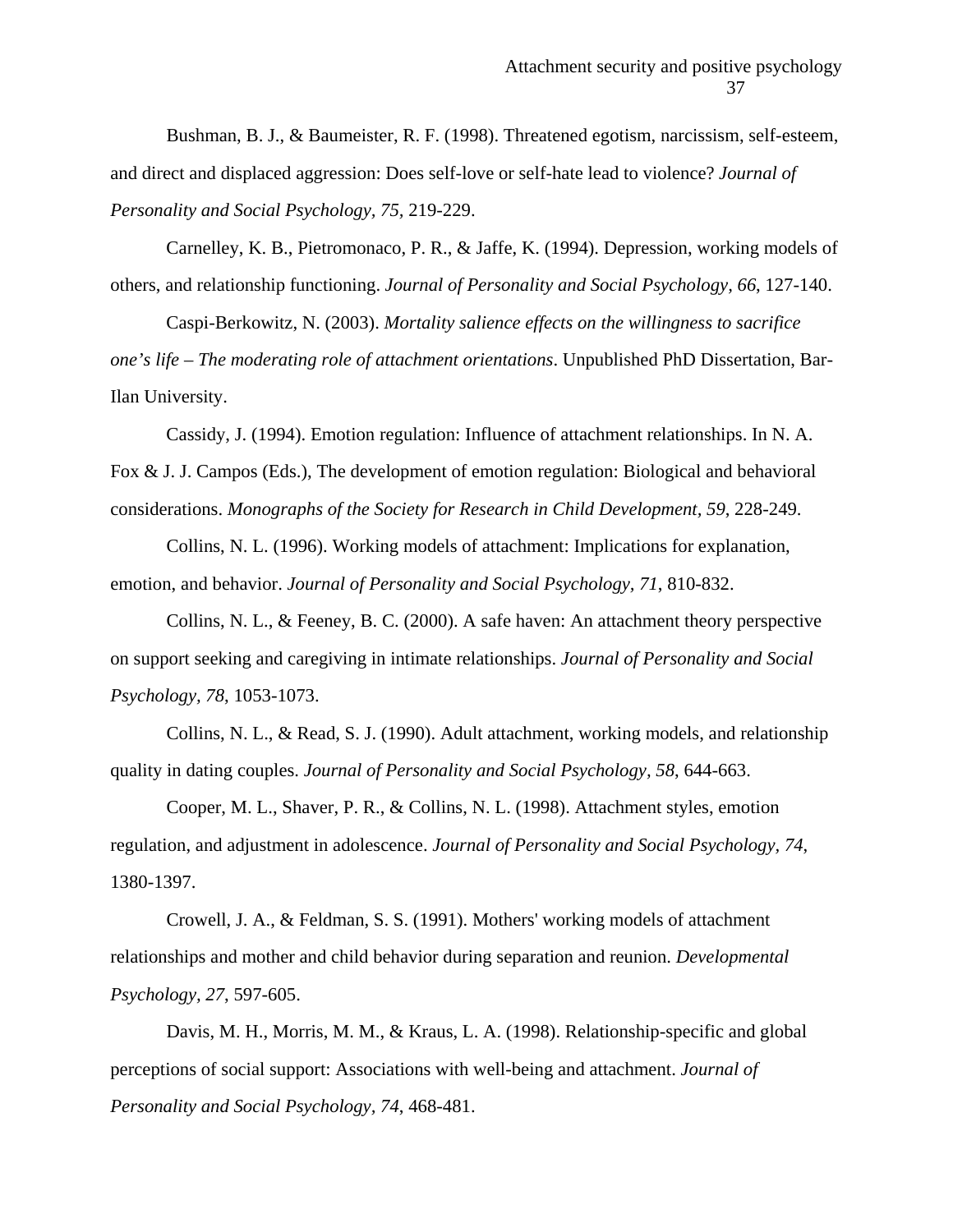Devine, P. G. (1995). Prejudice and out-group perception. In A. Tesser (Ed.), *Advanced social psychology* (pp. 466-524). New York: McGraw-Hill.

Elliot, A. J., & Reis, H. T. (2003). Attachment and exploration in adulthood. *Journal of Personality and Social Psychology, 85*, 317-331.

Epstein, S., & Meier, P. (1989). Constructive thinking: A broad coping variable with specific components. *Journal of Personality and Social Psychology, 57*, 332-350.

Feeney, J. A. (1999). Adult romantic attachment and couple relationships. In J. Cassidy & P. R. Shaver (Eds.), *Handbook of attachment: Theory, research, and clinical applications* (pp. 355-377). New York: Guilford Press.

Feeney, J. A., & Noller, P. (1991). Attachment style and verbal descriptions of romantic partners. *Journal of Social and Personal Relationships, 8*, 187-215.

Festinger, L. (1954). A theory of social comparison processes. *Human Relationships, 1,*  117-140.

Fiske, S. T., & Taylor, S. E. (1991). *Social cognition.* New York: McGraw Hill.

Fonagy, P., Steele, M., Steele, H., Moran, G. S., & Higgit, P. (1991). The capacity for understanding mental states: The reflective self in parent and child and its significance for security of attachment. *Infant Mental Health Journal, 12*, 201-218.

Fraley, R. C., & Shaver, P. R. (1998). Airport separations: A naturalistic study of adult attachment dynamics in separating couples. *Journal of Personality and Social Psychology, 75*, 1198-1212.

Fraley, R. C., & Shaver, P. R. (2000). Adult romantic attachment: Theoretical developments, emerging controversies, and unanswered questions. *Review of General Psychology, 4*, 132-154.

Fredrickson, B. L. (2001). The role of positive emotions in positive psychology: The broaden-and-build theory of positive emotions. *American Psychologist, 56*, 218-226.

Greenberg, J., Pyszczynski, T., & Solomon, S. (1997). Terror management theory of selfesteem and cultural worldviews: Empirical assessments and conceptual refinements. In M. P.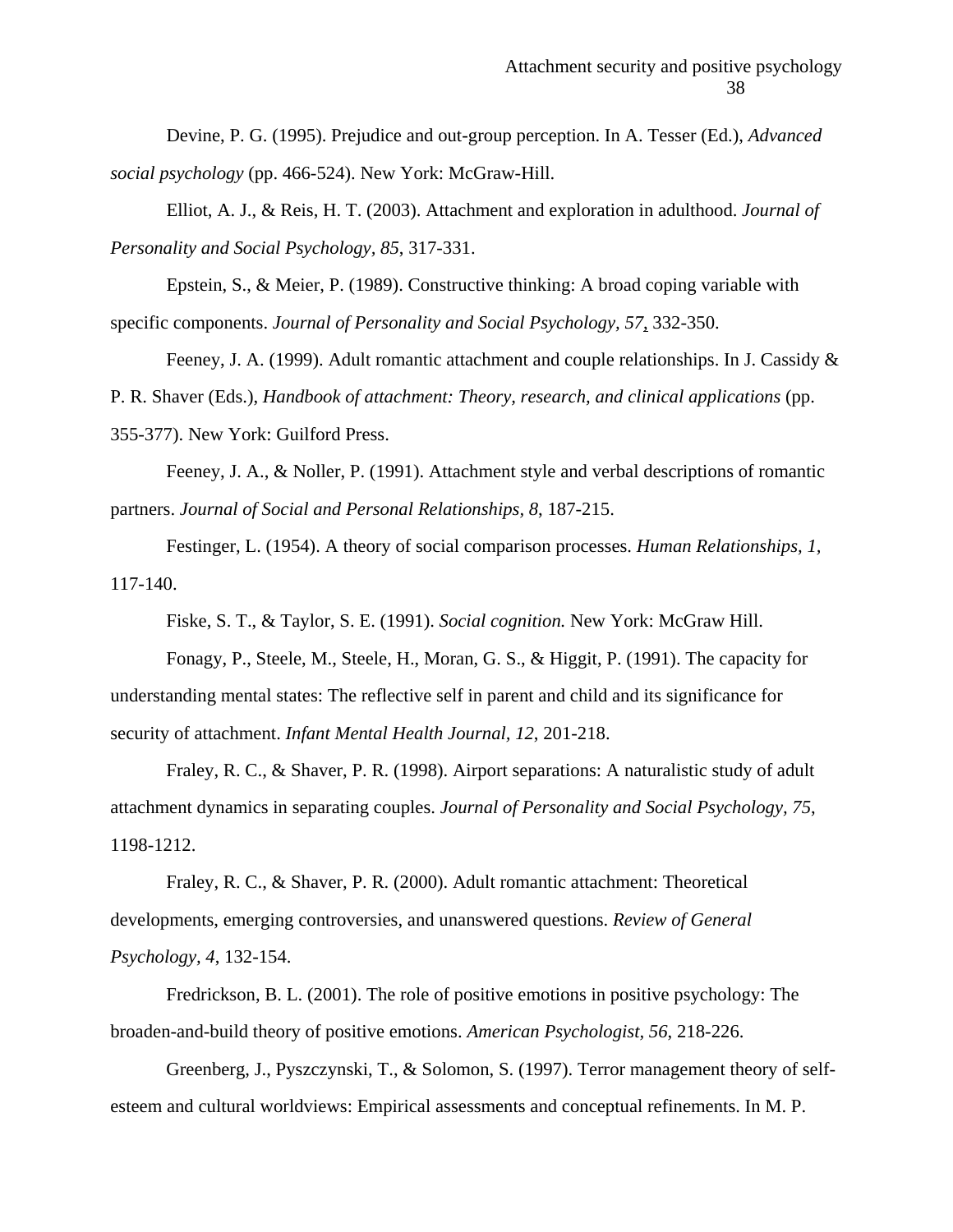Zanna (Ed.), *Advances in experimental social psychology* (Vol. 29, pp. 61-141). San Diego: Academic Press.

Hazan, C., & Shaver, P. R. (1987). Romantic love conceptualized as an attachment process. *Journal of Personality and Social Psychology, 52*, 511-524.

Hazan, C., & Shaver, P. R. (1990). Love and work: An attachment-theoretical perspective*. Journal of Personality and Social Psychology, 59*, 270-280.

Higgins, E. T. (1998). Promotion and prevention: Regulatory focus as a motivational principle. In P. M. Zanna (Ed.), *Advances in experimental social psychology* (Vol. 30, pp. 1-46). New York: Academic Press.

John, O. P., & Robins, R. W. (1994). Accuracy and bias in self-perception: Individual differences in self-enhancement and the role of narcissism. *Journal of Personality and Social Psychology, 66*, 206-219.

Kernis, M. H. (2003). Toward a conceptualization of optimal self-esteem. *Psychological Inquiry, 14*, 1-26.

Kogot, E. (2002). *Adult attachment style and cognitions, affect, and behavior in achievement settings*. Unpublished PhD Dissertation, Bar-Ilan University.

Kruglanski, A. W. (1989). *Lay epistemology and human knowledge: Cognitive and motivational bases.* New York: Plenum.

Kunce, L. J., & Shaver, P. R. (1994). An attachment-theoretical approach to caregiving in romantic relationships. In K. Bartholomew & D. Perlman (Eds.), *Advances in personal relationships* (Vol. 5, pp. 205-237). London, UK: Kingsley.

Larose, S., Bernier, A., Soucy, N., & Duchesne, S. (1999). Attachment style dimensions, network orientation, and the process of seeking help from college teachers. *Journal of Social and Personal Relationships, 16*, 225-247.

Lazarus, R. S., & Folkman, S. (1984). *Stress, appraisal, and coping*. New York: Springer. Levy, K. N., Blatt, S. J., & Shaver, P. R. (1998). Attachment styles and parental representations*. Journal of Personality and Social Psychology, 74*, 407-419.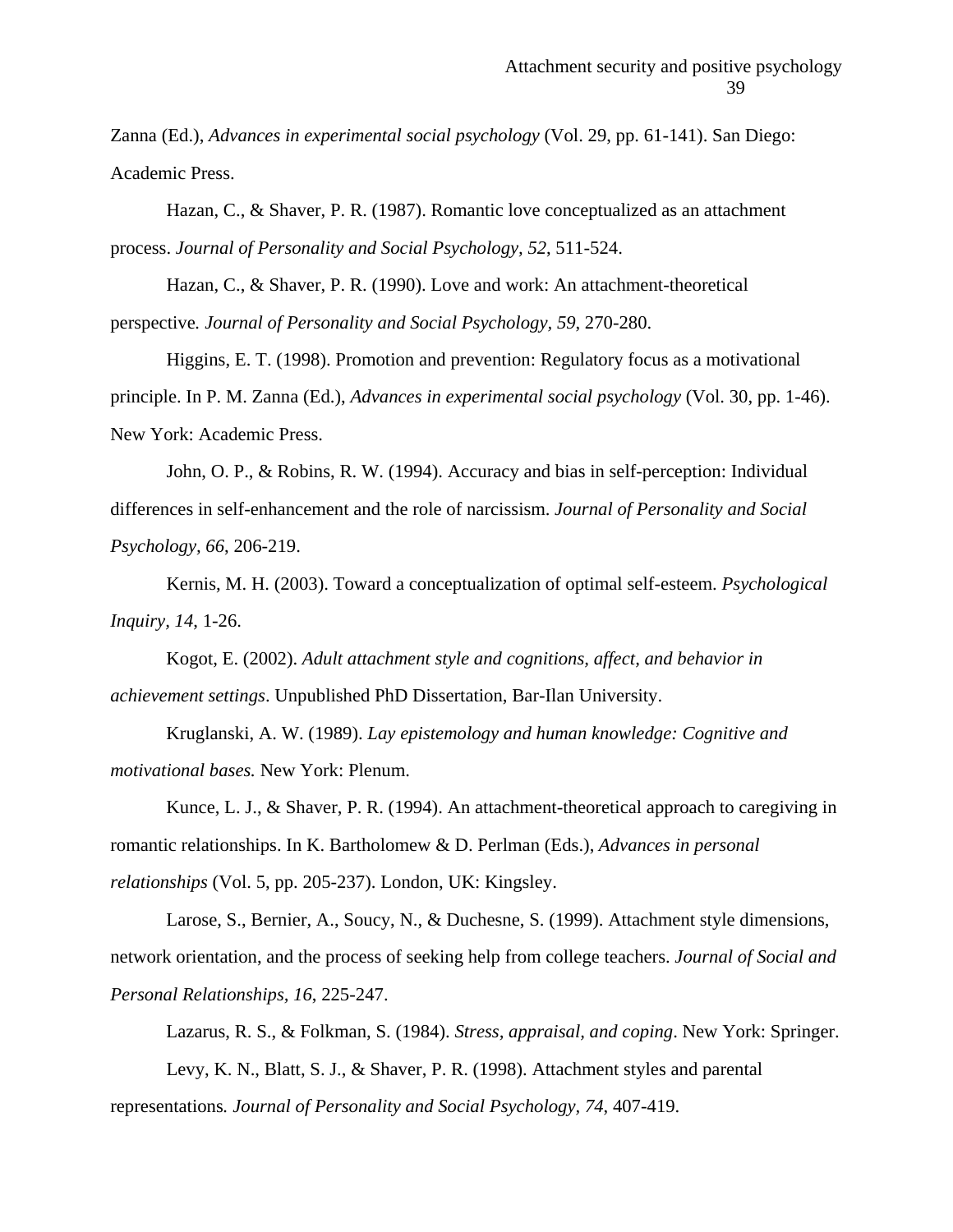Lifton, R. J. (1979). *The broken connection*. New York: Simon & Schuster.

Lussier, Y., Sabourin, S., & Turgeon, C. (1997). Coping strategies as moderators of the relationship between attachment and marital adjustment*. Journal of Social and Personal Relationships. 14*, 777-791.

Magai, C., Hunziker, J., Mesias, W., & Culver, L. C. (2000). Adult attachment styles and emotional biases. *International Journal of Behavioral Development, 24,* 301-309.

Mallinckrodt, B., Porter, M. J., & Kivlighan, D. M., Jr. (2003). *Client attachment to therapist, depth of in-session exploration, and object relations in brief psychotherapy.* Manuscript submitted for publication.

Man, K., & Hamid, P. N. (1998). The relationship between attachment prototypes, selfesteem, loneliness, and causal attributions in Chinese trainee teachers. *Personality and Individual Differences, 24,* 357-371.

Marks, G., & Miller, N. (1987). Ten years of research on the false-consensus effect: An empirical and theoretical review. *Psychological Bulletin,102,* 72-90.

Mickelson, K. D., Kessler, R. C., & Shaver, P. R. (1997). Adult attachment in a nationally representative sample*. Journal of Personality and Social Psychology, 73*, 1092-1106.

Mikulincer, M. (1995). Attachment style and the mental representation of the self. *Journal of Personality and Social Psychology, 69,* 1203-1215.

Mikulincer, M. (1997). Adult attachment style and information processing: Individual differences in curiosity and cognitive closure. *Journal of Personality and Social Psychology, 72,* 1217-1230.

Mikulincer, M. (1998a). Attachment working models and the sense of trust: An exploration of interaction goals and affect regulation. *Journal of Personality and Social Psychology, 74,* 1209-1224.

Mikulincer, M. (1998b). Adult attachment style and affect regulation: Strategic variations in self-appraisals. *Journal of Personality and Social Psychology, 75,* 420-435.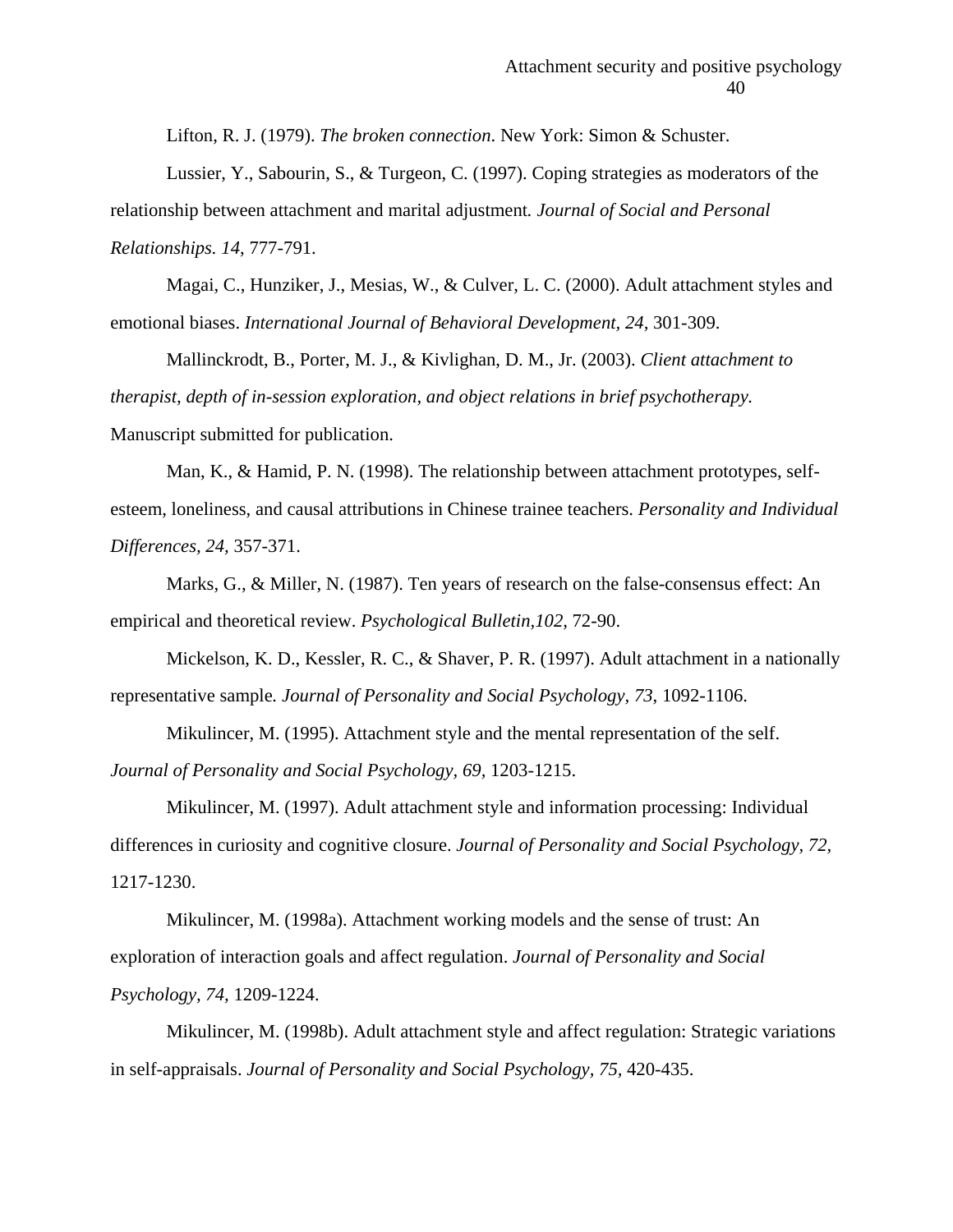Mikulincer, M., & Arad, D. (1999). Attachment working models and cognitive openness in close relationships: A test of chronic and temporary accessibility effects. *Journal of Personality and Social Psychology, 77,* 710-725.

Mikulincer, M., & Florian, V. (1995). Appraisal of and coping with a real-life stressful situation: The contribution of attachment styles. *Personality and Social Psychology Bulletin, 21,* 406-414.

Mikulincer, M., & Florian, V. (1998). The relationship between adult attachment styles and emotional and cognitive reactions to stressful events. In J. A. Simpson & W. S. Rholes (Eds.), *Attachment theory and close relationships* (pp. 143-165). New York: Guilford Press.

Mikulincer, M., & Florian, V. (2000). Exploring individual differences in reactions to mortality salience: Does attachment style regulate terror management mechanisms? *Journal of Personality and Social Psychology, 79,* 260-273.

Mikulincer, M., Gillath, O., Halevy, V., Avihou, N., Avidan, S., & Eshkoli, N. (2001). Attachment theory and reactions to others' needs: Evidence that activation of the sense of attachment security promotes empathic responses. *Journal of Personality and Social Psychology, 81,* 1205-1224.

Mikulincer, M., Gillath, O., Sapir-Lavid, Y., Yaakobi, E., Arias, K., Tal-Aloni, L., & Bor, G. (in press). Attachment theory and concern for others' welfare: Evidence that activation of the sense of secure base promotes endorsement of self-transcendence values. *Basic and Applied Social Psychology.* 

Mikulincer, M., Hirschberger, G., Nachmias, O., & Gillath, O. (2001). The affective component of the secure base schema: Affective priming with representations of attachment security. *Journal of Personality and Social Psychology, 81,* 305-321.

 Mikulincer, M., & Horesh, N. (1999). Adult attachment style and the perception of others: The role of projective mechanisms. *Journal of Personality and Social Psychology, 76,* 1022-1034.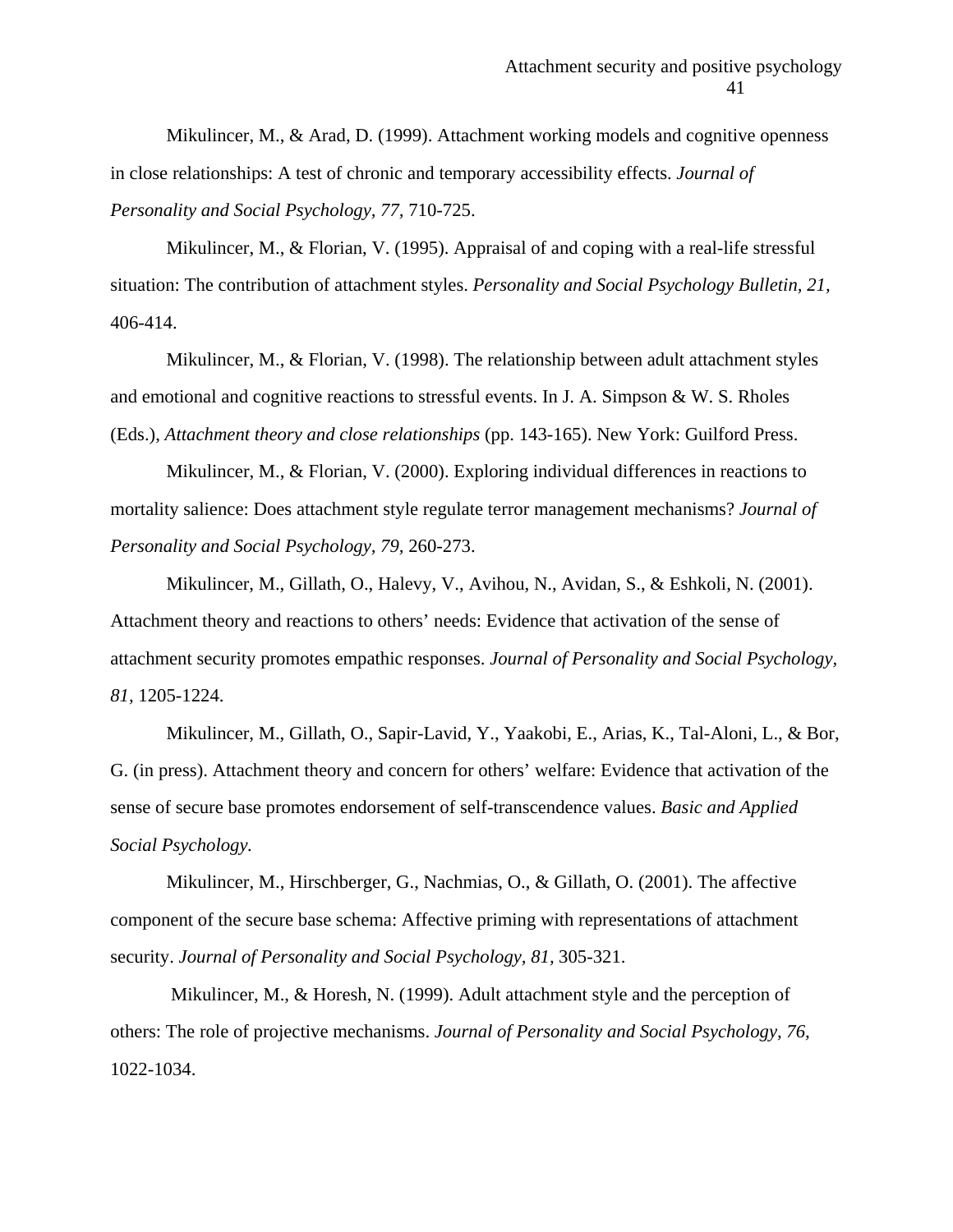Mikulincer, M., & Nachshon, O. (1991). Attachment styles and patterns of selfdisclosure. *Journal of Personality and Social Psychology, 61,* 321-331.

Mikulincer, M., & Orbach, I. (1995). Attachment styles and repressive defensiveness: The accessibility and architecture of affective memories. *Journal of Personality and Social Psychology, 68,* 917-925.

Mikulincer, M., Orbach, I., & Iavnieli, D. (1998). Adult attachment style and affect regulation: Strategic variations in subjective self-other similarity. *Journal of Personality and Social Psychology, 75,* 436-448.

Mikulincer, M., & Rom, E. (2003). *An attachment perspective on positive psychology – Evidence that attachment security promotes meaning, coherence, and self-determination.*  Manuscript in preparation.

Mikulincer, M., & Selinger, M. (2001). The interplay between attachment and affiliation systems in adolescents' same-sex friendships: The role of attachment style. *Journal of Social and Personal Relationships, 18,* 81-106.

Mikulincer, M., & Shaver, P. R. (2001). Attachment theory and intergroup bias: Evidence that priming the secure base schema attenuates negative reactions to out-groups. *Journal of Personality and Social Psychology, 81,* 97-115.

Mikulincer, M., & Shaver, P. R. (2003). The attachment behavioral system in adulthood: Activation, psychodynamics, and interpersonal processes. In M. P. Zanna (Ed.), *Advances in experimental social psychology* (Vol. 35). San Diego: Academic Press.

Mikulincer, M., & Shaver, P. R. (in press). Security-based self-representations in adulthood: Contents and processes. In J. A. Simpson & W. S. Rholes (Eds.), *Adult attachment: New directions and emerging issues.* New York: Guilford Press.

Mikulincer, M., & Sheffi, E. (2000). Adult attachment style and cognitive reactions to positive affect: A test of mental categorization and creative problem solving. *Motivation and Emotion, 24,* 149-174.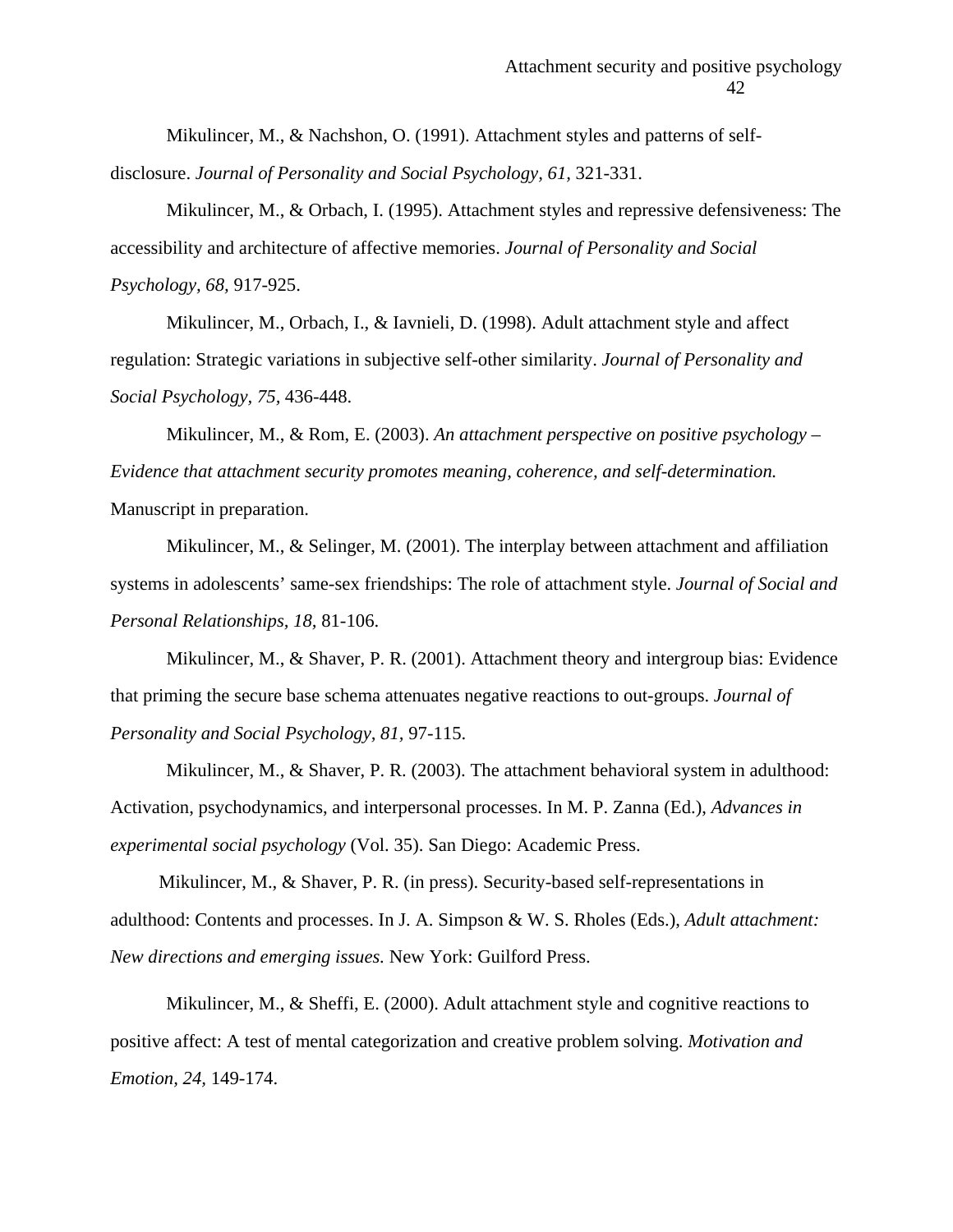Miller, J. B. (1996). Social flexibility and anxious attachment. *Personal Relationships, 3*, 241-256.

Ognibene, T. C., & Collins, N. L. (1998). Adult attachment styles, perceived social support, and coping strategies. *Journal of Social and Personal Relationships, 15*, 323-345.

Pierce, T., & Lydon, J. (1998). Priming relational schemas: Effects of contextually activated and chronically accessible interpersonal expectations on responses to a stressful event. *Journal of Personality and Social Psychology, 75*, 1441-1448.

Pietromonaco, P. R., & Feldman Barrett, L. (1997). Working models of attachment and daily social interactions. *Journal of Personality and Social Psychology, 73*, 1409-1423.

Pyszczynski, T., Greenberg, J., & LaPrelle, J. (1985). Social comparison after success and failure: Biased search for information consistent with a self-serving conclusion. *Journal of Experimental Social Psychology, 21*, 195-211.

 Radecki-Bush, C., Farrell, A. D., & Bush, J. P. (1993). Predicting jealous responses: The influence of adult attachment and depression on threat appraisal. *Journal of Social and Personal Relationships, 10*, 569-588.

Rholes, W., Simpson, J. A., & Blakely, B. S. (1995). Adult attachment styles and mothers' relationships with their young children. *Personal Relationships, 2*, 35-54.

Rogers, C. R. (1961). *On becoming a person*. Boston: Houghton Mifflin*.* 

Rom, E., & Mikulincer, M. (2003). Attachment theory and group processes: The association between attachment style and group-related representations, goals, memory, and functioning. *Journal of Personality and Social Psychology, 84*, 1220-1235*.*

Ryan, R. M., & Deci, E. L. (2000). Self-determination theory and the facilitation of intrinsic motivation, social development, and well-being. *American Psychologist, 55,*68-78.

Ryan, R. M., Stiller, J., & Lynch, J. H. (1994). Representations of relationships with teachers, parents, and friends as predictors of academic motivation and self-esteem. *Journal of Early Adolescence, 14,* 226-249.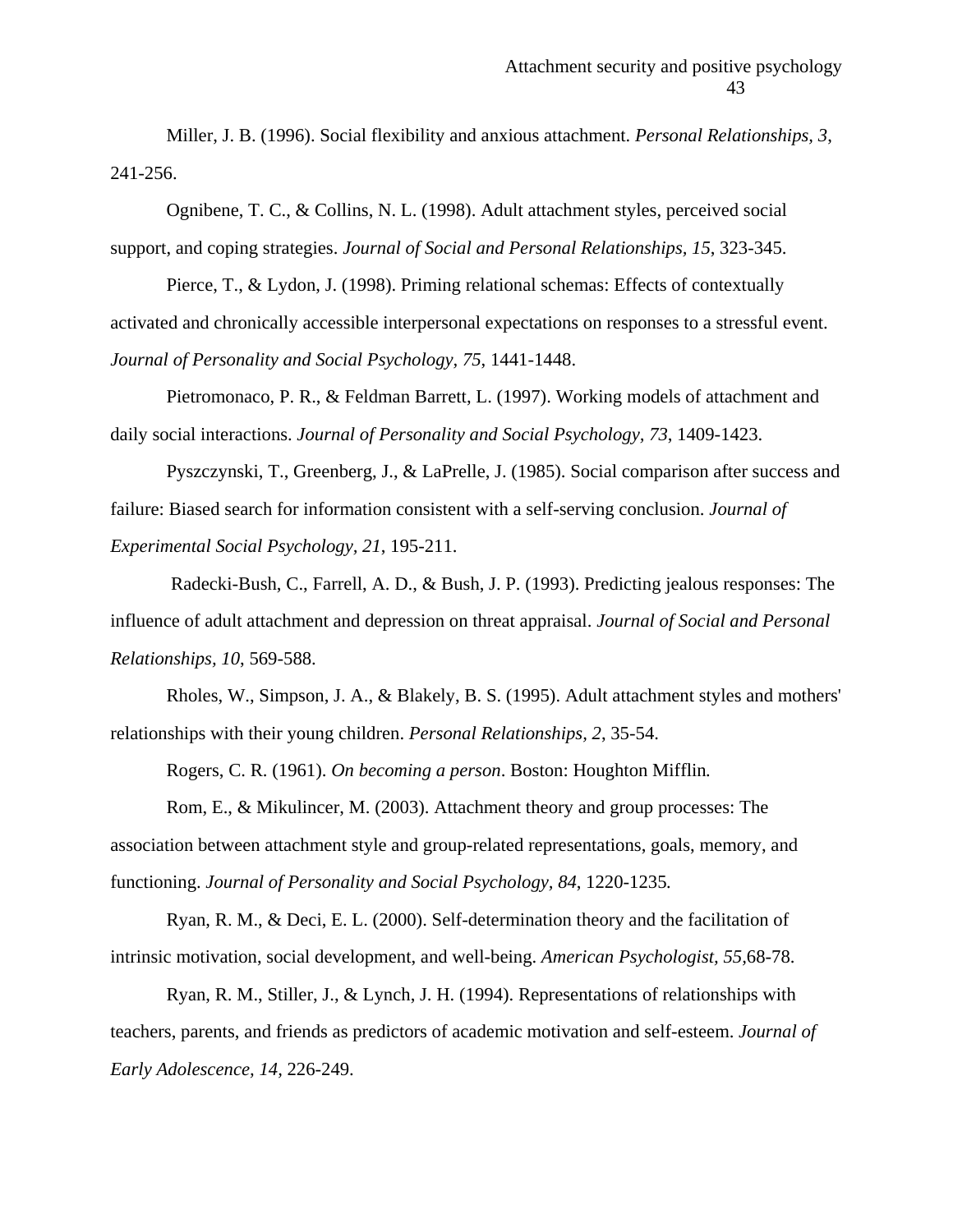Schimel, J., Arndt, J., Pyszczynski, T., & Greenberg, J. (2001). Being accepted for who we are: Evidence that social validation of the intrinsic self reduces general defensiveness. *Journal of Personality and Social Psychology, 80,* 35-52*.*

Seligman, M. E. P. (2002). *Authentic happiness: Using the new positive psychology to realize your potential for lasting fulfillment*. New York: Free Press.

Shaver, P. R., & Clark, C. L. (1994). The psychodynamics of adult romantic attachment. In J. M. Masling & R. F. Bornstein (Eds.), *Empirical perspectives on object relations theory*  (*Empirical studies of psychoanalytic theories,* Vol. 5, pp. 105-156). Washington, DC: American Psychological Association.

Shaver, P. R., & Hazan, C. (1993). Adult romantic attachment: Theory and evidence. In D. Perlman & W. Jones (Eds.), *Advances in personal relationships* (Vol. 4, pp. 29-70). London: Jessica Kingsley.

Shaver, P. R., & Mikulincer, M. (2002). Attachment-related psychodynamics. *Attachment and Human Development, 4,* 133-161.

Shaver, P. R., & Mikulincer, M. (2003, May). *Attachment, compassion, and altruism*. Paper presented at the Conference on Compassionate Love, Normal, IL.

Shaver, P. R., Papalia, D., Clark, C. L., Koski, L. R., Tidwell, M., & Nalbone, D. (1996). Androgyny and attachment security: Two related models of optimal personality. *Personality and Social Psychology Bulletin, 22,* 582-597.

Shedler, J., Mayman, M., & Manis, M. (1993). The illusion of mental health. *American Psychologist, 48*, 1117-1131.

Simpson, J. A. (1990). Influence of attachment styles on romantic relationships. *Journal of Personality and Social Psychology, 59*, 871-980.

Simpson, J. A., Rholes, W. S., & Nelligan, J. S. (1992). Support seeking and support giving within couples in an anxiety-provoking situation: The role of attachment styles. *Journal of Personality and Social Psychology, 62*, 434-446.